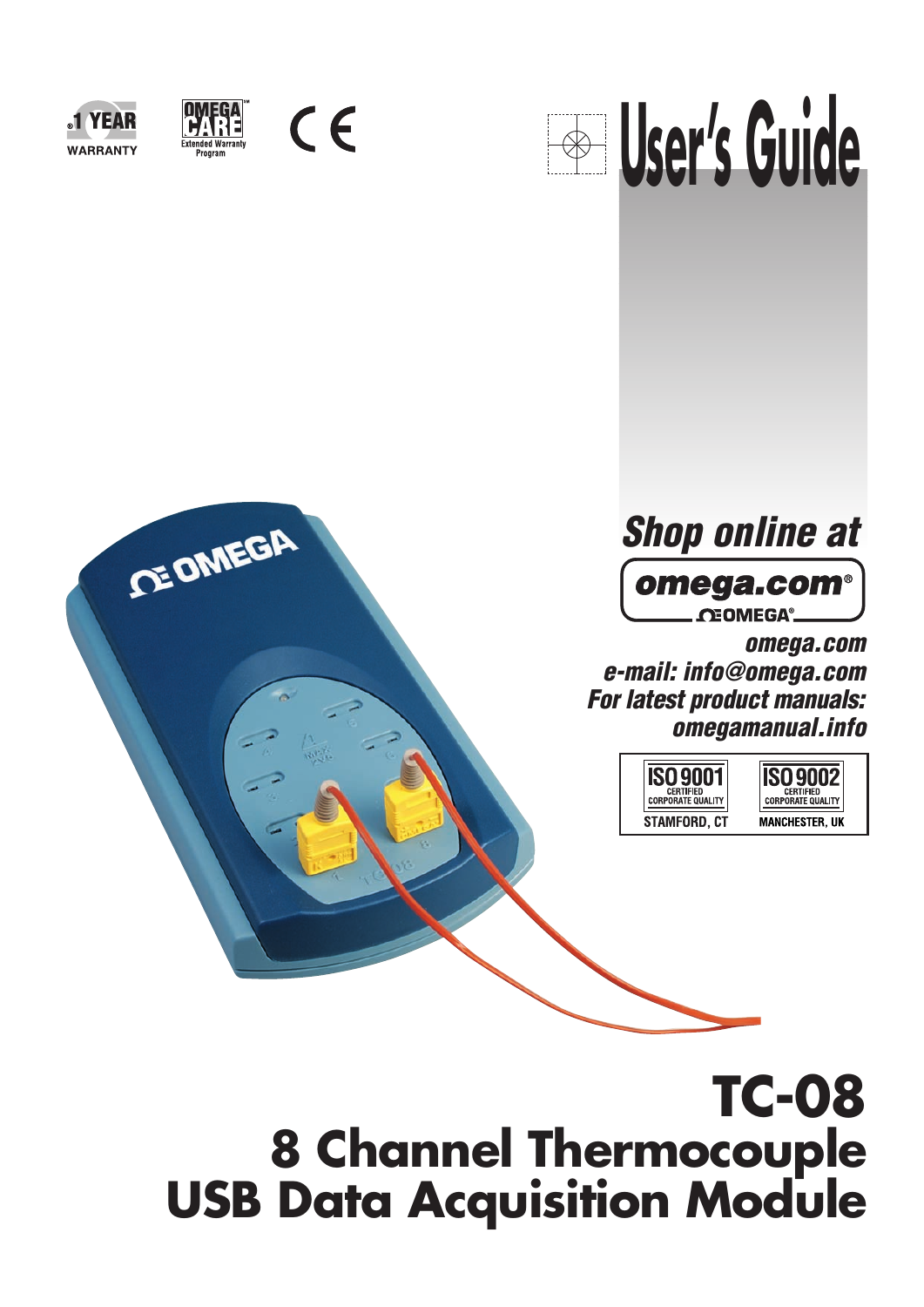

**OMEGAnet<sup>®</sup> Online Service later internet e-mail<br>info@omega.com info@omega.com** 

**omega.com info@omega.com**

### **Servicing North America:**

| <b>U.S.A.:</b><br><b>ISO 9001 Certified</b> | One Omega Drive, P.O. Box 4047<br>Stamford, CT 06907-0047<br>TEL: (203) 359-1660<br>FAX: (203) 359-7700<br>e-mail: info@omega.com                                                       |
|---------------------------------------------|-----------------------------------------------------------------------------------------------------------------------------------------------------------------------------------------|
| Canada:                                     | 976 Bergar<br>Laval (Quebec) H7L 5A1, Canada<br>TEL: (514) 856-6928<br>FAX: (514) 856-6886<br>e-mail: info@omega.ca                                                                     |
|                                             | For immediate technical or application assistance:                                                                                                                                      |
|                                             | U.S.A. and Canada: Sales Service: 1-800-826-6342/1-800-TC-OMEGA®<br>Customer Service: 1-800-622-2378/1-800-622-BEST®<br>Engineering Service: 1-800-872-9436/1-800-USA-WHEN <sup>®</sup> |
| <b>Mexico:</b>                              | En Español: (001) 203-359-7803<br>FAX: (001) 203-359-7807<br>e-mail: espanol@omega.com<br>info@omega.com.mx                                                                             |
|                                             | <b>Servicing Europe:</b>                                                                                                                                                                |
| <b>Czech Republic:</b>                      | Frystatska 184, 733 01 Karviná, Czech Republic<br>TEL: +420 (0)59 6311899<br>FAX: +420 (0)59 6311114<br>Toll Free: 0800-1-66342<br>e-mail: info@omegashop.cz                            |
| Germany/Austria:                            | Daimlerstrasse 26, D-75392 Deckenpfronn, Germany                                                                                                                                        |

TEL: +49 (0)7056 9398-0 FAX: +49 (0)7056 9398-29 Toll Free in Germany: 0800 639 7678 e-mail: info@omega.de **United Kingdom:** One Omega Drive, River Bend Technology Centre<br>
ISO 9002 Certified Northbank, Irlam, Manchester

Northbank, Irlam, Manchester M44 5BD United Kingdom TEL: +44 (0)161 777 6611 FAX: +44 (0)161 777 6622 Toll Free in United Kingdom: 0800-488-488 e-mail: sales@omega.co.uk

It is the policy of OMEGA Engineering, Inc. to comply with all worldwide safety and EMC/EMI regulations that apply. OMEGA is constantly pursuing certification of its products to the European New Approach Directives. OMEGA will add the CE mark to every appropriate device upon certification.

The information contained in this document is believed to be correct, but OMEGA accepts no liability for any errors it contains, and reserves the right to alter specifications without notice. **WARNING:** These products are not designed for use in, and should not be used for, human applications.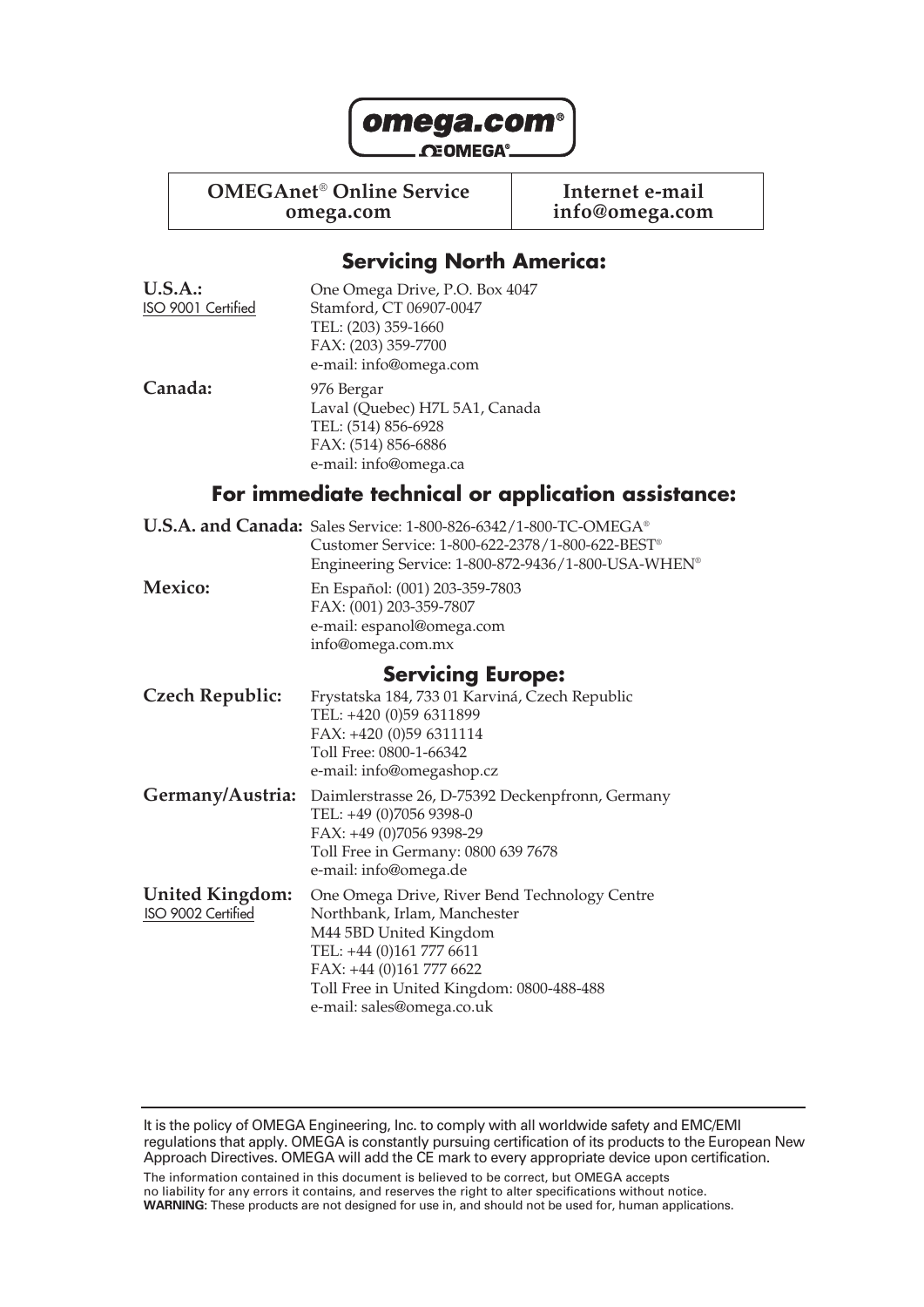$\mathbf I$ 

# Contents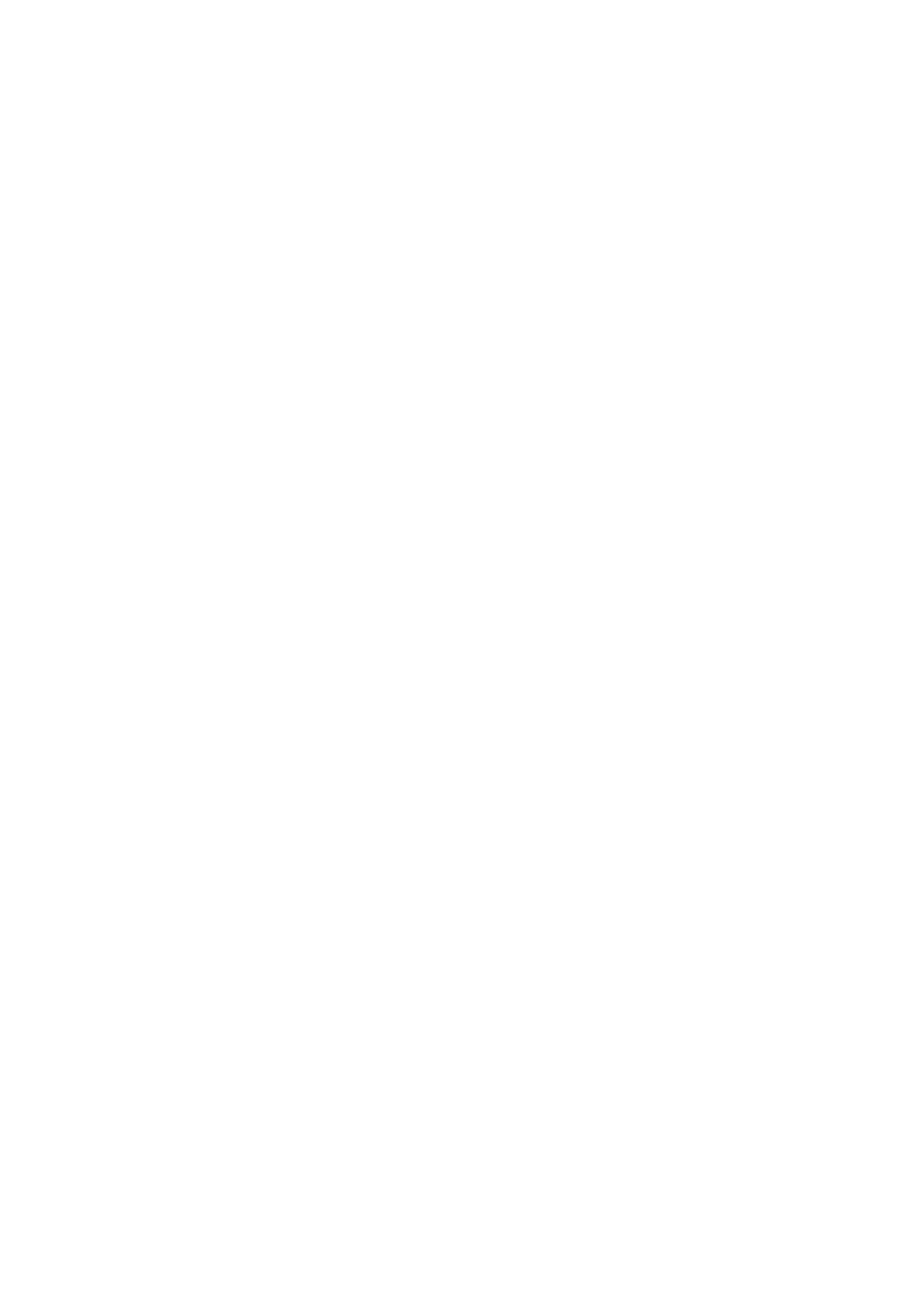# <span id="page-4-0"></span>**1** Introduction

#### **1.1** Overview

The USB TC-08 is a temperature and voltage logger designed to support multiple thermocouples. With the accompanying TC-08 software, the unit can be used with any laptop or PC running Windows XP SP2 or Vista. If you are technically-minded and want to tailor the product to a particular application, you can write your own programs with the supplied driver.

The driver provides cold junction compensation for thermocouples. The TC-08 software supports up to 20 USB TC-08 devices and the driver can support more (as many as 64, if you have a high-specification PC).

This manual describes the physical and electrical properties of the USB TC-08, and provides an explanation of how to use the software drivers. For information on the USB TC-08 software, please consult the software help file.

#### <span id="page-4-1"></span>**1.2** Installing the driver

The driver is installed automatically when you install the TC-08 software. Alternatively, you can download the driver from our website at <http://www.omega.com>.

#### <span id="page-4-2"></span>**1.3** Connecting the USB TC-08

#### **Please note: do not connect the USB TC-08 until you have installed the software and restarted your PC.**

To begin using the USB TC-08, connect it to the USB port on your computer using the cable provided. Next, connect a thermocouple to one of the thermocouple input connectors. To complete the installation, select the USB TC-08 unit and thermocouple type in the TC-08 software as follows:

- 1. Start up the TC-08 Recorder
- 2. Select **New Settings** from the **File** menu.

The **Recording** dialog box appears:

| <b>Recording</b>               |                      |         |
|--------------------------------|----------------------|---------|
| Recording method               | Real time continuous |         |
| Action at end of run           | Stop                 |         |
| Restart delay                  | I1                   | Minutes |
| $\Box$ Use multiple converters |                      |         |
| OΚ                             | Cancel               | Help    |

3. Click the **OK** button.

The **Sampling Rate** dialog box appears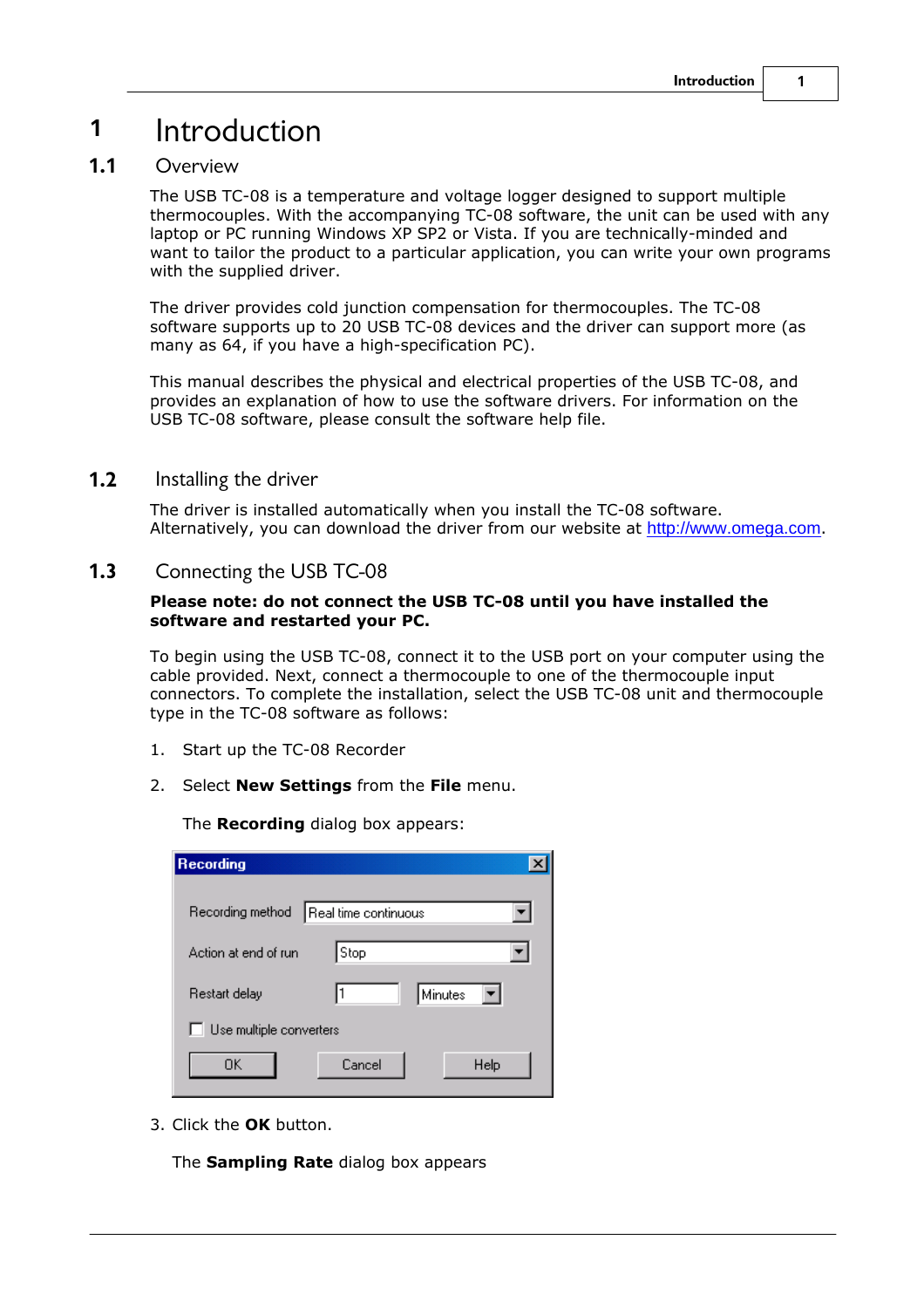| <b>Sampling Rate</b>                                |        |
|-----------------------------------------------------|--------|
| Sampling interval<br>Seconds                        | OΚ     |
| Maximum number of samples<br>500                    | Cancel |
| Readings per<br>▾╎<br>As many as possible<br>sample | Help   |

4. Click the **OK** button.

The **Converter details** dialog box appears

| <b>Converter details</b> |                                  |               |
|--------------------------|----------------------------------|---------------|
| Converter type           | USB TC08<br>$\blacktriangledown$ | <b>OK</b>     |
| Port                     |                                  | Cancel        |
| <b>USB Devices</b>       |                                  | Help          |
| Device                   | Serial                           |               |
|                          |                                  | <b>Status</b> |
|                          |                                  |               |
| USB enumeration progress |                                  | Refresh       |

5. Select **USB TC-08** from the drop-down list of converters.

The device name and serial number should appear in the **USB Devices** pane and the USB enumeration progress bar gradually expand to 100%. If the progress bar does not start moving, disconnect and reconnect the USB TC-08, then click **Refresh. Example 1.** In the drop-down list of converters.<br>
The device name and serial number should appear in the **USB Devices** pane and<br>
the USB enumeration progress bar gradually expand to 100%. If the progress bar<br>
does not sta

- USB TC-08, check the serial number on the bottom of the device so that you know which one to select from the list
- 7. Click the **OK** button.

The following dialog box appears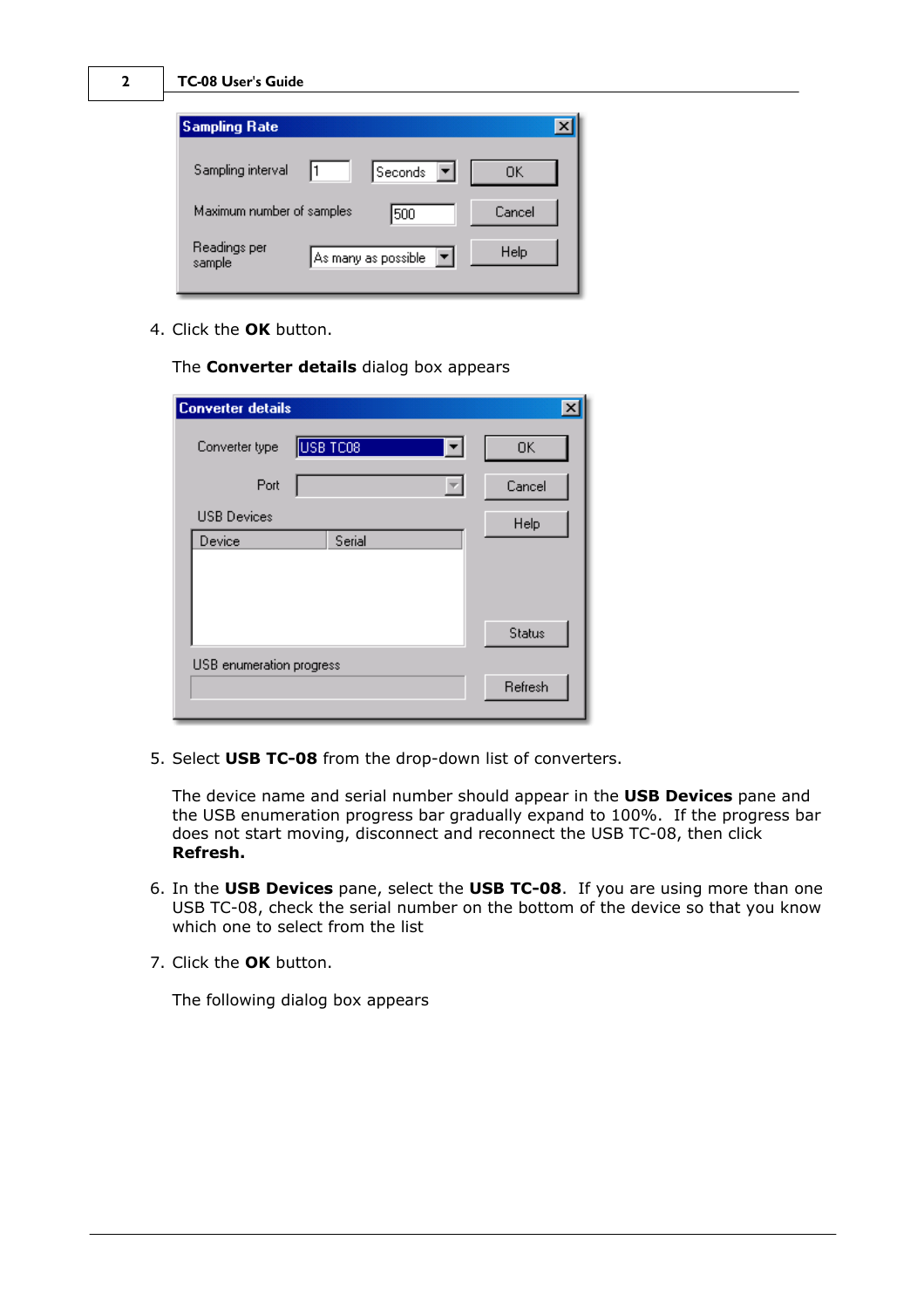| <b>TC08 Channels</b><br>Serial<br>Cold junction unused<br>Channel 1 unused<br>Channel 2 unused<br>Channel 3 unused<br>Channel 4 unused<br>Channel 5 unused<br>Channel 6 unused<br>Channel 7 unused<br>Channel 8 unused<br>Mains Frequency 50Hz | ×<br>0K<br>Edit<br><b>Disable</b><br><b>Help</b> |  |
|------------------------------------------------------------------------------------------------------------------------------------------------------------------------------------------------------------------------------------------------|--------------------------------------------------|--|
| 8. In the TC-08 Channels window, double-click on Channel 1 unused.<br>The Edit TC-08 Channel dialog box appears                                                                                                                                |                                                  |  |

| $\boldsymbol{\mathsf{x}}$<br><b>Edit TC08 Channel</b> |                            |         |  |
|-------------------------------------------------------|----------------------------|---------|--|
| Name                                                  | Channel 1                  | 0K      |  |
| Thermocouple                                          | Type K                     | Apply   |  |
| Filter Enable                                         | <b>Filter Factor</b><br>I2 | Cancel  |  |
|                                                       |                            | Help    |  |
|                                                       |                            | Options |  |

9. From the **Thermocouple** drop-down list, select the type of thermocouple you are using and click **OK.**

The **TC-08 Channels** dialog box reappears.

10. Click **OK**.

Channel 1 should now appear in the monitor window with the current temperature reading.

| <b>PLW Recorder</b>                                          |          |
|--------------------------------------------------------------|----------|
| File Settings View                                           | Help     |
| 3 이 기 Ⅲ Ⅲ 2<br>Awaiting data filename<br>Use File   New data |          |
| Channel 1                                                    | 21.10 °C |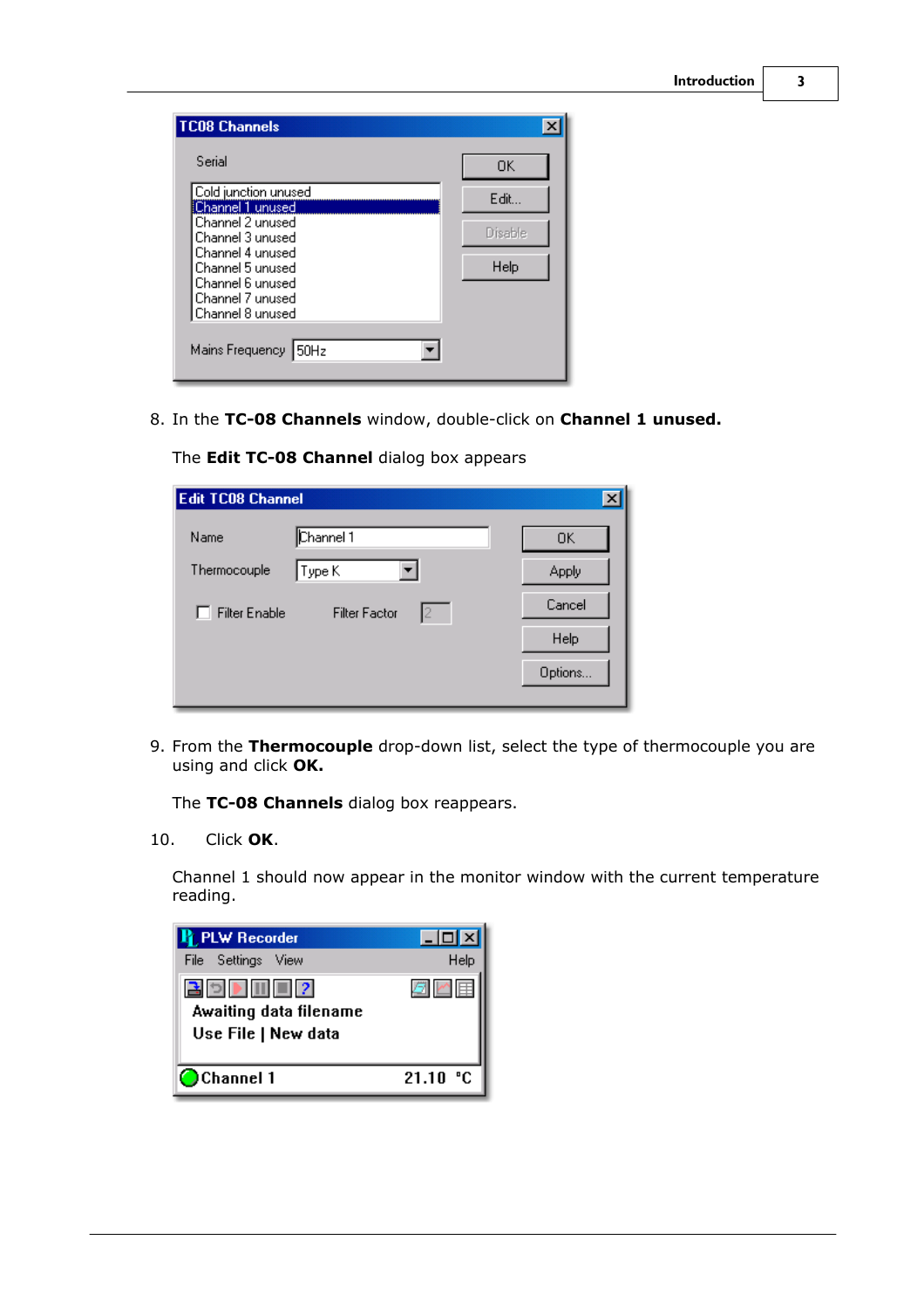#### <span id="page-7-0"></span>**1.4** Safety warning

We strongly recommend that you read the general safety information below before using your product for the first time. If the equipment is not used in the manner specified, then the protection provided may be impaired. This could result in damage to your computer and/or injury to yourself or others.

#### **Maximum input range**

The USB TC-08 is designed to measure voltages in the range of  $\pm$ 70 mV. Any voltages in excess of  $\pm 30$  V may cause permanent damage to the unit.

#### **Mains voltages**

These products are not designed for use with mains voltages.

#### **Safety grounding**

The ground of every product is connected directly to the ground of your computer through the interconnecting cable provided. This is done in order to minimise interference. If the PC (especially laptop) is not grounded, reading stability cannot be guaranteed and it may be necessary to manually ground the equipment.

Take care to avoid connecting the inputs of the product to anything which may be at a hazardous voltage. If in doubt, use a meter to check that there is no hazardous AC or DC voltage. Failure to check may cause damage to the product and/or computer and could cause injury to yourself or others.

Take great care when measuring temperatures near mains equipment. If a sensor is accidentally connected to mains voltages, you risk damage to the converter or your computer and your computer chassis may become live.

You should assume that the product does not have a protective safety earth. Incorrect configuration or use of the device to measure voltages outside the maximum input range can be hazardous.

#### **Repairs**

The unit contains no user-serviceable parts: repair or calibration of the unit requires specialised test equipment and must be performed by Omega Engineering.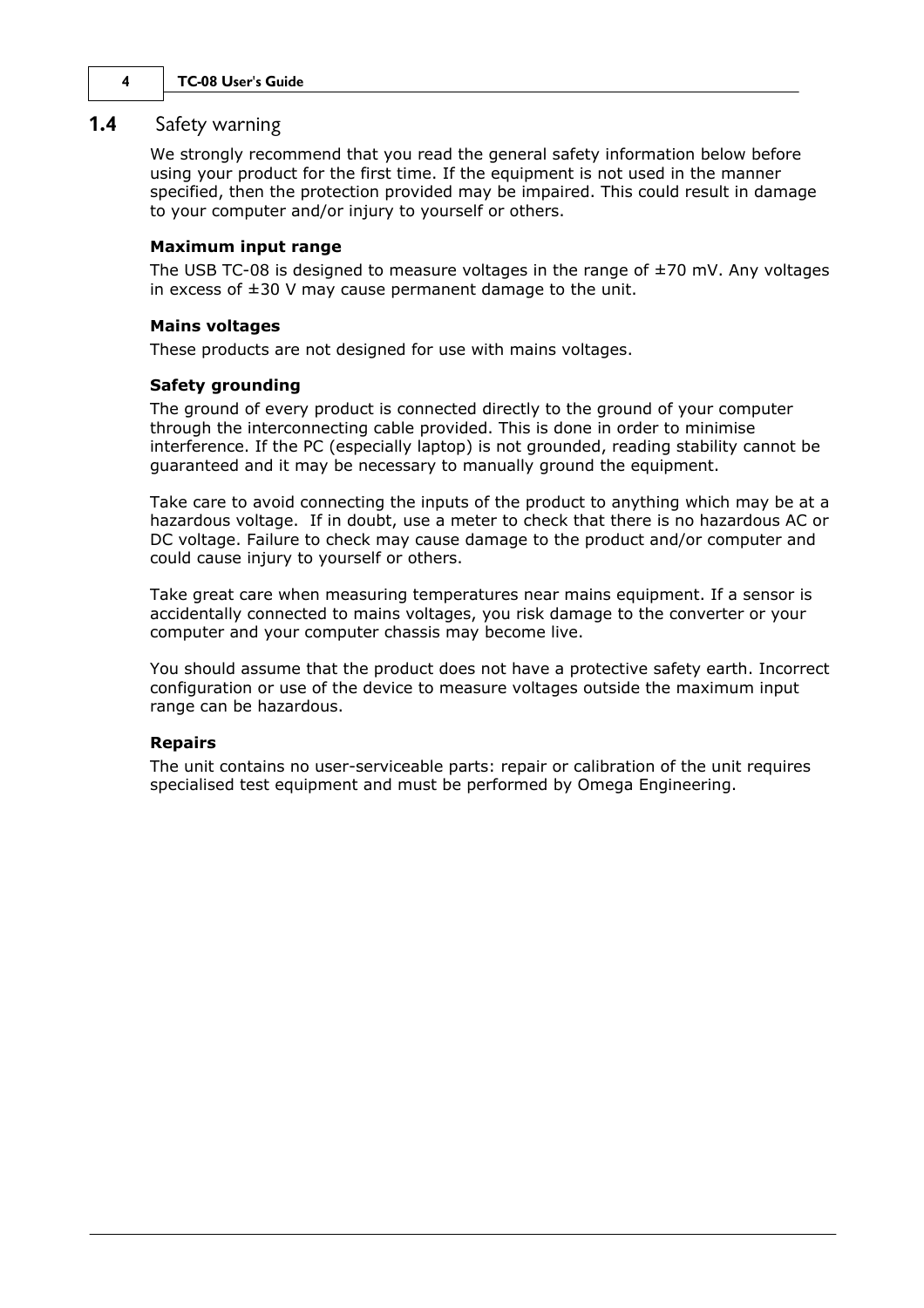# <span id="page-8-0"></span>**2** Product information

### **2.1** Specifications

| 20 bits (16.25 NFR)                                                                     |
|-----------------------------------------------------------------------------------------|
| B, E, J, K, N, R, S, T                                                                  |
| 8                                                                                       |
| 100 ms                                                                                  |
| $100 \text{ ms}$                                                                        |
| The sum of $\pm 0.2$ % and $\pm 0.5$ °C                                                 |
| $±70$ mV                                                                                |
| ±7.5V                                                                                   |
| ±30V                                                                                    |
| 2 M $\Omega$                                                                            |
| 8 x miniature thermocouple                                                              |
| USB upstream connector                                                                  |
| No power supply required                                                                |
| 0 to 50°C, 25% to 75% humidity<br>Quoted accuracy over 20 - 30°C<br>NOT water-resistant |
|                                                                                         |

Note: The resolution and accuracy depend upon the thermocouple type and the temperature range. Below is a list of the thermocouples and temperature ranges supported by the USB TC-08.

|            | Actual measurable range                               | Theoretical ranges |  |
|------------|-------------------------------------------------------|--------------------|--|
| <b>CJC</b> | -5°C to 70°C                                          | N/A                |  |
| Type B     | 20°C to 1820°C (CJC must be  0°C to 1820°C<br> >20°C) |                    |  |
| Type E     | -270°C to 910°C                                       | -270°C to 1000°C   |  |
| Type J     | -210°C to 1200°C                                      | -210°C to 1200°C   |  |
| Type K     | -270°C to 1370°C                                      | -270°C to 1370°C   |  |
| Type N     | -270°C to 1300°C                                      | -270°C to 1300°C   |  |
| Type R     | -50°C to 1760°C                                       | -50°C to 1760°C    |  |
| Type S     | -50°C to 1760°C                                       | -50°C to 1760°C    |  |
| Type T     | -270°C to 400°C                                       | -270°C to 400°C    |  |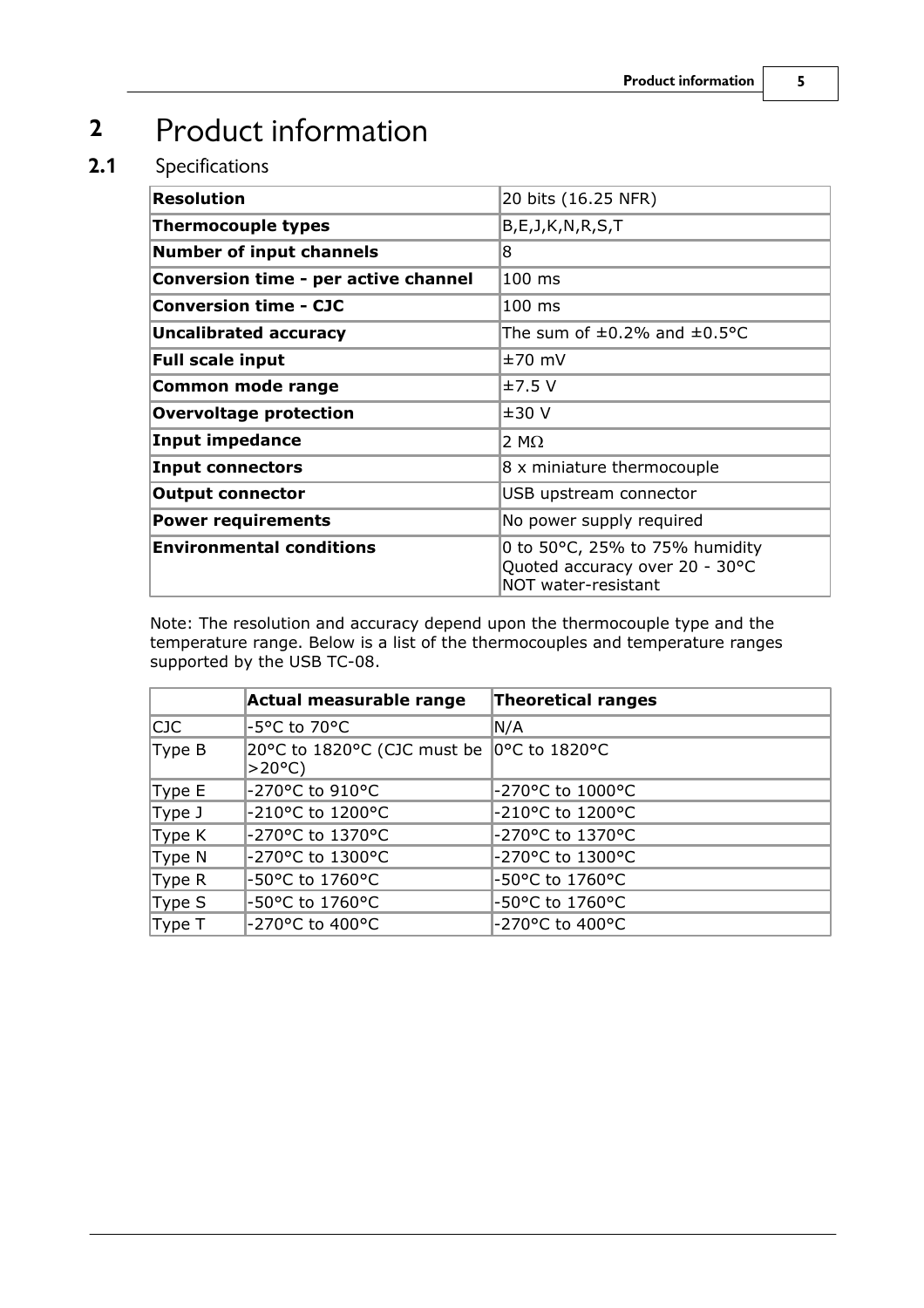#### <span id="page-9-0"></span>**2.2** How a thermocouple works

In a closed circuit of two dissimilar metals (a thermocouple), an electric current flows when one of the two junctions is heated with respect to the other. The current continues to flow as long as the two junctions are at different temperatures. The magnitude and direction of the current is a function of the temperature difference between the junctions and of the thermal properties of the metals used in the circuit. This phenomenon is known as the Seebeck Effect.

The conductors can be made of any two dissimilar metals, and when the hot junction is heated the current flow can be observed. If the positions of the hot and cold junctions are reversed, current flows in the opposite direction.

A thermocouple circuit actually generates a measurable, low-voltage output that is almost directly proportional to the temperature difference between the hot junction and the cold junction. A change in this temperature difference produces some net change in the voltage.

Note: More information on choosing and using thermocouples can be found at [www.omega.com.](http://www.omega.com)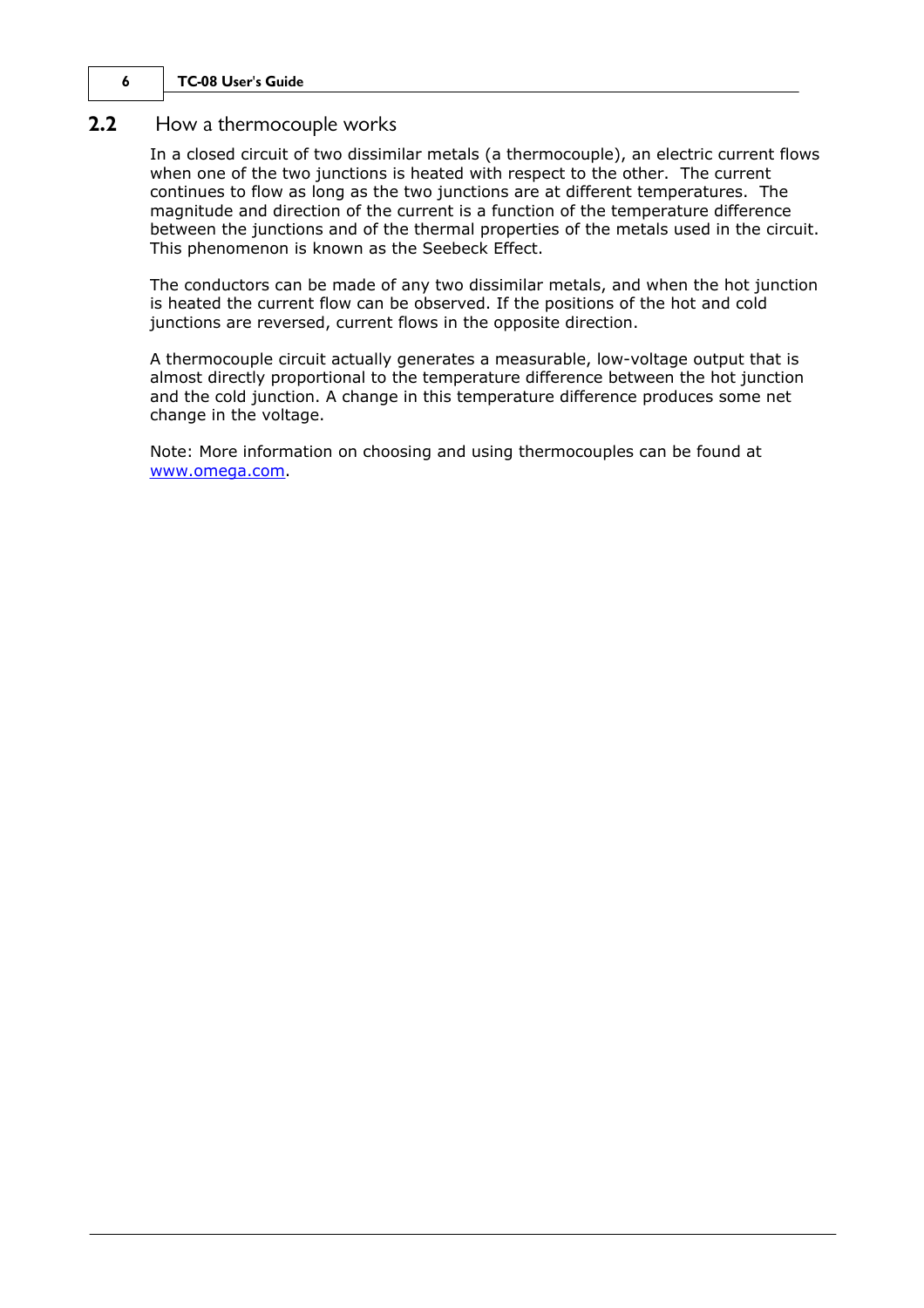# <span id="page-10-0"></span>**3** Technical reference

### **3.1** Introduction

The USB TC-08 is supplied with driver routines that you can build into your own programs. The USB TC-08 driver supports Windows XP SP2 and Windows Vista.

Once you have installed the software, the Examples directory will contain the drivers and a selection of examples of how to use the drivers.

The driver is supplied as a Windows DLL. The DLL uses the C stdcall calling convention and can be used with C, Delphi and Visual Basic programs. It can also be used with programs like Microsoft Excel, where the macro language is a form of Visual Basic.

<span id="page-10-1"></span>**3.2** Modes of operation

#### **3.2.1** Introduction

The USB TC-08 is designed for three specific modes of operation to suit a variety of applications. The following modes are supported:

- **[Streaming mode](#page-11-0)**
- **[Get Single mode](#page-13-0)**
- **[Legacy mode](#page-15-0)**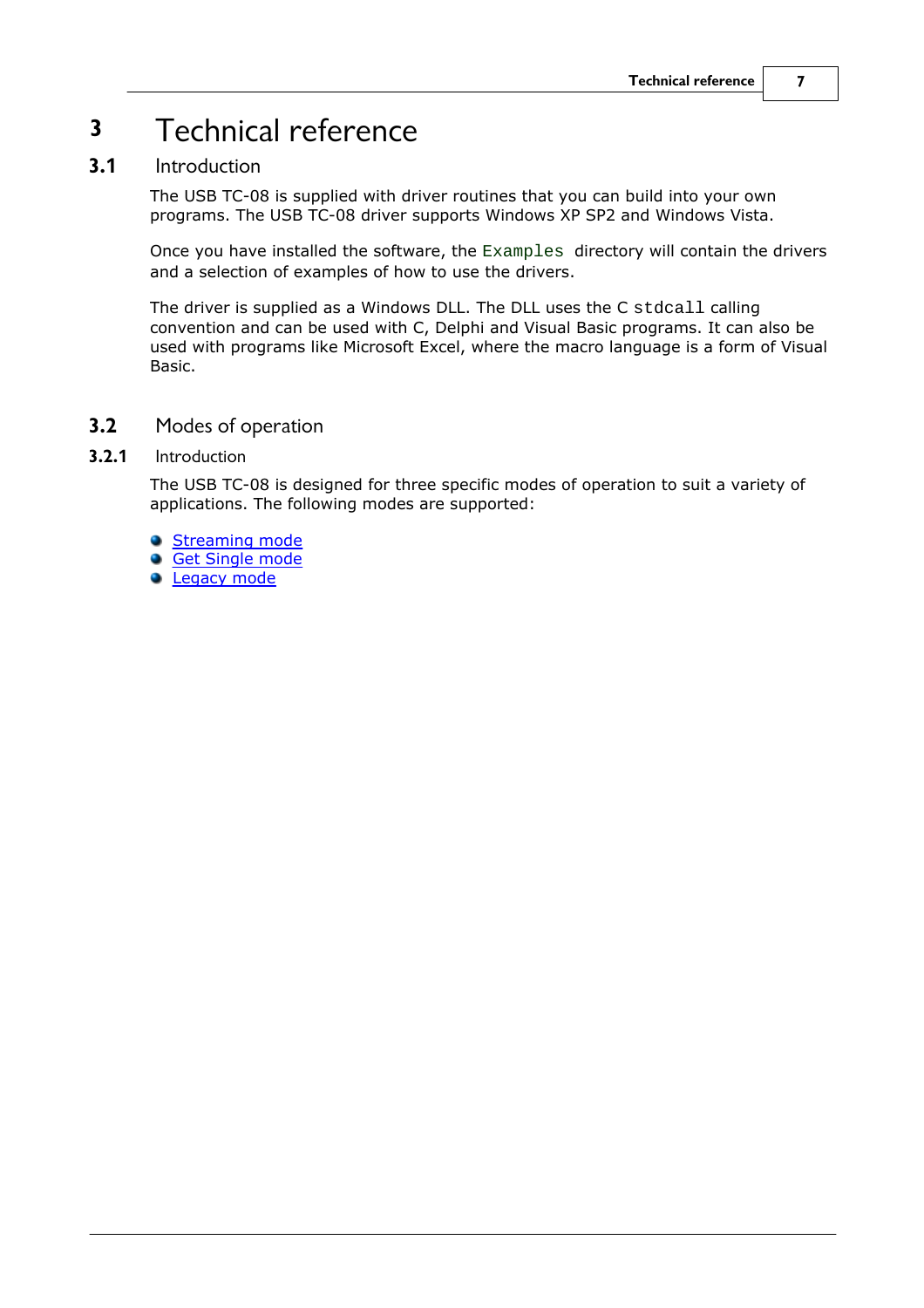#### <span id="page-11-0"></span>**3.2.2** Streaming mode

**Streaming mode** is an operational mode in which the USB TC-08 unit samples data and returns it to the computer in an unbroken sequence, using the onboard clock to ensure accurate timing.

The unit can buffer up to two sets of readings at once. To avoid loss of readings, make sure that another application on the PC - including the one you are writing does not prevent the driver from collecting readings for more than three sampling intervals.

To allow the driver to sample continuously, call the Windows Sleep() function in any sampling loops (see example below) to make sure that your application does not use too much processor time.

**Hint:** Try not to use a Sleep() call for less than 50-100 milliseconds, e.g., Sleep(50) or Sleep(100). If you are programming a Windows GUI application, a good alternative to sampling loops is the WM\_TIMER message.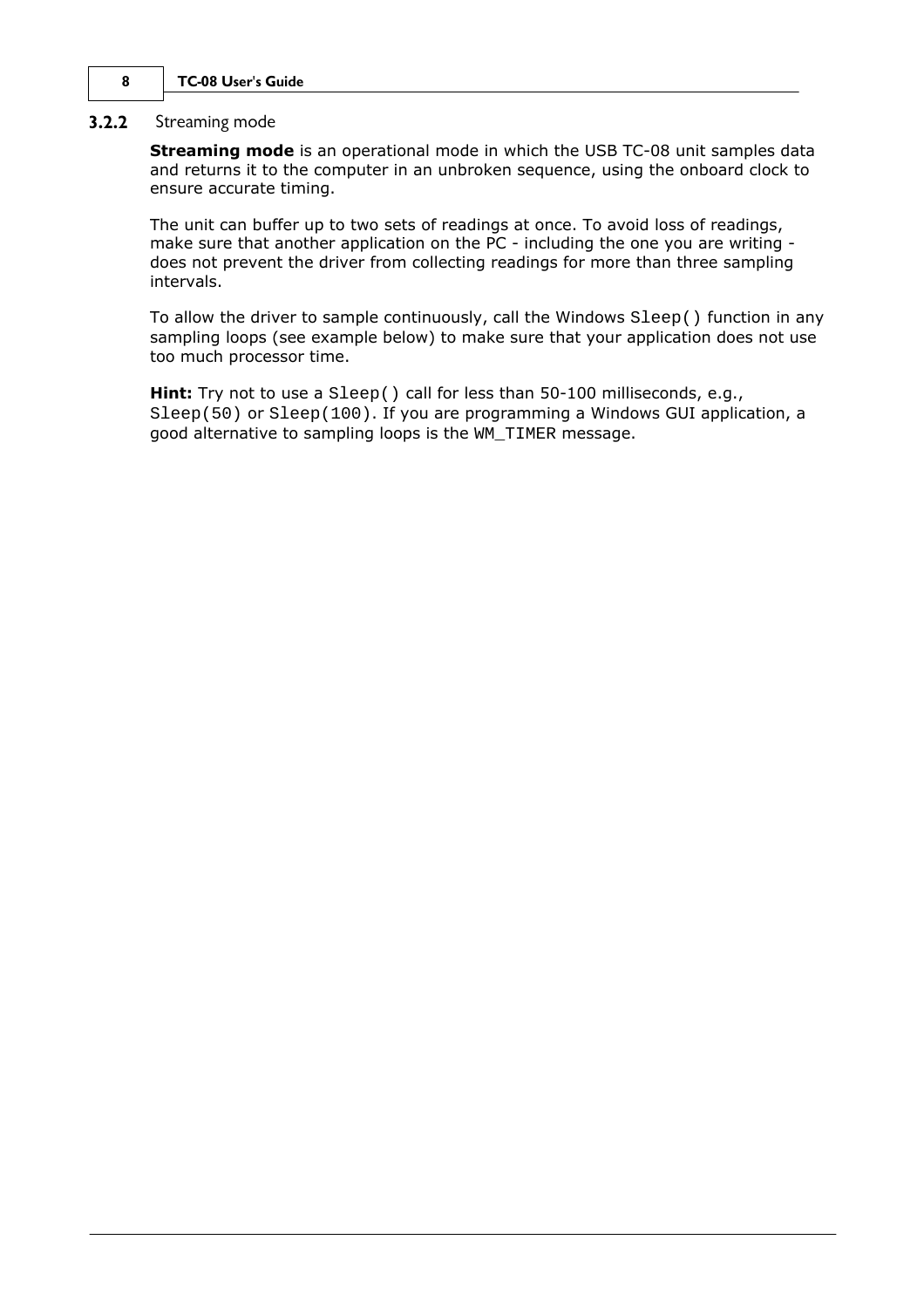#### **Example**

The following code is a fragment of a C application demonstrating how to use Streaming mode with the USB TC-08 driver:

```
//==================================================
// Setting up and running the unit in Streaming mode
//==================================================
usb tc08 set mains(handle, 0); // use 50Hz mains noise rejection
for (channel = 0; channel < 9; channel++)
\{// set each channel up as a type K thermocouple
 // channel 0 is the cold junction and will be enabled
 // by setting the third argument to anything other than ' '
usb_tc08_set_channel(handle, channel, 'K');
 }
// find out how fast the unit can sample in its current setup state
minimum interval = usb tc08 qet minimum interval ms(handle);
usb tc08 run(handle, minimum interval); // sample as fast as possible
// not required (just illustrates that the application
// can be idle while the driver collects the readings)
Sleep(10000); 
// use a two dimensional array with an array of readings for each
channel
// In a real application, this would be a nested loop to regularly poll
// the unit for readings
for (channel = 0; channel < 9; channel++)
\{ no_of_readings = usb_tc08_get_temp( handle,
                   &reading_buffer[channel],
                  &times buffer[channel],
                   buffer_length,
                   &overflows[channel],
                   channel,
                   0, // degrees Celsius units
                  0); // do not fill missing readings
 }
// finished polling, now do something with the readings
// if overflows[channel] is high, then one of the readings
// in reading_buffer[channel] has exceeded the input range
// of the USB TC-08
// only stop the unit when we've completely finished streaming
usb_tc08_stop(handle);
```
Note: You should close down all other applications while you are performing any timing-critical data logging tasks. Check that the Windows scheduler does not have any activities planned during the logging session.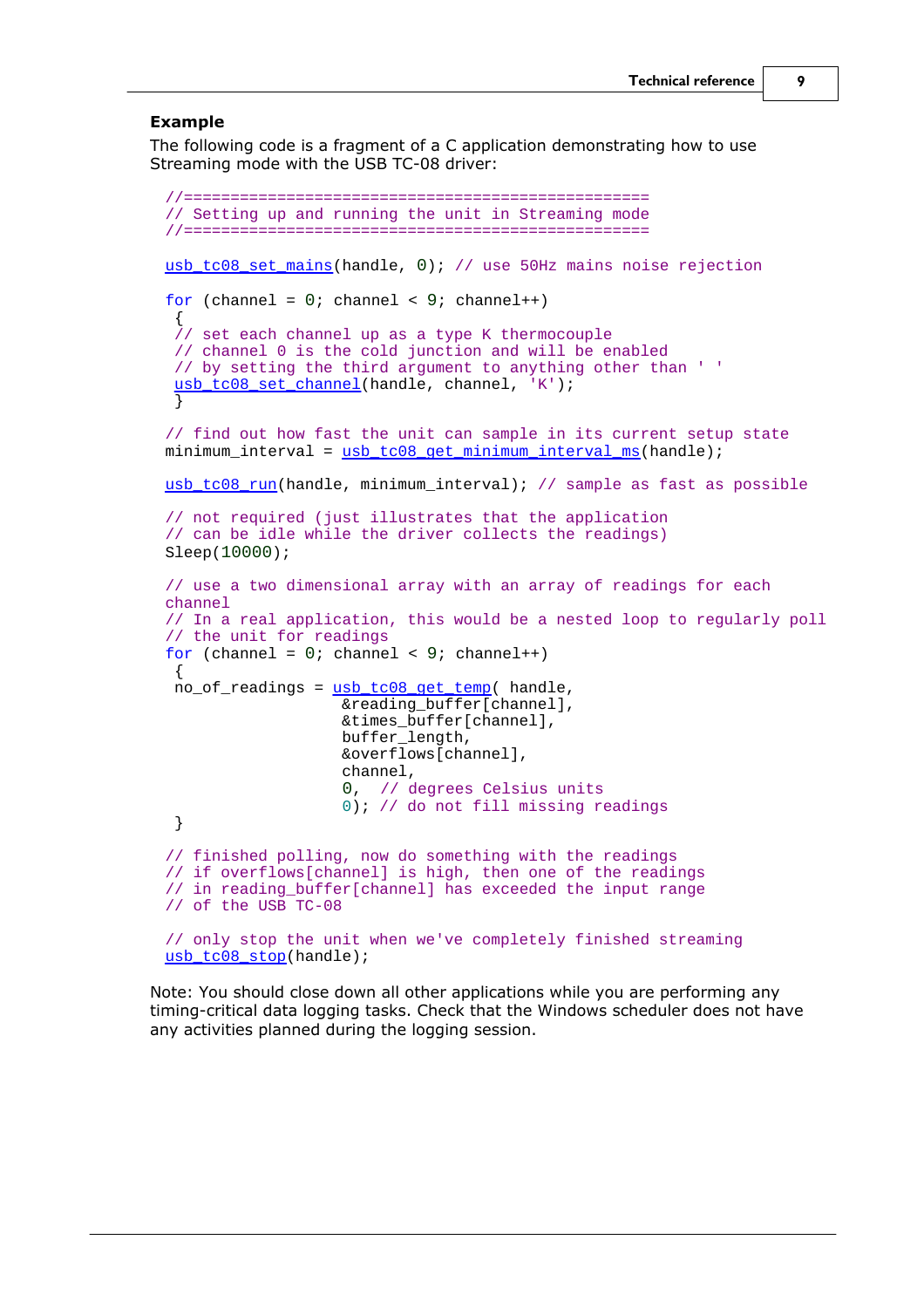#### <span id="page-13-0"></span>**3.2.3** Get Single mode

**Get Single mode** is an operational mode in which readings are produced on demand, using the [usb\\_tc08\\_get\\_single](#page-34-0) function. Since the function relies entirely on the timing of the calling application, it is ideal for time intervals greater than 1 minute. If high-speed sampling is required, use [Streaming mode.](#page-11-0)

Note: The function call overhead can be significant, since it takes approximately 360 ms to convert all 9 channels, equating to 40 ms per channel. To reduce this overhead, disable channels that are not required.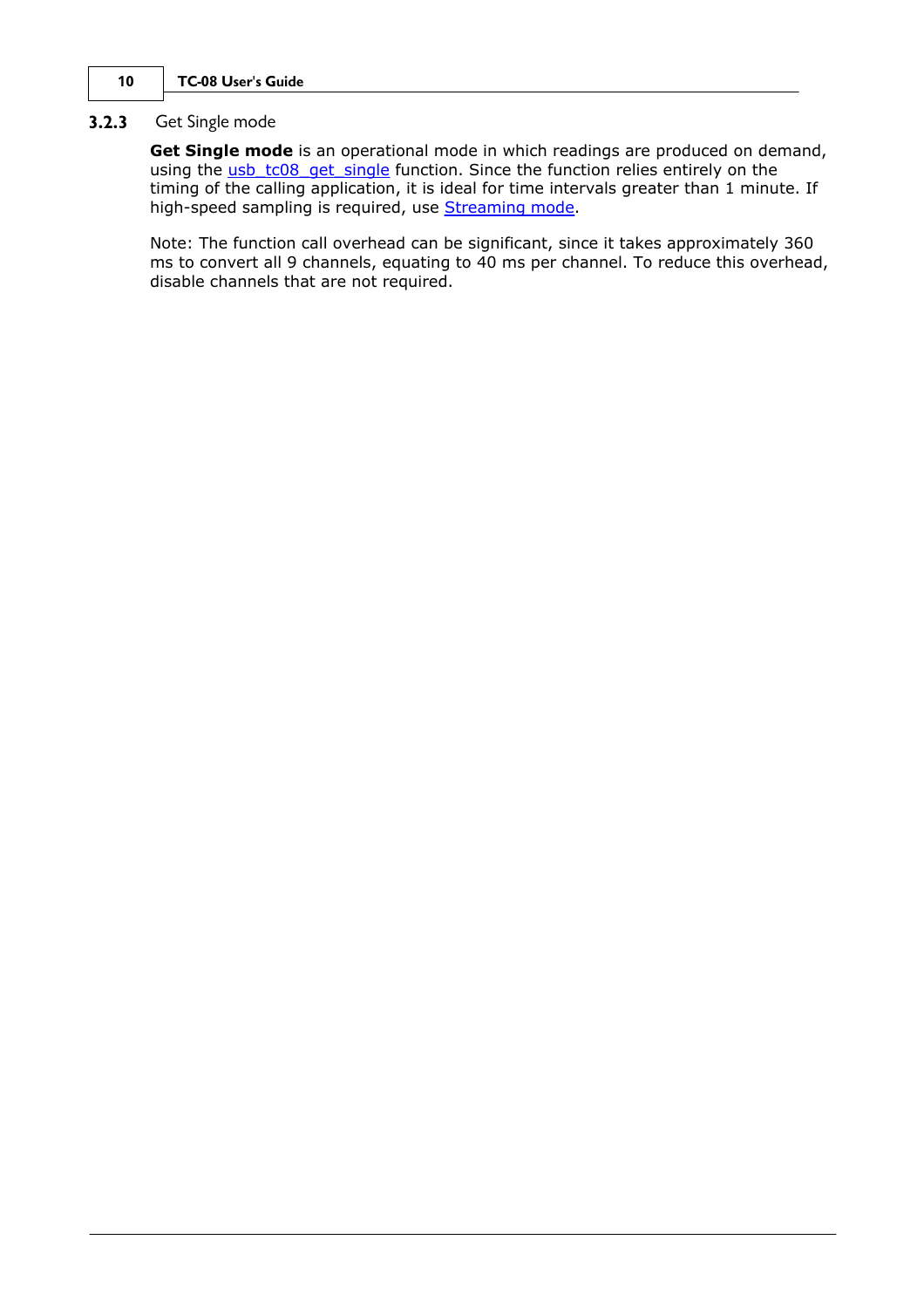#### **Example**

The following code is a fragment of a C application demonstrating how to use Get Single mode with the USB TC-08 driver:

```
//========================================================
// Setting up and converting readings with Get Single mode
//========================================================
usb tc08 set mains (handle, 0); // use 50Hz mains noise rejection
for (channel = 0; channel < 9; channel++)
\{// set each channel up as a type K thermocouple
 // channel 0 is the cold junction and will be enabled
// by setting the third argument to anything other than ' '
usb_tc08_set_channel (handle, channel, 'K');
 }
// find out the approximate conversion time 
// for a call to usb_tc08_get_single
 usb_tc08_get_minimum_interval_ms (handle);
printf("Conversion time: d\n\in", minimum interval);
// Collect 10 readings over approximately 9 minutes
last_time = GetTickCount();
for (i = 0, i < 10, i++)\{// do the conversion for all channels
usb_tc08_get_single( handle,
                   value_array, \frac{1}{2} // short value_array[9]
                    &overflow_flags,
                   0); \frac{1}{2} degrees Celsius units
  // print out the values
printf("\n\nTime: %d minute(s)", i);
 for (c = 0; c < 9; c++)\{ // check for overflows on each channel
  // with a bitwise & comparator
  // shift the comparison bit to match the channel
 if (overflow flags & (1 << c))\{ printf("\nChannel %d overflowed", c);
 }
  else // no overflow
\{ printf("\nChannel %d: %f", c, value_array[c]);
 }
 }
 if (i < 9)\{while (60000 > (GetTickCount() - last_time)) // 60000ms = 1 minute
\{Sleep(100); // let other applications run
 }
  last_time = GetTickCount();
 }
 \left.\begin{array}{c} \end{array}\right\}
```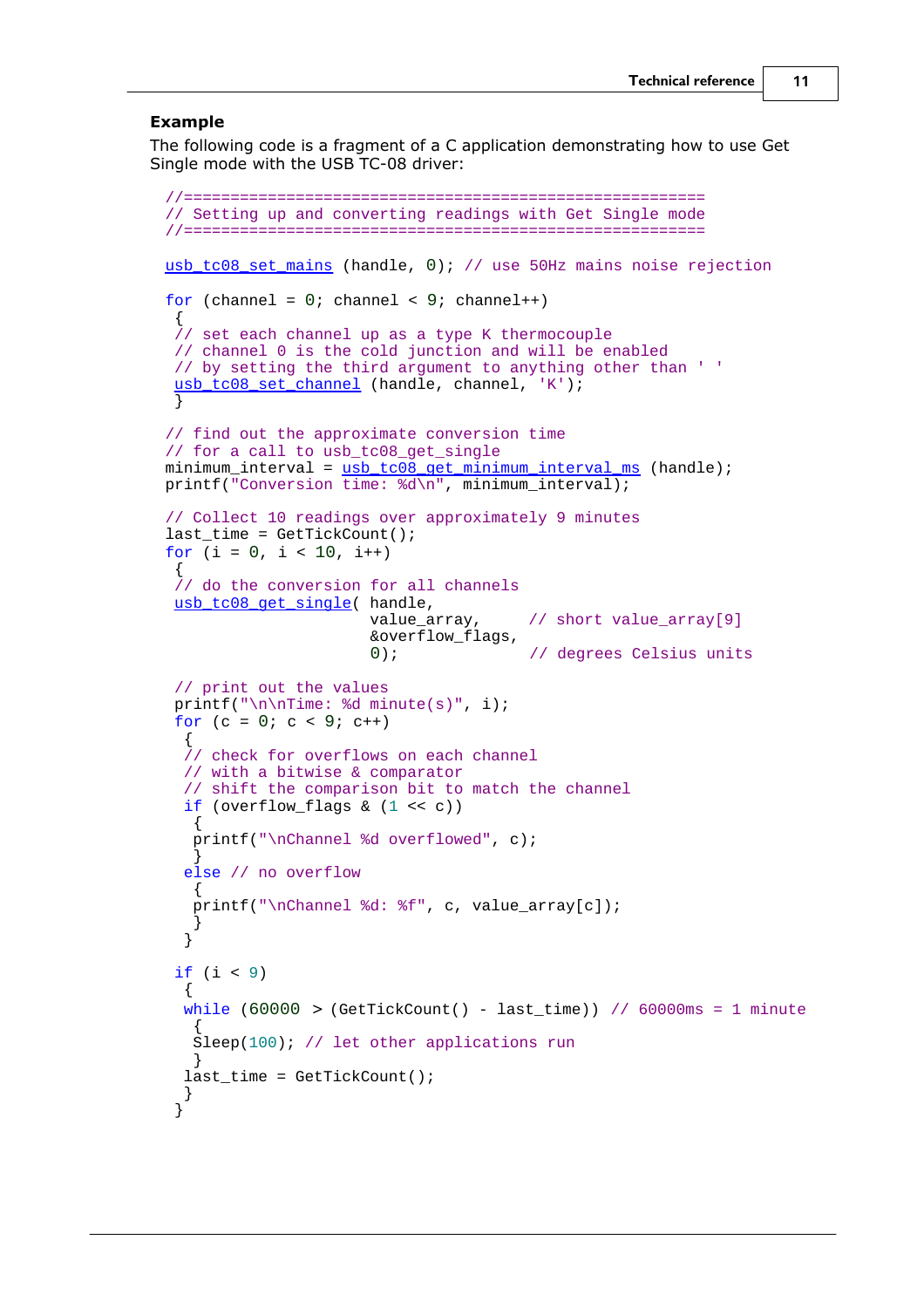#### <span id="page-15-0"></span>**3.2.4** Legacy mode

**Legacy mode** is designed to aid developers who have already written code for the serial version of the TC-08 and are not yet ready to rewrite their code for the [Streaming](#page-11-0) or [Get Single](#page-13-0) modes available with the USB version. The legacy support is going to be phased out and will eventually be removed from the driver altogether. If you want full support in the future, use the Streaming or Get Single modes.

To allow code to be easily developed for both the serial version and the USB version of the TC-08, all the function names have been changed. The

[usb\\_tc08\\_legacy\\_set\\_channel](#page-38-0) function no longer supports offset and gain - this is now stored only as calibration information in the unit itself. The legacy routines will be familiar if you previously used the serial TC-08, but the following changes should be made to convert legacy applications:

- Reference the new Header file
- Reference the new Library file
- **P** Place the new DLL in the directory of the application
- Set the mains frequency
- Run and stop the unit
- Store a handle returned from usb tc08 open unit instead of using the serial port number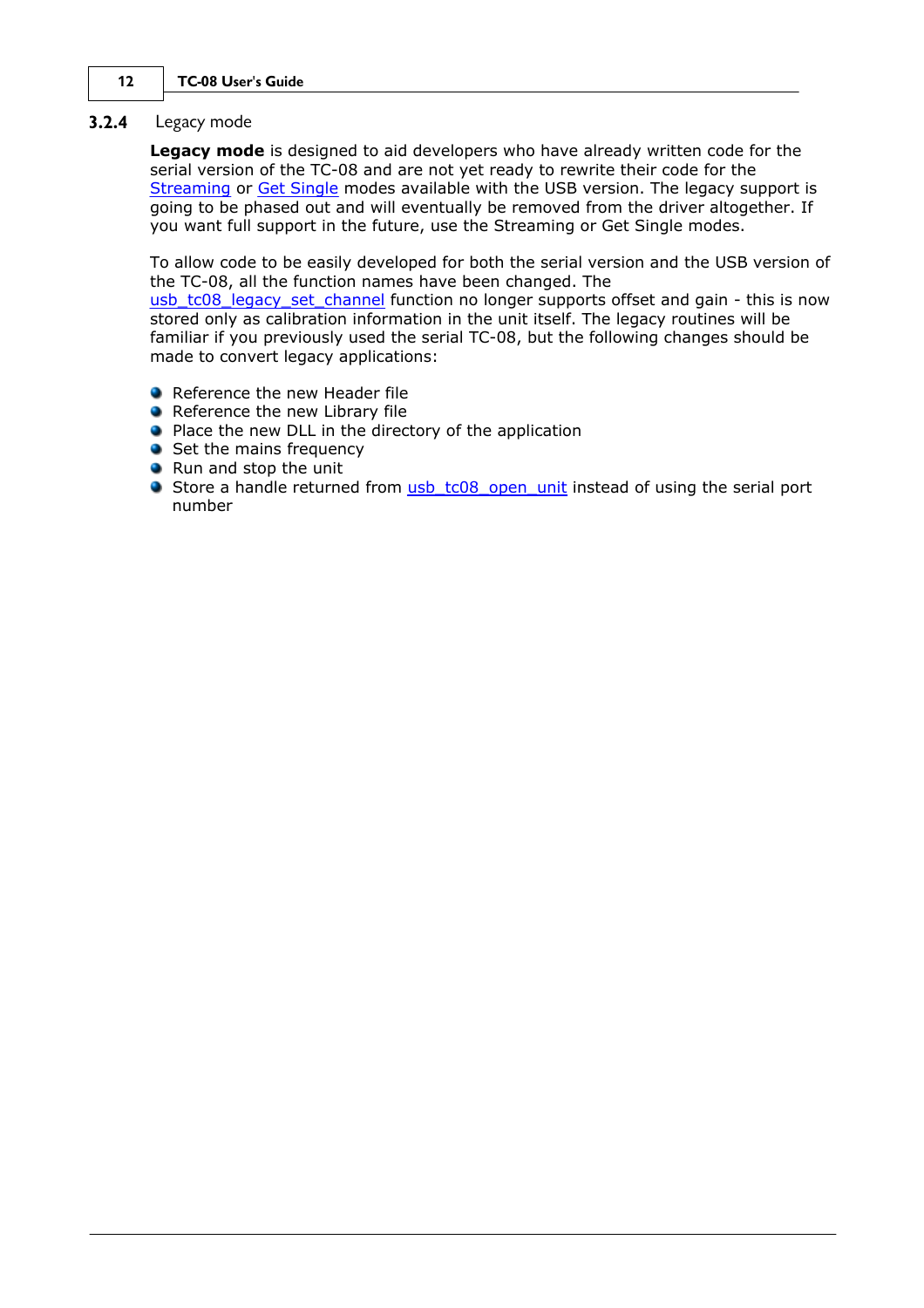#### **Example**

The following code is a fragment of a C application demonstrating how to use legacy mode with the USB TC-08 driver:

```
//==========================================================
// Setting up and running the unit in Legacy mode
// This is designed to make it easier to adapt code written
// for the Serial TC08 for use with the USB TC08
//==========================================================
usb_tc08_set_mains(handle, 0); // use 50Hz mains noise rejection
for (channel = 1; channel < 9; channel++)
\{// set each channel up as a type K thermocouple
// switch off filtering for all channels
usb_tc08_legacy_set_channel(handle, channel, 'K', 0);
 }
usb_tc08_legacy_run(handle);
last cycle no = 0;no_of_readings = 0;
while (no_of_readings < 50) // collect 50 readings
\{usb tc08 legacy get cycle(handle, &this cycle no);
 if (last cycle no != this cycle no)
\{last cycle no = this cycle no;
  no_of_readings++;
 for (channel = 1; channel < 9; channel++)
\{usb tc08_legacy_get_temp( &reading[channel],
                           handle,
                           channel,
\begin{pmatrix} 0 \\ 0 \end{pmatrix};
 }
  // now do something with the readings
  // check that they have not overflowed
  // by comparing each reading with 2147483647L
  // or LONG_MAX (include limits.h) 
 usb_tc08_legacy_get_cold_junction(handle, &cold_junction);
  // now do something with the cold junction temperature
 }
 }
usb_tc08_stop(handle);
```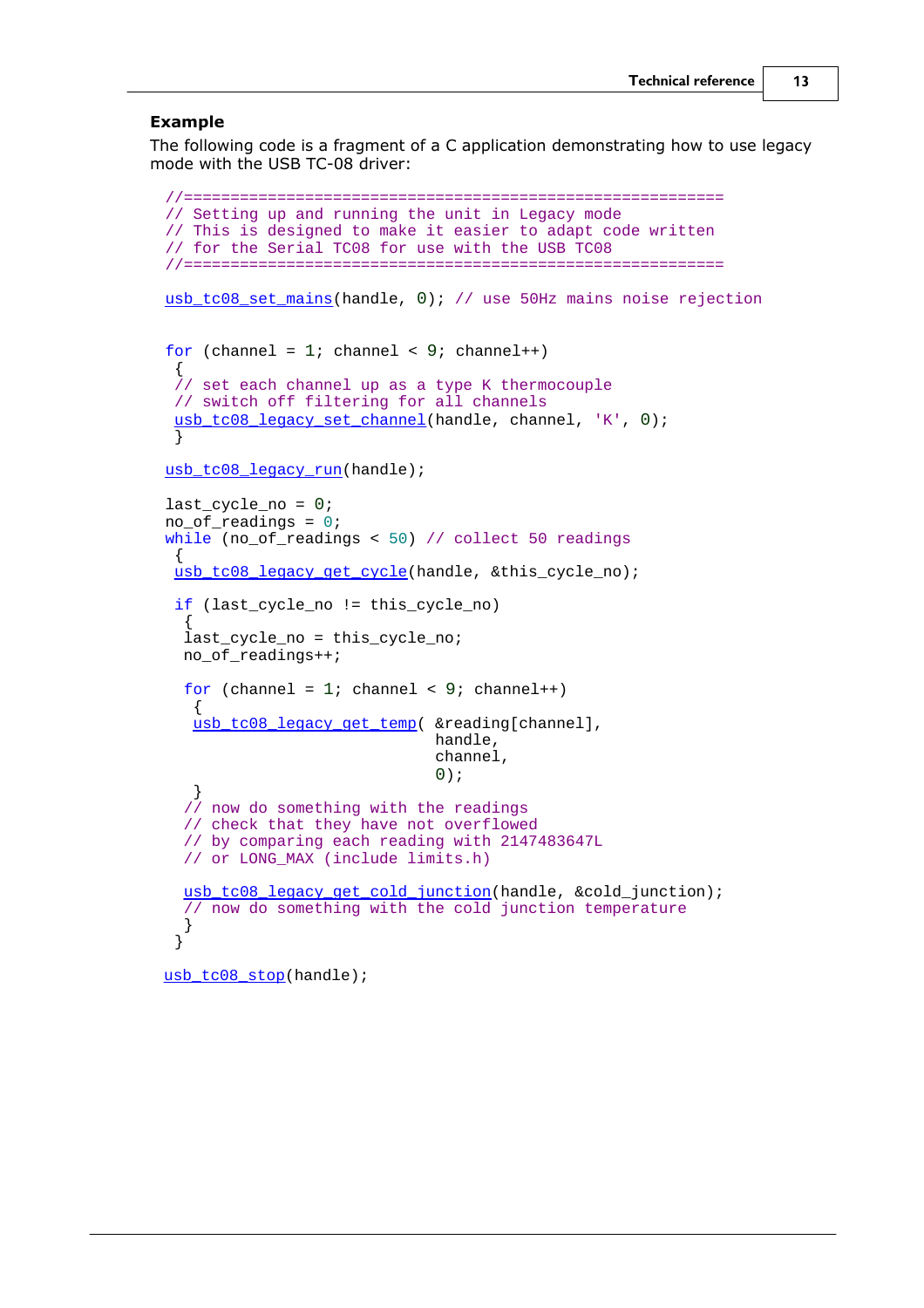### <span id="page-17-0"></span>**3.3** Driver routines

**3.3.1** Introduction

The following table explains each of the USB TC-08 routines:

<span id="page-17-1"></span>

| <b>Routine</b>                     | <b>Description</b>                                                                                |
|------------------------------------|---------------------------------------------------------------------------------------------------|
| <b>New USB and serial mode</b>     |                                                                                                   |
| usb tc08 open unit                 | Opens the USB TC-08 unit and gets a valid USB handle.                                             |
| usb tc08 open unit async           | Opens the unit asynchronously.                                                                    |
| usb_tc08_open_unit_progress        | Polls the unit's enumeration progress during<br>asynchronous operation.                           |
| usb tc08 close unit                | Closes the handle.                                                                                |
| usb tc08 stop                      | Stops the unit streaming.                                                                         |
| usb tc08 set mains                 | Sets the mains interference rejection filter to either 50<br>Hz or 60 Hz.                         |
|                                    | usb tc08 get minimum interval ms Returns the minimum sampling interval for the current<br>setup.  |
| usb_tc08_get_unit_info             | Retrieves information on a particular unit and presents it<br>as a structure.                     |
| usb_tc08_get_formatted_info        | Retrieves information on a particular unit and presents it<br>in string form.                     |
| usb_tc08_get_last_error            | Returns the last error for a specified unit or for a call to<br>open a unit.                      |
| <b>New USB mode only</b>           |                                                                                                   |
| usb tc08 set channel               | Sets up a USB TC-08 channel.                                                                      |
| usb tc08 run                       | Starts the USB TC-08 unit streaming.                                                              |
| usb_tc08_get_single                | Converts readings from currently set up channels on<br>demand.                                    |
| usb_tc08_get_temp                  | In streaming mode, retrieves temperature readings from<br>a specified channel.                    |
| usb_tc08_get_temp_deskew           | In streaming mode, retrieves temperature readings from<br>a specified channel with time deskewed. |
| Legacy mode only                   |                                                                                                   |
| usb tc08 legacy run                | Starts the USB TC-08 unit running in legacy mode.                                                 |
| usb tc08 legacy set channel        | Sets up a USB TC-08 channel.                                                                      |
| usb tc08 legacy get temp           | Retrieves temperature readings from a specified channel.                                          |
| usb tc08 legacy get cold junction  | Retrieves a temperature reading for the cold junction.                                            |
| usb tc08 legacy get driver version | Returns the driver version.                                                                       |
| usb tc08 legacy get version        | Returns the hardware version of the USB TC-08 unit.                                               |
| usb tc08 legacy get cycle          | Returns the number of readings taken so far.                                                      |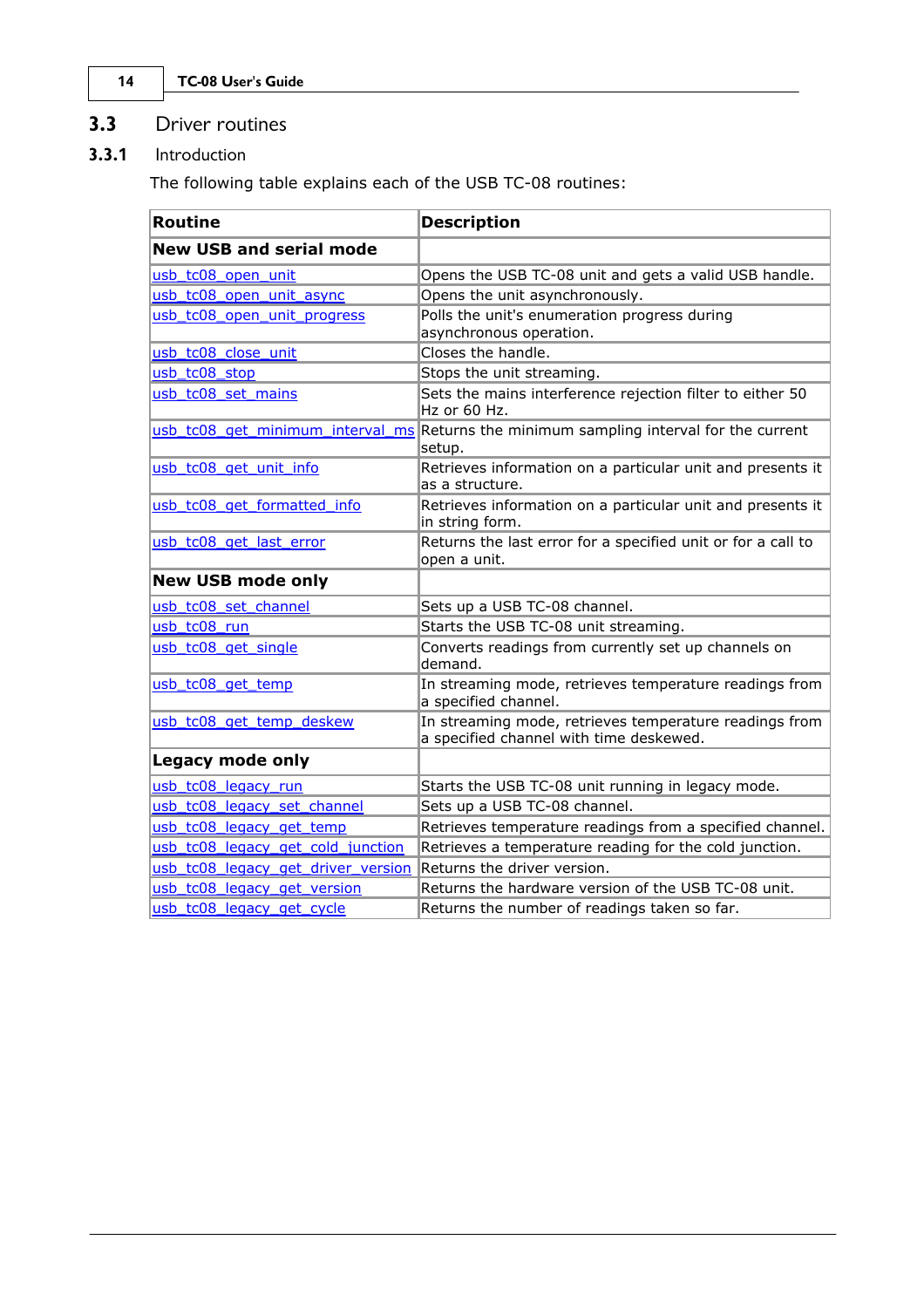- <span id="page-18-0"></span>**3.3.2** New USB mode and legacy mode
- **3.3.2.1** usb\_tc08\_open\_unit

```
short usb_tc08_open_unit (void)
```
This routine returns a valid handle to the USB TC-08 if the driver successfully opens it. If the routine fails, see the error code explanations in the [usb\\_tc08\\_get\\_last\\_error](#page-30-0) section. If you wish to use more than one USB TC-08, call this routine once for each unit connected to the PC. The function will return 0 if there are no more units found. The driver is thread-safe and will not allow access to a single unit from more than one application. If, therefore, usb\_tc08\_open\_unit does not find a unit, check that other applications are not using the USB TC-08. This includes applications on other user accounts on the same computer, where fast user switching is supported.

Note: The usb\_tc08\_open\_unit function provides a simple way to open USB TC-08 units. However, the function call locks up the calling thread until the attached USB TC-08 unit has been fully enumerated. If a single-threaded application needs to perform concurrent processing, such as displaying a progress bar, use [usb\\_tc08\\_open\\_unit\\_async](#page-21-0).

| <b>Arguments None</b> |  |
|-----------------------|--|
|                       |  |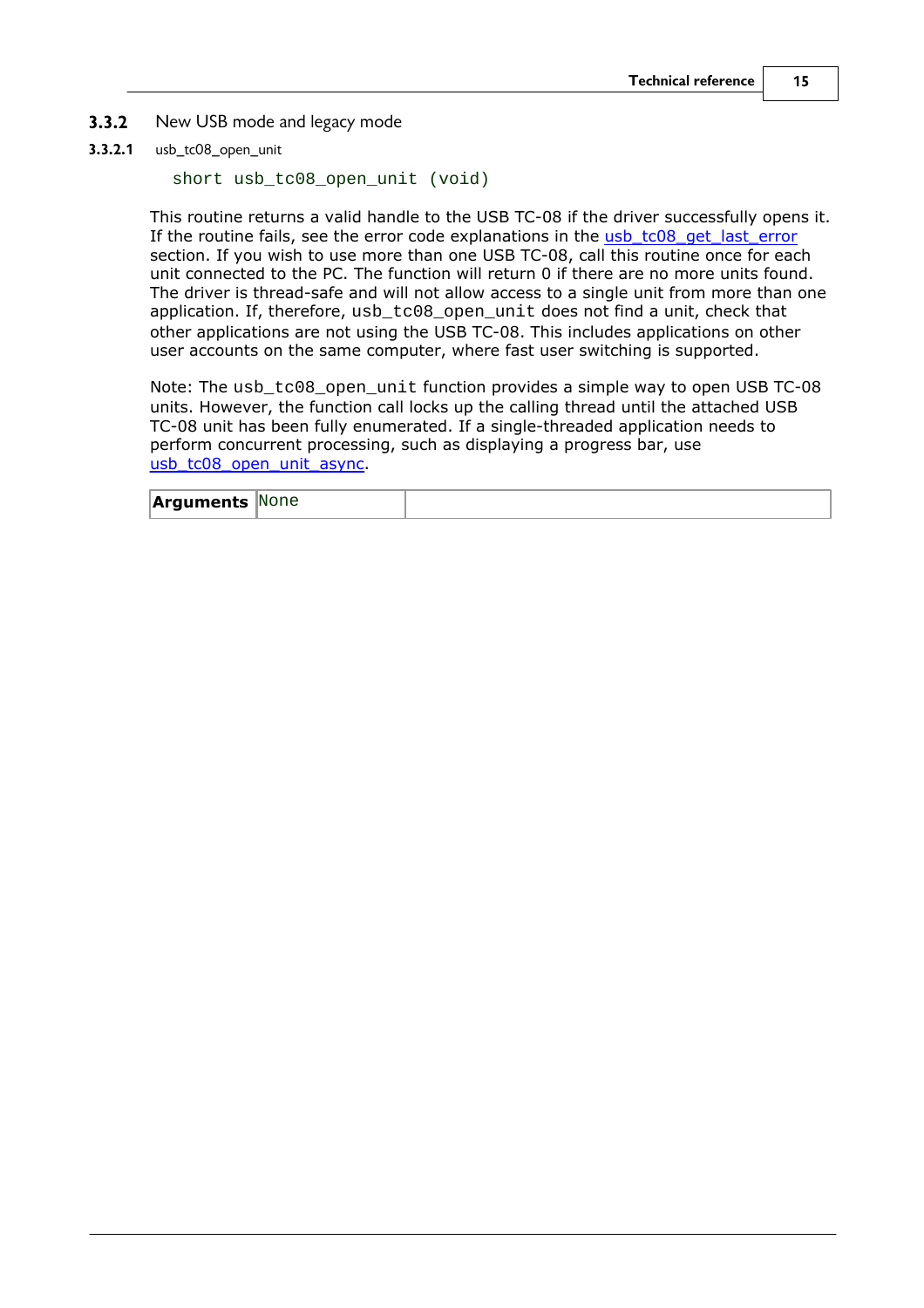| Returns | Positive short The handle of a unit.                                                              |
|---------|---------------------------------------------------------------------------------------------------|
|         | No more units were found.                                                                         |
|         | Unit failed to open. Call usb_tc08_get_last_error<br>with a handle of 0 to obtain the error code. |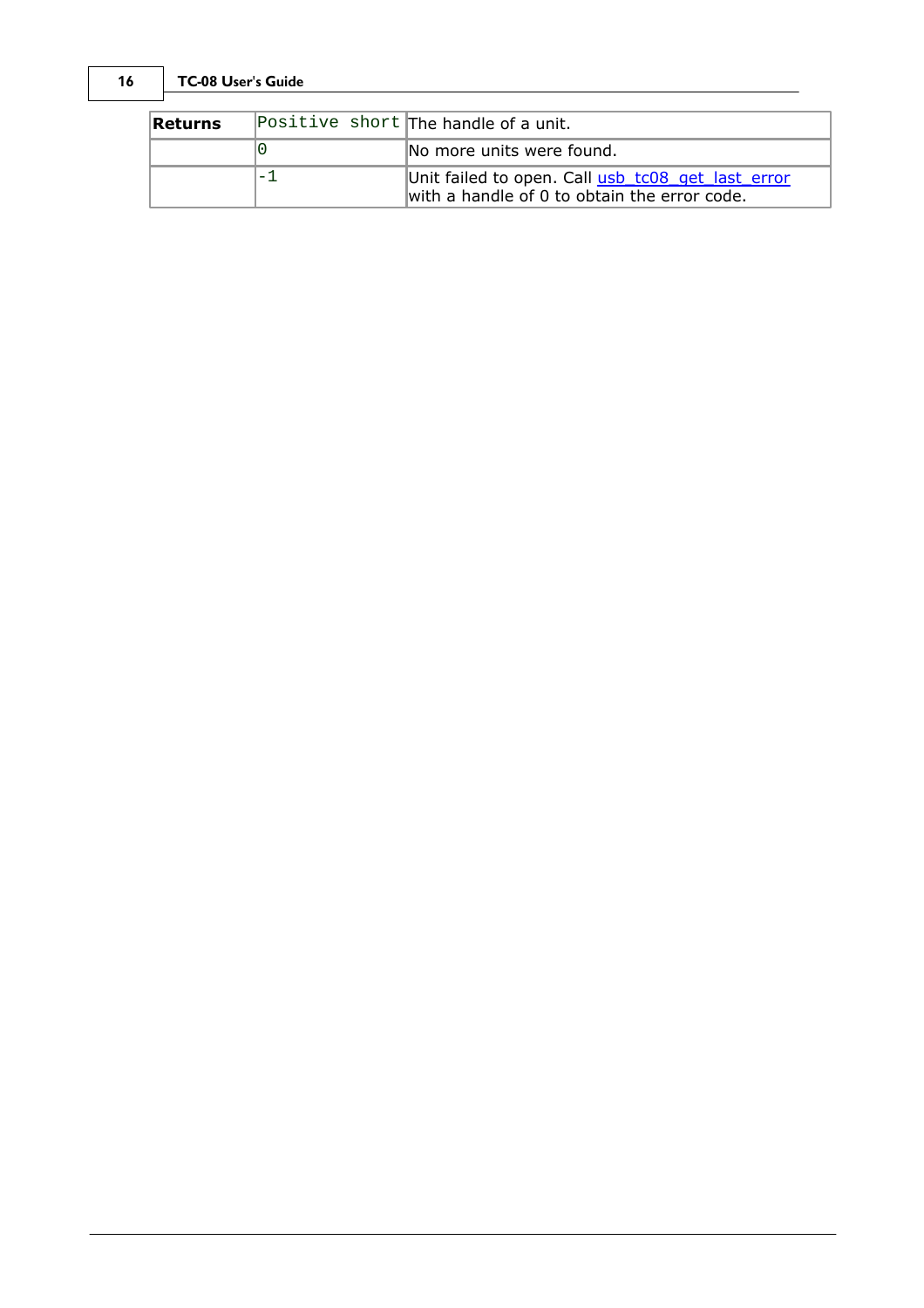#### **Example**

The following code is a fragment of a C application which demonstrates how to open multiple units with the USB TC-08 driver. The handles to the open units are stored in an array for later use:

```
//======================================================
// Opening multiple units
//======================================================
for (i = 0; (new_handle = <u>usb_to08_open-unit()</u> > 0; i++)</u>
\{// store the handle in an array
 handle_array[i] = new_handle;
 }
no_of_units = i;// deal with the error if there is one,
// if new_handle was zero, then there was no error 
// and we reached the last available unit
if (new handle == -1)
\{ error_code = usb_tc08_get_last_error(0); 
printf("Unit failed to open\nThe error code is %d", error_code);
 // could terminate the application here
 }
//
// Start using the open units
//
```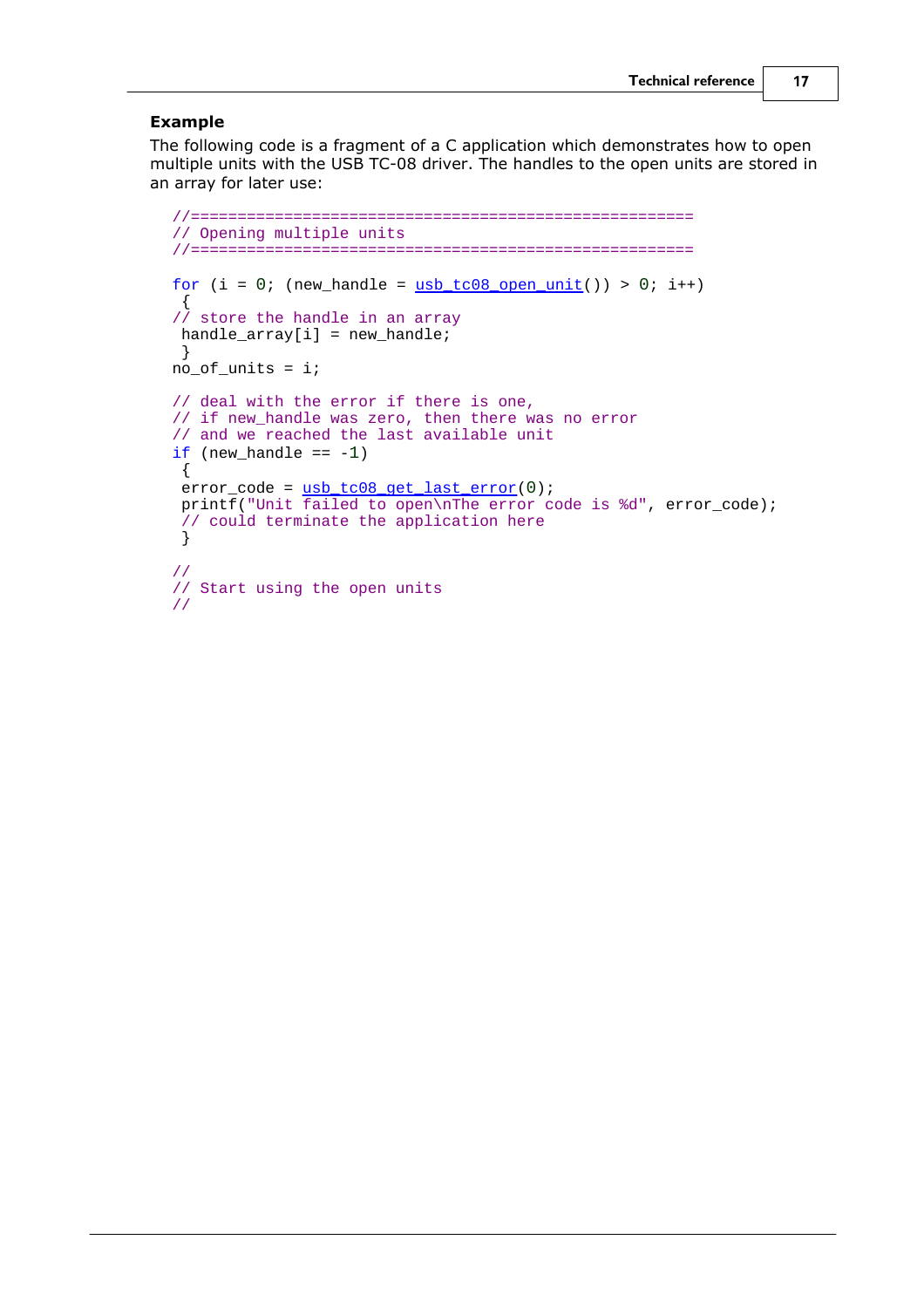<span id="page-21-0"></span>**3.3.2.2** usb\_tc08\_open\_unit\_async

short usb\_tc08\_open\_unit\_async (void)

This routine begins enumerating USB TC-08 units in the background and provides a return immediately, so the calling thread can continue executing other code.

Note: The driver is thread safe and will not allow access to a single unit from more than one application. If, therefore, usb\_tc08\_open\_unit\_async does not find a unit, check that other applications are not using the same USB TC-08. This includes applications on other user accounts on the same computer, where fast user switching is supported.

| <b>Arguments</b> None |    |                                                                                                 |
|-----------------------|----|-------------------------------------------------------------------------------------------------|
| Returns               |    | The call was successful.                                                                        |
|                       | 10 | INo more units were found.                                                                      |
|                       | —  | An error occurred, call usb tc08 get last error with a<br>handle of 0 to obtain the error code. |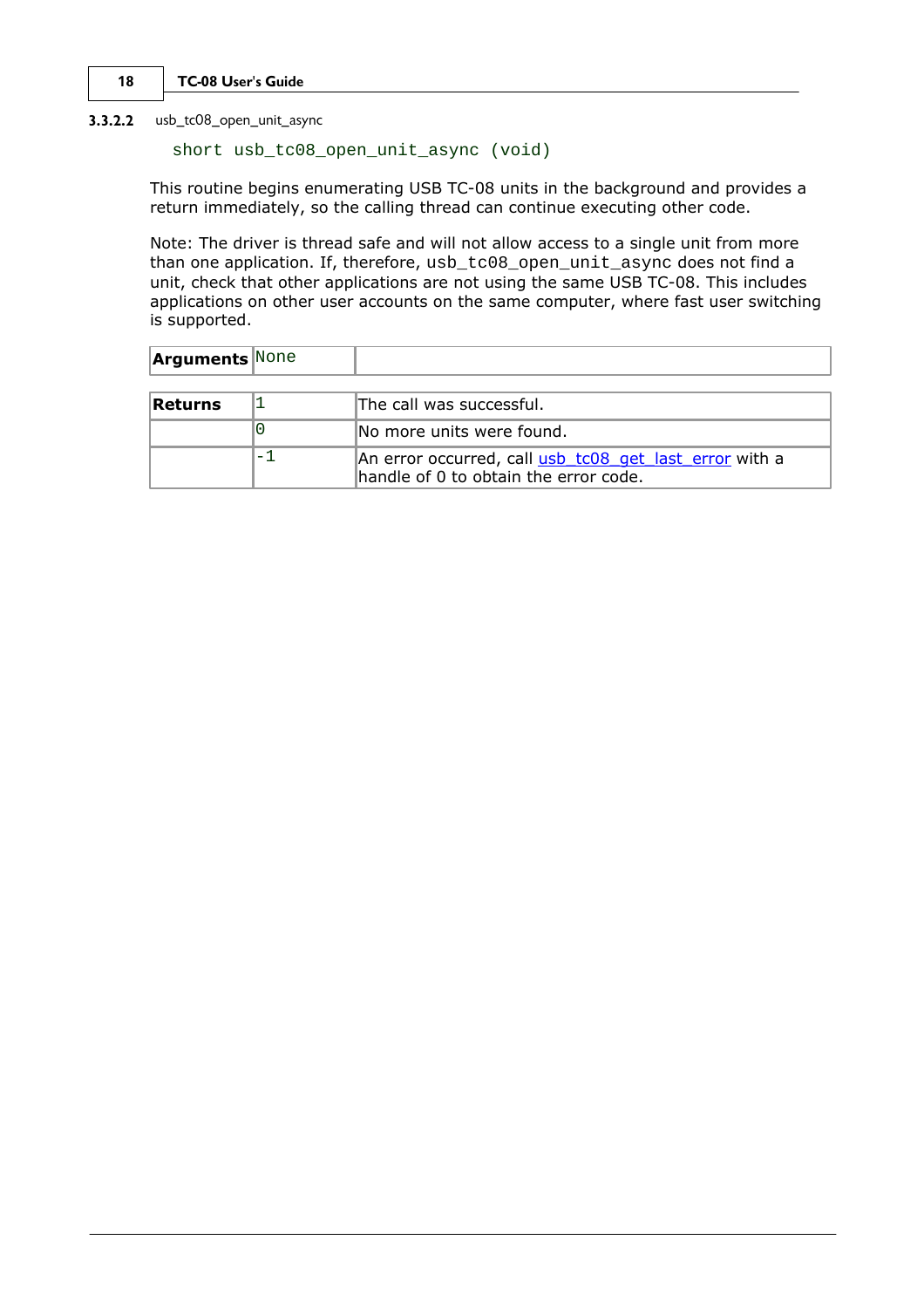#### **Example**

The following code is a fragment of a C application which demonstrates how to open a single unit with the asynchronous open unit functions:

```
//======================================================
// Opening a unit asynchronously
//======================================================
// Tell the driver to start enumerating the unit in the background
// (usb_tc08_open_unit_async returns immediately)
result = usb_tc08_open_unit_async();
// handle any error conditions
if (result == -1)\{usb_tc08_get_last_error(0);
 printf("Unit failed to open\nThe error code is %d", error_code);
 // could terminate the application here
 }
else if (result == 0)
\{ printf("No USB TC08 units found");
 // could terminate the application here
 }
// No errors, so start polling usb_tc08_open_unit_progress
// continuously for its enumeration state
do
\{ result = usb_tc08_open_unit_progress(&handle, &progress);
 switch (result)
\{ case USBTC08_PROGRESS_FAIL: // enum equates to: -1
  error\_code = usb\_tc08\_get\_last\_error(0); printf("Unit failed to open\nThe error code is %d", error_code);
   // could terminate the application here
  break;
  case USBTC08_PROGRESS_PENDING: // enum equates to: 0
  printf("\nThe unit is %d percent enumerated", progress);
  Sleep(500); // wait for approx. half a second
   break;
   case USBTC08_PROGRESS_COMPLETE: // enum equates to: 1
   printf("\n\nThe unit with handle '%d', opened successfully",
handle);
   break;
 }
 }
while (result == USBTC08_PROGRESS_PENDING);
//
// Start using the open unit
//
```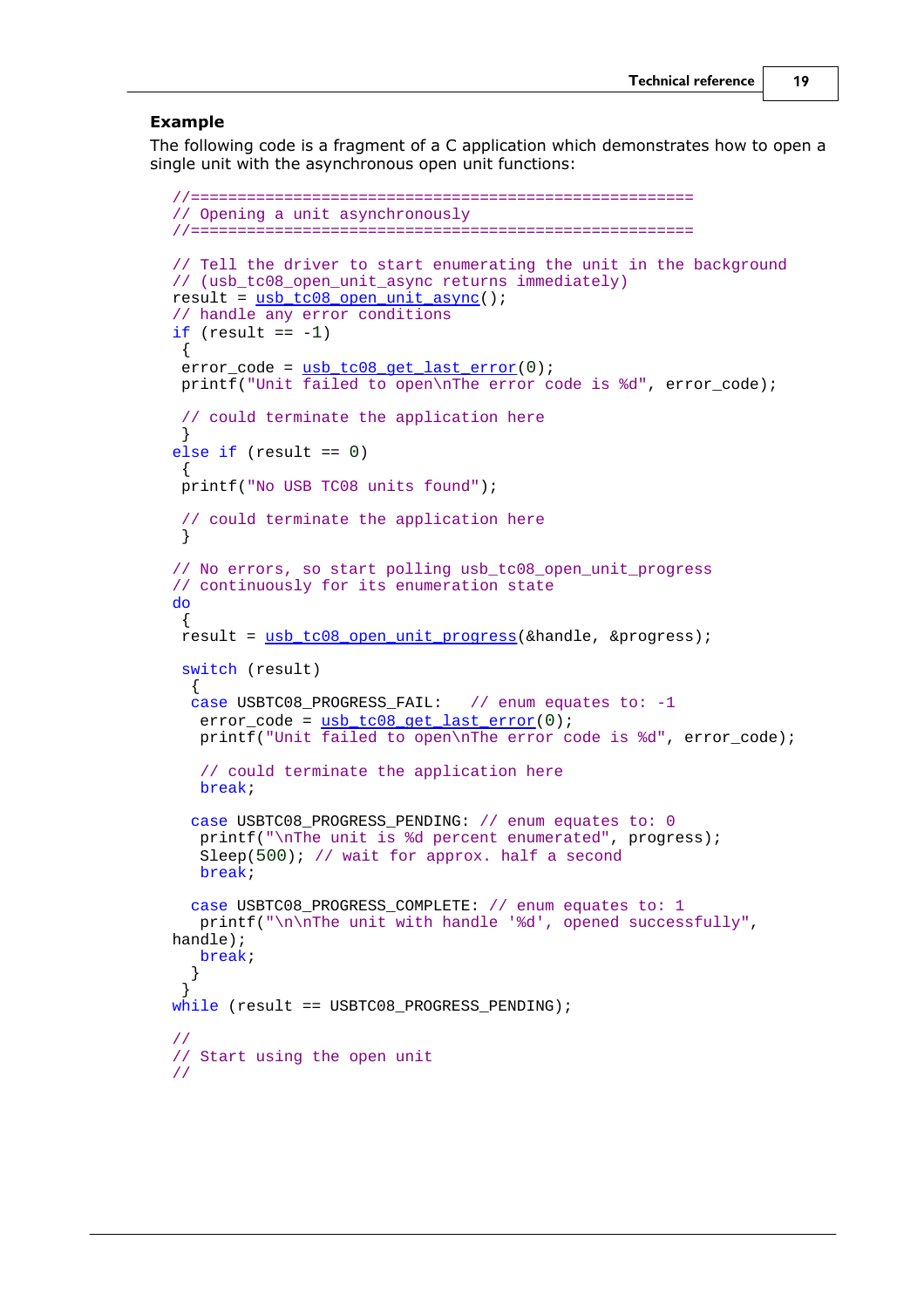<span id="page-23-0"></span>**3.3.2.3** usb\_tc08\_open\_unit\_progress

```
short usb_tc08_open_unit_progress
(short * handle,
 short * progress
)
```
Call this function after usb\_tc08\_open\_unit\_async. Repeatedly call it to determine the state of the background enumeration process. For an example of usage, see [usb\\_tc08\\_open\\_unit\\_async](#page-21-0).

| is completed. Handle will always be 0 if the enumeration is<br>lincomplete.<br>100 representing the percentage completion of the | <b>Arguments</b> handle | $\vert$ (Out) A handle (positive short) to the unit if the enumeration |  |
|----------------------------------------------------------------------------------------------------------------------------------|-------------------------|------------------------------------------------------------------------|--|
| $ {\rm progress}  (Out)  (Optional - can pass NULL)$ returns a number from 0 to                                                  |                         |                                                                        |  |
| enumeration of one unit.                                                                                                         |                         |                                                                        |  |

| Returns | -1<br>USBTC08 PROGRESS FAIL   | An error occurred, call<br>usb_tc08_get_last_error with a<br>handle of 0 to obtain the error code. |
|---------|-------------------------------|----------------------------------------------------------------------------------------------------|
|         | 0<br>USBTC08_PROGRESS_PENDING | Enumeration has not completed<br>(keep calling<br>usb_tc08_open_unit_progress).                    |
|         | USBTC08_PROGRESS_COMPLETE     | Enumeration has completed and the<br>handle is now valid.                                          |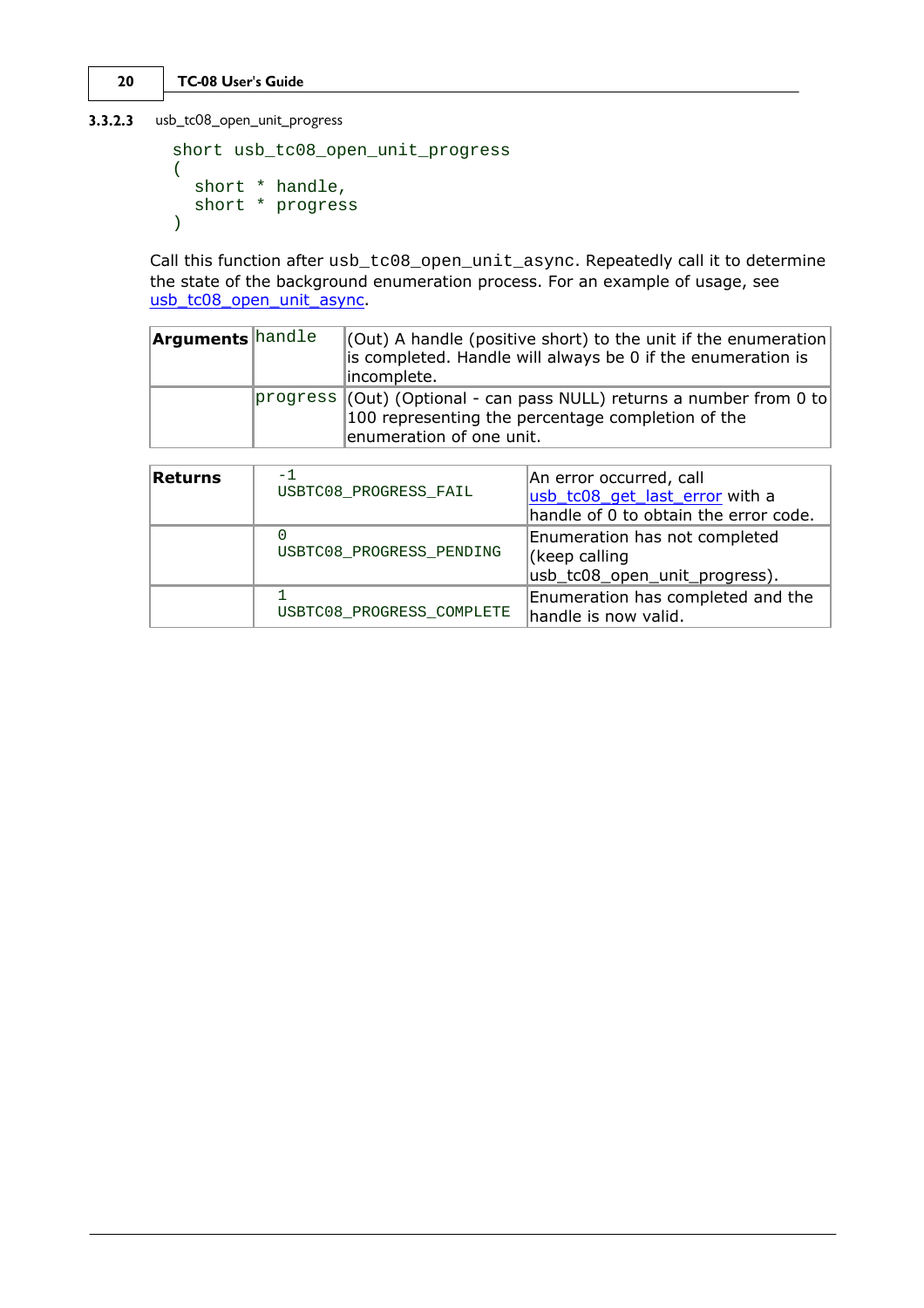<span id="page-24-0"></span>**3.3.2.4** usb\_tc08\_close\_unit

```
short tc08_close_unit
(short handle
)
```
This routine closes the unit for a specified USB handle.

|         | <b>Arguments</b> handle Specifies the USB TC-08 unit. |
|---------|-------------------------------------------------------|
|         |                                                       |
| Returns | Use usb tc08 get last error.                          |
|         | Unit closed successfully.                             |

Note: If you successfully open any USB TC-08 units, call [usb\\_tc08\\_close\\_unit](#page-24-0) for each handle before you exit from your program. If you do not, there is a chance that the unit will not reopen until it has been disconnected and reconnected.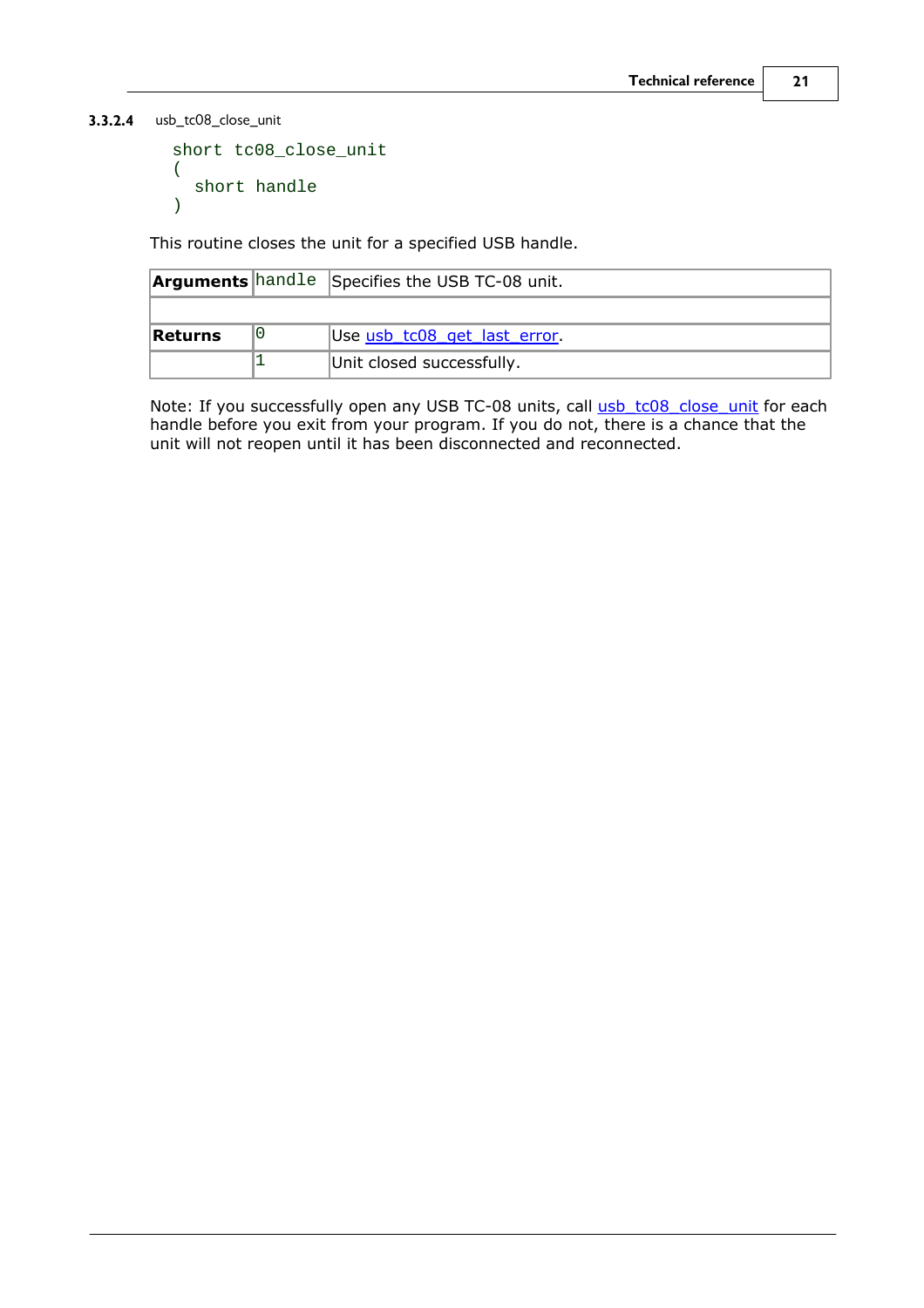<span id="page-25-0"></span>**3.3.2.5** usb\_tc08\_stop

```
short usb_tc08_stop
(short handle
)
```
This routine stops the unit from running.

|         | <b>Arguments</b> hand le Specifies the USB TC-08 unit. |
|---------|--------------------------------------------------------|
|         |                                                        |
| Returns | Invalid parameter.                                     |
|         | Unit stopped streaming successfully.                   |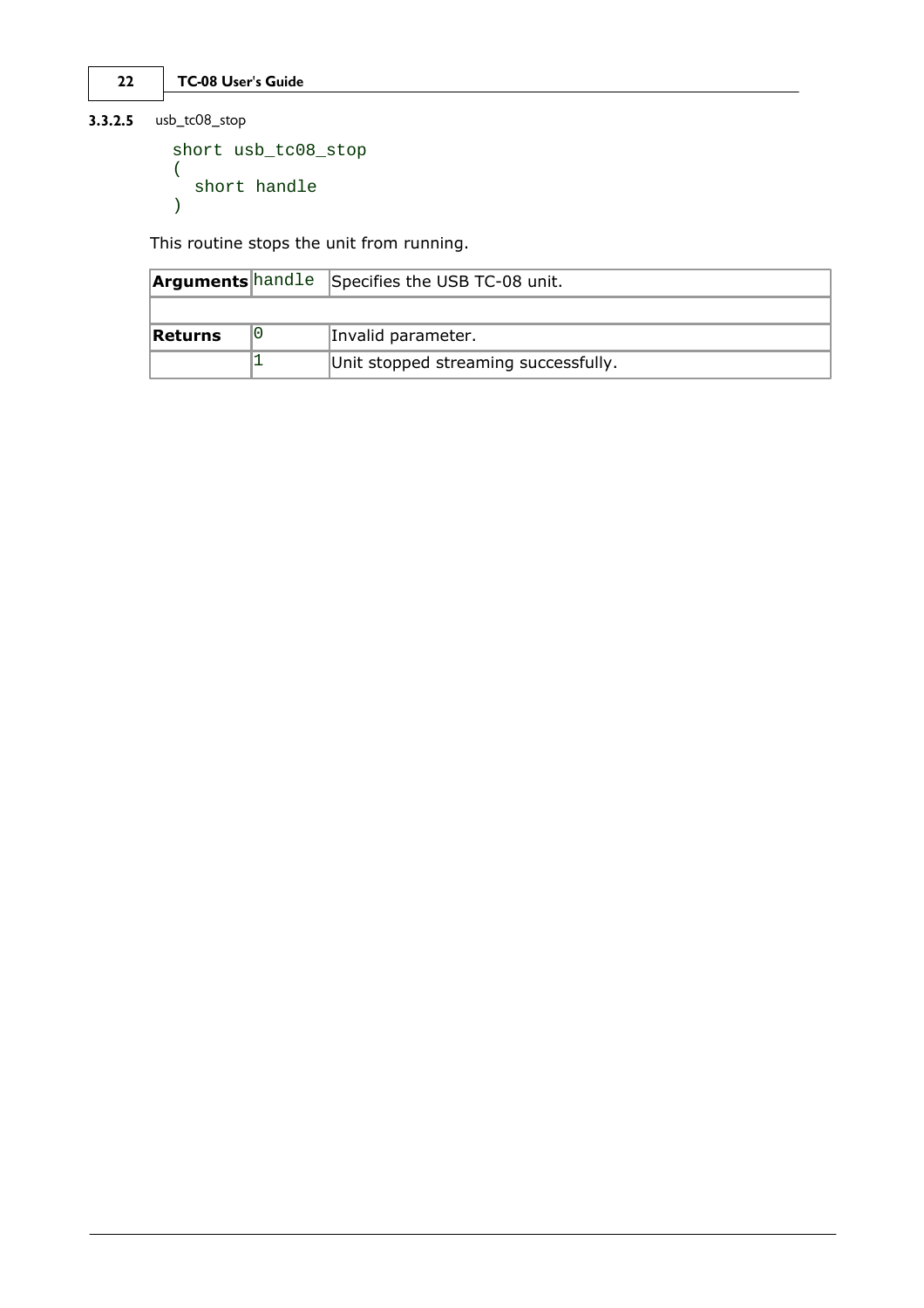<span id="page-26-0"></span>**3.3.2.6** usb\_tc08\_set\_mains

```
short usb_tc08_set_mains
(short handle,
 short sixty_hertz
)
```
This routine sets the USB TC-08 to reject either 50 or 60 Hz.

| <b>Arguments</b> handle |    | Specifies the USB TC-08 unit.                                                                                                                             |
|-------------------------|----|-----------------------------------------------------------------------------------------------------------------------------------------------------------|
|                         |    | $ \text{sixty}$ hertz Specifies whether to reject 50 Hz or 60 Hz. If set to 1,<br>the unit will reject 60 Hz, if set to 0, the unit will reject<br>50 Hz. |
| Returns                 | 10 | Use usb_tc08_get_last_error.                                                                                                                              |
|                         |    | Mains rejection set correctly.                                                                                                                            |

Note: If the rejection is not set correctly the unit will be more susceptible to mains interference.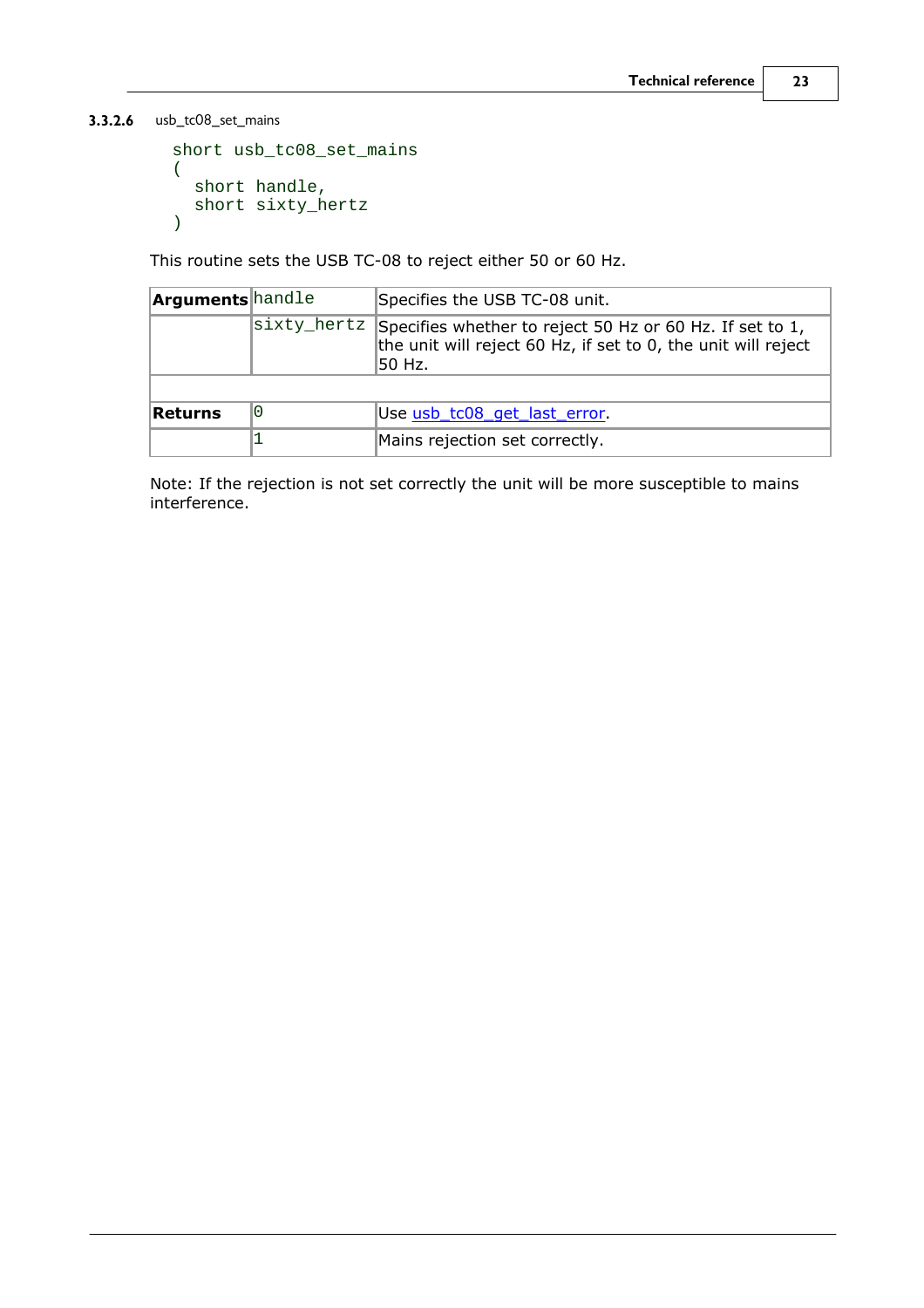<span id="page-27-0"></span>**3.3.2.7** usb\_tc08\_get\_minimum\_interval\_ms

```
long usb_tc08_get_minimum_interval_ms 
(short handle
)
```
This routine returns the minimum sampling interval (or fastest millisecond interval) that the unit can achieve in its current configuration. The configuration is defined by calling [usb\\_tc08\\_set\\_channel\(\)](#page-32-0).

| <b>Arguments</b> handle |                     | Specifies the USB TC-08 unit.                                     |
|-------------------------|---------------------|-------------------------------------------------------------------|
|                         |                     |                                                                   |
| Returns                 | ΙU                  | Use usb_tc08_get_last_error.                                      |
|                         | Minimum<br>Interval | Minimum sampling interval for current setup (in<br>milliseconds). |

Note: The USB TC-08 can sample, from a single channel, at a rate of 10 samples per second. The absolute minimum sampling interval, with all 8 channels and the cold junction enabled, is 900 ms. You must set up all the channels that you wish to use before calling this routine.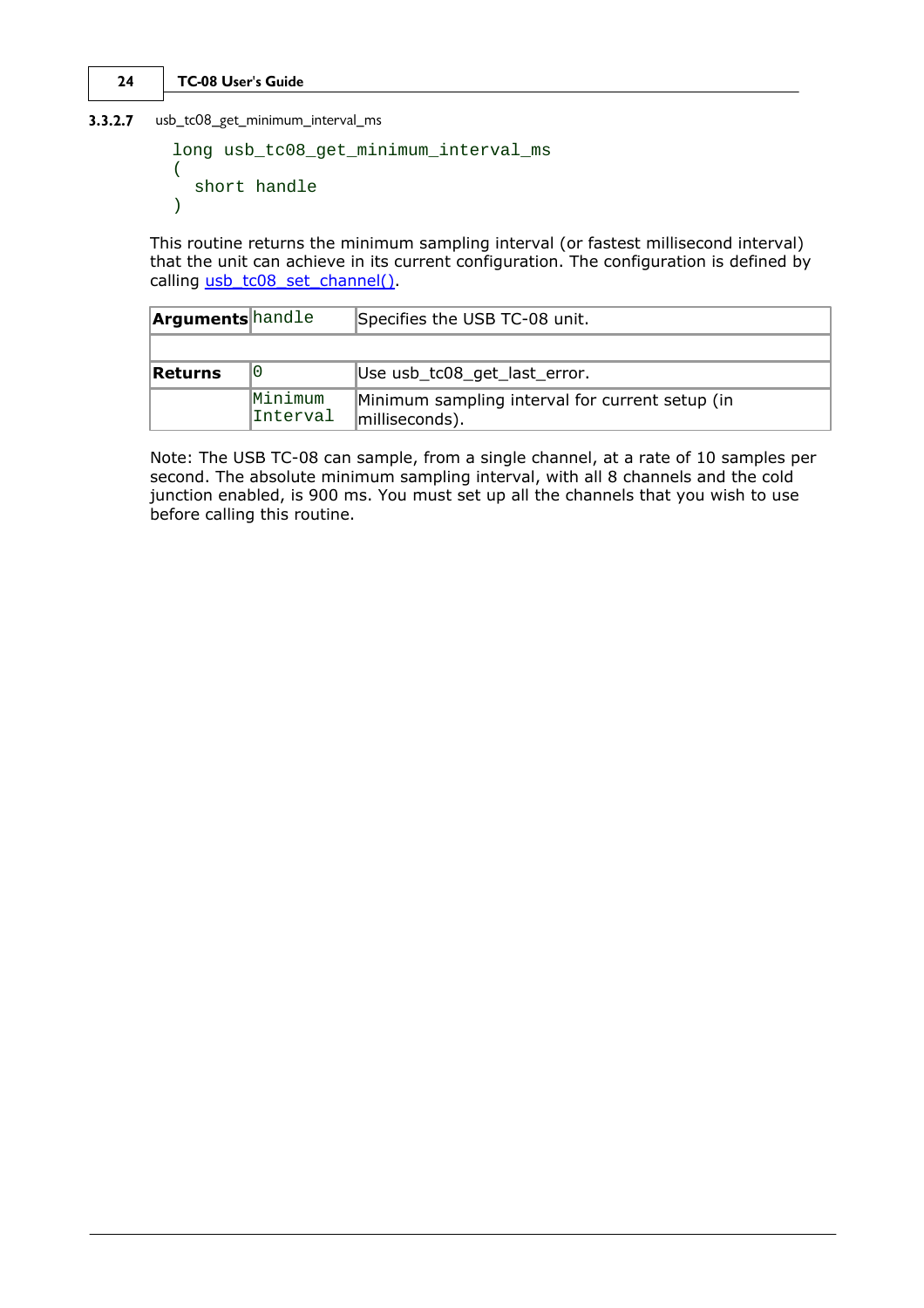<span id="page-28-0"></span>**3.3.2.8** usb\_tc08\_get\_unit\_info

```
short usb_tc08_get_unit_info
(short handle,
 USBTC08_INFO * info
)
```
This routine gets the unit information and copies it to the USBTC08\_INFO structure, declared in the usbtc08.h header file. If you pass zero to the function as the handle, only the driver version member will be valid, but the function will return 1 (success.)

| <b>Arguments</b> handle |       | Specifies the TC-08 unit.                             |
|-------------------------|-------|-------------------------------------------------------|
|                         | linfo | A pointer to a structure containing unit information. |
|                         |       |                                                       |
| Returns                 |       | Use usb_tc08_get_last_error.                          |
|                         |       | Routine was successful.                               |

You must assign the correct value to the size field of your USBTC08\_INFO structure before calling this routine. For example, in C, if devinfo is your structure, use this code:

```
devinfo.size = sizeof(USBTC08_INFO);
usb_tc08_get_unit_info(hTC08, &devinfo);
```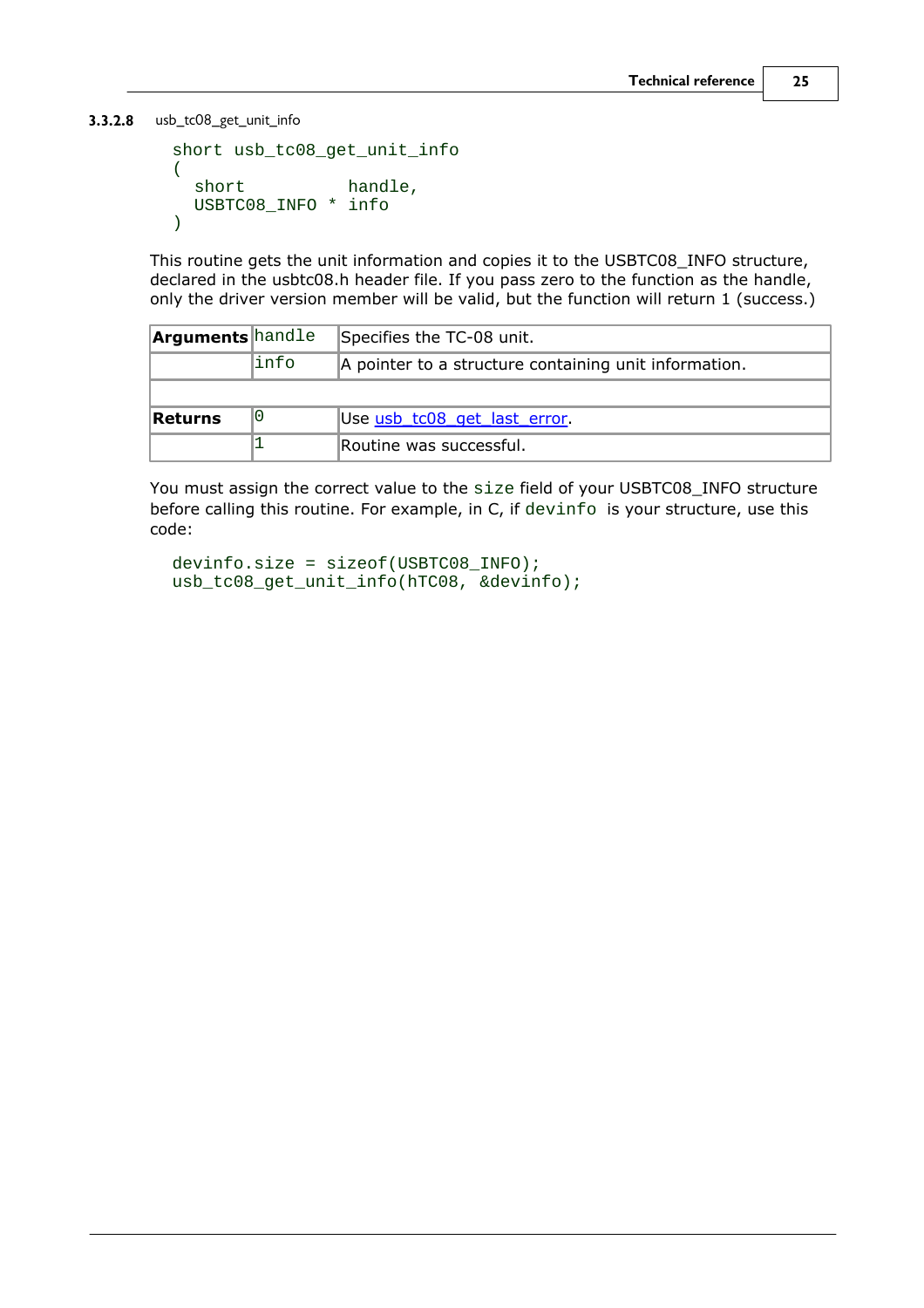```
26 TC-08 User's Guide
```
<span id="page-29-0"></span>**3.3.2.9** usb\_tc08\_get\_formatted\_info

```
short usb_get_formatted_info 
(short handle,
 char * unit_info,
 short string_length
)
```
This function is similar to the [usb\\_get\\_unit\\_info](#page-28-0) routine, but the unit information is returned in the form of a formatted character string. The string is separated into the following elements, each appearing on a different line: driver version; hardware version; variant info; serial number; calibration date.

| <b>Arguments</b> handle |               | Specifies the USB TC-08 unit.                                                                          |
|-------------------------|---------------|--------------------------------------------------------------------------------------------------------|
|                         | unit info     | A string where the unit info is to be placed.                                                          |
|                         | string_length | Length of the string to be copied. Should be at least<br>256 (USBTC08_MAX_INFO_CHARS) characters long. |
|                         |               |                                                                                                        |
| Returns                 | 10            | Too many bytes to copy, will copy as many full lines<br>as possible.                                   |
|                         |               | Routine was successful.                                                                                |
|                         |               |                                                                                                        |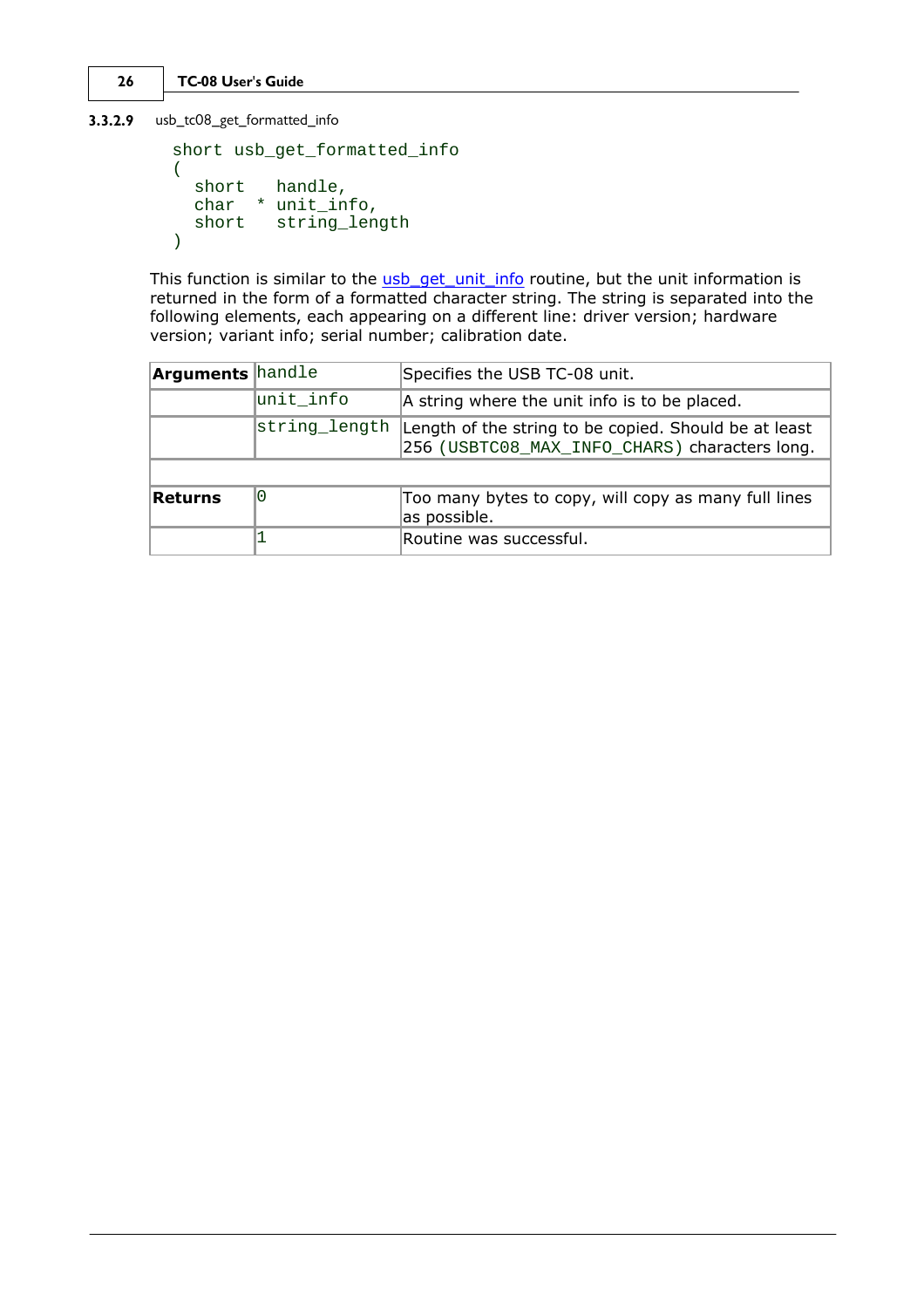<span id="page-30-0"></span>**3.3.2.10** usb\_tc08\_get\_last\_error

```
short usb_tc08_get_last_error 
(short handle
)
```
This routine returns the last error for the unit specified by handle. If zero is passed instead of a handle, the function returns the error associated with the last call to [usb\\_tc08\\_open\\_unit](#page-18-0) or [usb\\_tc08\\_open\\_unit\\_async.](#page-21-0)

Note: If an invalid handle is passed to a function, the function will fail. The error code, however, cannot be associated with a unit so usb\_tc08\_get\_last\_error will not retain an error code in this instance. usb\_tc08\_get\_last\_error will also fail if the invalid handle is passed to it.

The error codes, also found in the C header file, are as follows:

| <b>Error</b><br>code | Error                                | <b>Further information</b>                                                                                                                 |
|----------------------|--------------------------------------|--------------------------------------------------------------------------------------------------------------------------------------------|
| $\Omega$             | USBTC08_ERROR_OK                     | No error occurred.                                                                                                                         |
| $\mathbf{1}$         | USBTC08 ERROR OS NOT SUPPORTED       | The driver supports Windows<br>XP SP2 and Vista.                                                                                           |
| 2                    | USBTC08 ERROR NO CHANNELS SET        | A call to usb tc08 set channel<br>is required.                                                                                             |
| 3                    | USBTC08 ERROR INVALID PARAMETER      | One or more of the function<br>arguments were invalid.                                                                                     |
| 4                    | USBTC08_ERROR_VARIANT_NOT_SUPPORTED  | The hardware version is not<br>supported. Download the latest<br>driver.                                                                   |
| 5                    | USBTC08 ERROR INCORRECT MODE         | An incompatible mix of legacy<br>and non-legacy functions was<br>called (or usb_tc08_get_single<br>was called while in streaming<br>mode.) |
| 6                    | USBTC08 ERROR ENUMERATION INCOMPLETE | usb_tc08_open_unit_async<br>was called again while a<br>background enumeration was<br>already in progress.                                 |

**User/Developer error codes:**

Note: For more details on error codes, see [troubleshooting.](#page-46-0)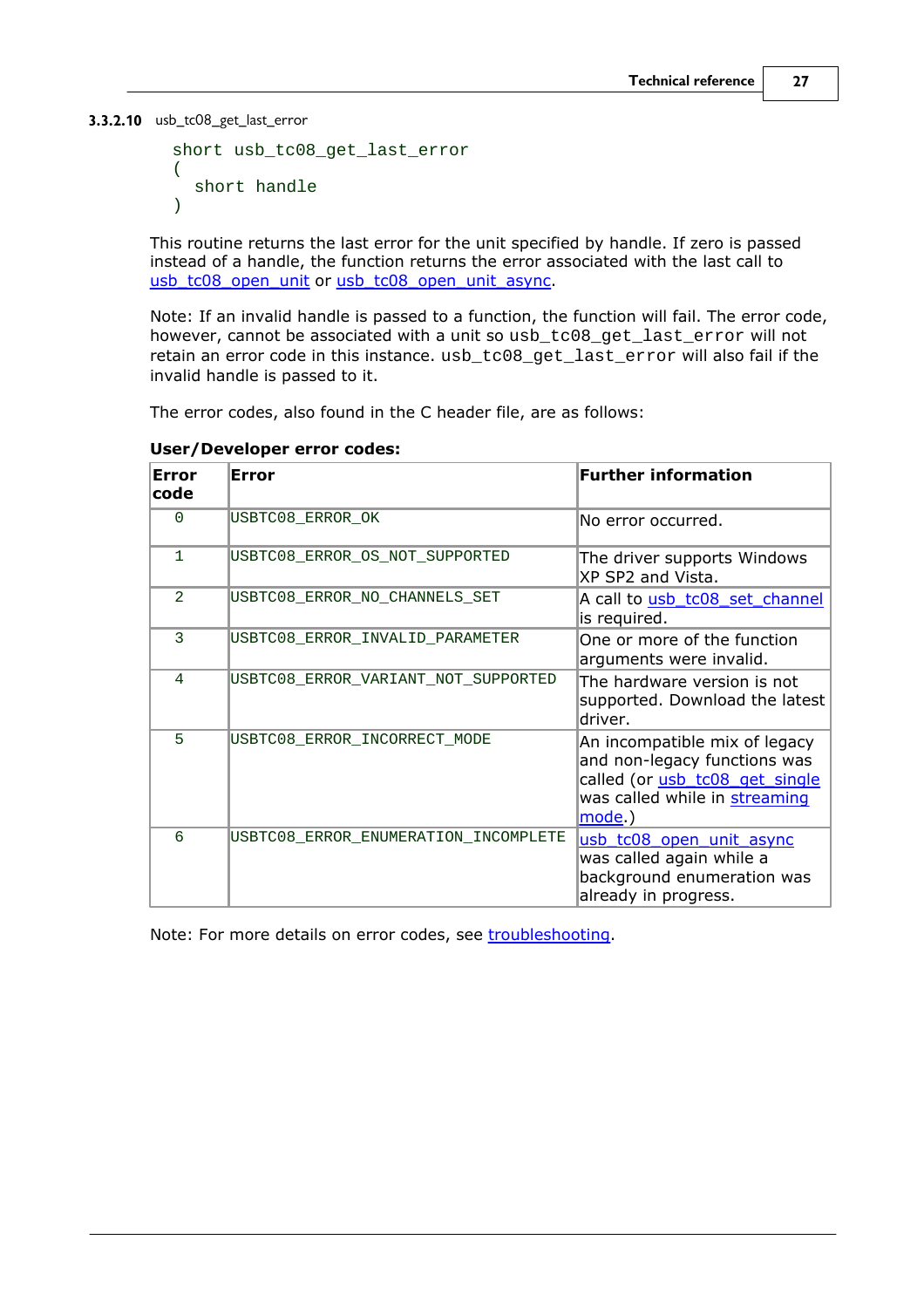#### **Reserved error codes**

| Error<br> code | Error                        | <b>Further information</b>                           |
|----------------|------------------------------|------------------------------------------------------|
| 17             | USBTC08_ERROR_NOT_RESPONDING | Cannot get a reply back from a USB<br>TC-08 unit.    |
| 18             | USBTC08_ERROR_FW_FAIL        | Unable to download firmware.                         |
| و              | USBTC08_ERROR_CONFIG_FAIL    | Missing or corrupted EEPROM.                         |
| 10             | USBTC08 ERROR NOT FOUND      | Cannot find enumerated device.                       |
| 11             | USBTC08_ERROR_THREAD_FAIL    | A threading function failed.                         |
| 12             | USBTC08 ERROR PIPE INFO FAIL | Can not get USB pipe information.                    |
| 13             | USBTC08 ERROR NOT CALIBRATED | No calibration date was found.                       |
| 14             | USBTC08_ERROR_PICOPP_TOO_OLD | An old picopp.sys driver was found<br>on the system. |

Note: These reserved error code values are meaningful only to our technical support staff, but they are supplied to allow developers to display warnings in their applications. For more details on error codes, see [troubleshooting.](#page-46-0)

| <b>Arguments</b> handle |                | Specifies the USB TC-08 unit.                                    |
|-------------------------|----------------|------------------------------------------------------------------|
|                         |                |                                                                  |
| Returns                 | - 1            | Invalid handle.                                                  |
|                         | Error<br>lcode | See the error code information above for further<br>explanation. |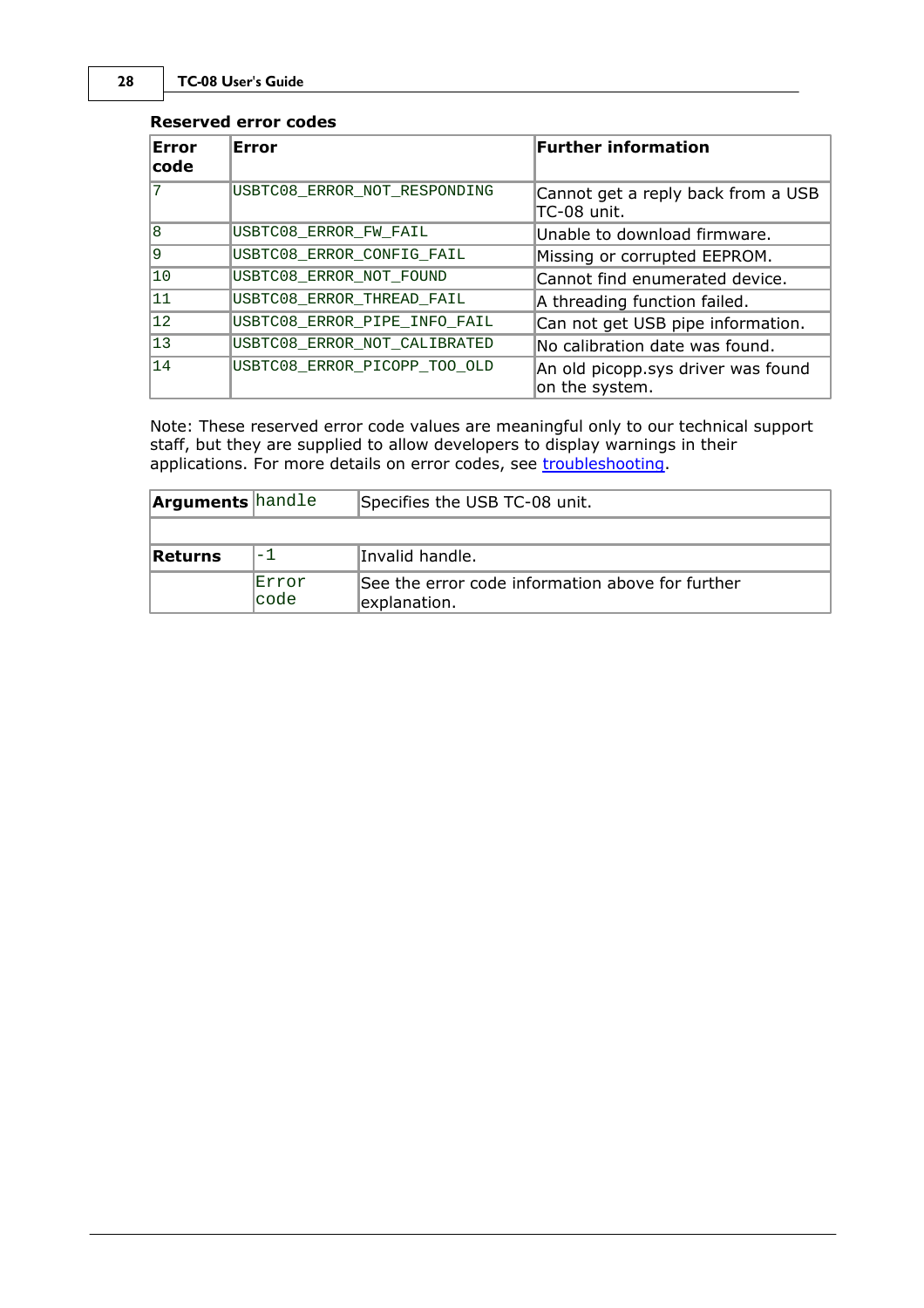#### <span id="page-32-0"></span>**3.3.3** New USB mode only

**3.3.3.1** usb\_tc08\_set\_channel

```
short usb_tc08_set_channel 
(short handle,
 short channel,
 char tc_type
)
```
Call this routine once for each channel that you want to use. You can do this any time after calling usb tc08 open unit. By default, all channels are disabled.

| <b>Arguments</b> handle |                                                                                                                                                                                                                                                                                           | Specifies the USB TC-08 unit.                                                                                           |
|-------------------------|-------------------------------------------------------------------------------------------------------------------------------------------------------------------------------------------------------------------------------------------------------------------------------------------|-------------------------------------------------------------------------------------------------------------------------|
|                         | channel                                                                                                                                                                                                                                                                                   | Specifies which channel you want to set the details for: this<br>should be between 0 - 8 (0 denotes the cold junction.) |
|                         | Specifies what type of thermocouple is connected to this<br> tc_type<br>channel. Set to one of the following characters: 'B', 'E', 'J',<br>"K', 'N', 'R', 'S', 'T.' Use a space in quotes to disable the<br>channel. Voltage readings can be obtained by passing 'X' as<br>the character. |                                                                                                                         |
|                         |                                                                                                                                                                                                                                                                                           |                                                                                                                         |
| Returns                 | 10                                                                                                                                                                                                                                                                                        | Use usb_tc08_get_last_error.                                                                                            |
|                         |                                                                                                                                                                                                                                                                                           | Routine was successful.                                                                                                 |
|                         |                                                                                                                                                                                                                                                                                           |                                                                                                                         |

Note: The CJC is always enabled automatically if a thermocouple is being used. When no channels are active as thermocouples, the CJC can be optionally enabled or disabled.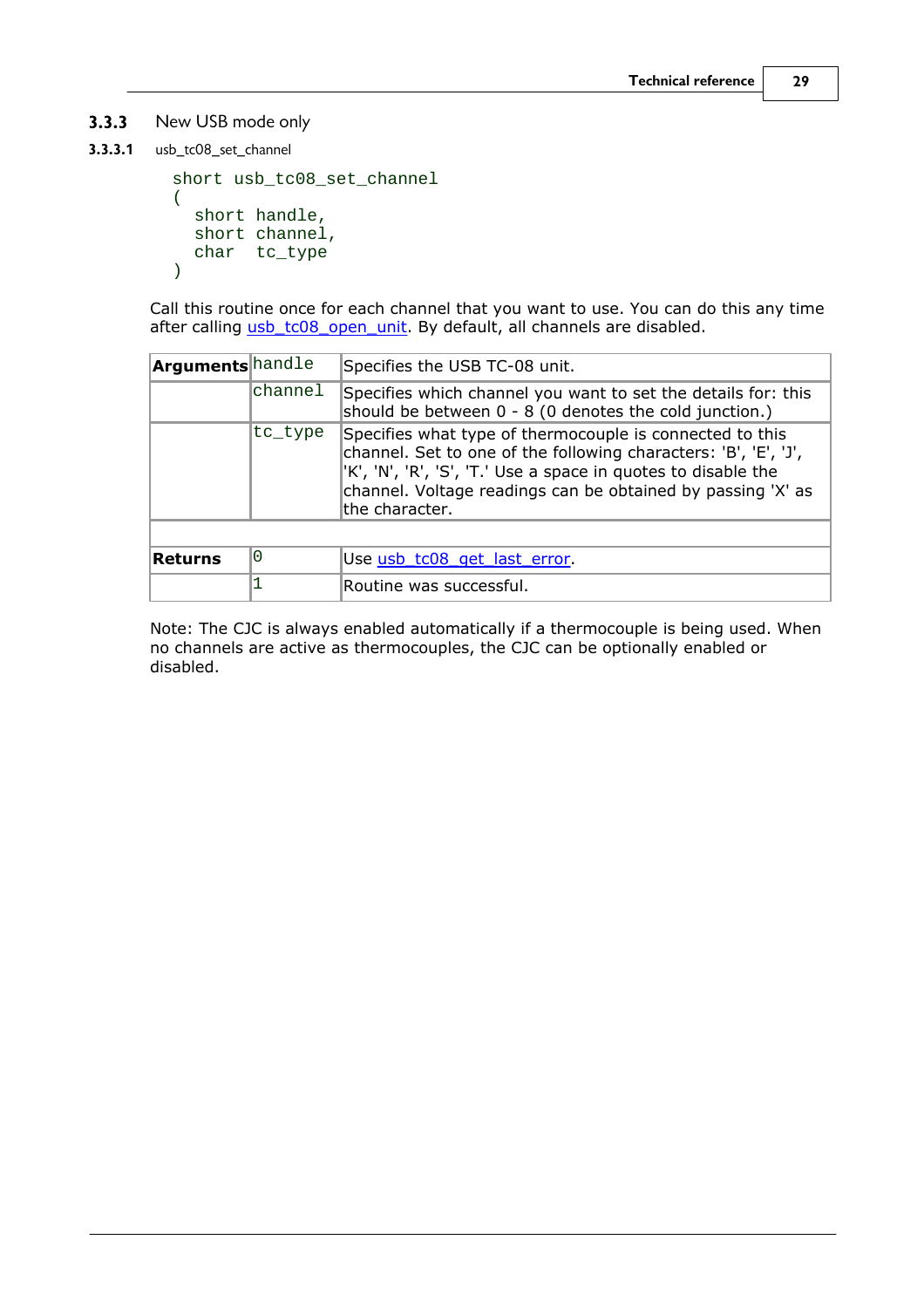```
3.3.3.2 usb_tc08_run
```

```
long usb_tc08_run
(short handle,
 long interval
)
```
This routine starts the unit running with a sampling interval, specified in milliseconds. This routine should be called after <u>[usb\\_tc08\\_set\\_channel](#page-32-0)</u> has been called.

| <b>Arguments</b> handle |           | Specifies the USB TC-08 unit.                                                                                                                                        |  |
|-------------------------|-----------|----------------------------------------------------------------------------------------------------------------------------------------------------------------------|--|
|                         | linterval | Specifies the requested sampling period. You can use<br>usb tc08 get minimum interval ms to obtain the smallest<br>sampling period permitted with the current setup. |  |
| Returns                 | 0         | Use usb tc08 get last error.                                                                                                                                         |  |
|                         | Interval  | Actual interval allowed by the driver.                                                                                                                               |  |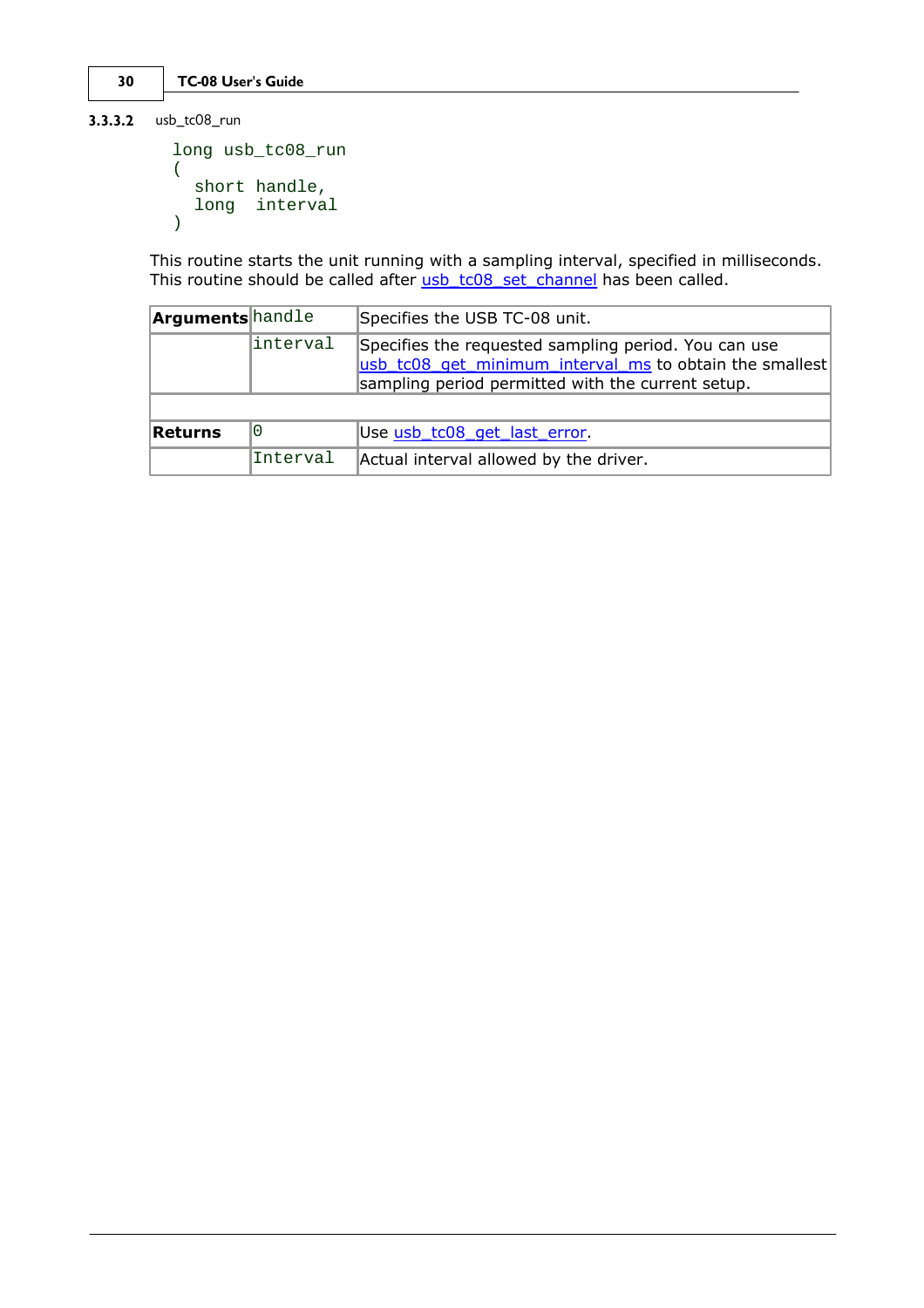<span id="page-34-0"></span>**3.3.3.3** usb\_tc08\_get\_single

```
short usb_tc08_get_single
(short handle,
 float * temp,
 short * overflow_flags,
 short units
)
```
You must set up the channels before calling this function. You must **not** have put the unit into Streaming mode with usb tc08 run, as this will cause usb\_tc08\_get\_single to fail. The function will convert all readings on demand. For more details and an example see the [Get Single mode](#page-13-0) section.

| <b>Arguments</b> handle |                | Specifies the USB TC-08 unit.                                                                                                                                                                                                                                                                                                                                                                                                                                                               |
|-------------------------|----------------|---------------------------------------------------------------------------------------------------------------------------------------------------------------------------------------------------------------------------------------------------------------------------------------------------------------------------------------------------------------------------------------------------------------------------------------------------------------------------------------------|
|                         | temp           | Pointer to an array of length [9]. There are 9<br>channels on the USB TC-08 $(8 + \text{cold junction})$ and<br>the readings are always placed in the array<br>subscript corresponding to the channel number.<br>Channels which are not enabled are filled with<br>QNaN values.                                                                                                                                                                                                             |
|                         | overflow_flags | Pointer to a variable containing a set of bit flags<br>that are set high when an overflow occurs on a<br>particular channel. An overflow occurs when the<br>input signal is higher than the measuring range of<br>the USB TC-08.<br>The lowest significant bit (bit 0) represents channel<br>0 (the cold juction channel) and bit 8 represents<br>channel 8 (the last thermocouple channel). Bitwise<br>comparisons should be performed to determine the<br>overflow state of each channel. |
|                         | units          | Specifies the temperature units for returned data:                                                                                                                                                                                                                                                                                                                                                                                                                                          |
|                         |                | 0: USBTC08 UNITS CENTIGRADE<br>1: USBTC08 UNITS FAHRENHEIT<br>2: USBTC08_UNITS_KELVIN<br>3: USBTC08_UNITS_RANKINE                                                                                                                                                                                                                                                                                                                                                                           |
|                         |                |                                                                                                                                                                                                                                                                                                                                                                                                                                                                                             |
| <b>Returns</b>          | 0              | An error occurred, use usb_tc08_get_last_error to<br>get the code.                                                                                                                                                                                                                                                                                                                                                                                                                          |
|                         | 1              | The function succeeded.                                                                                                                                                                                                                                                                                                                                                                                                                                                                     |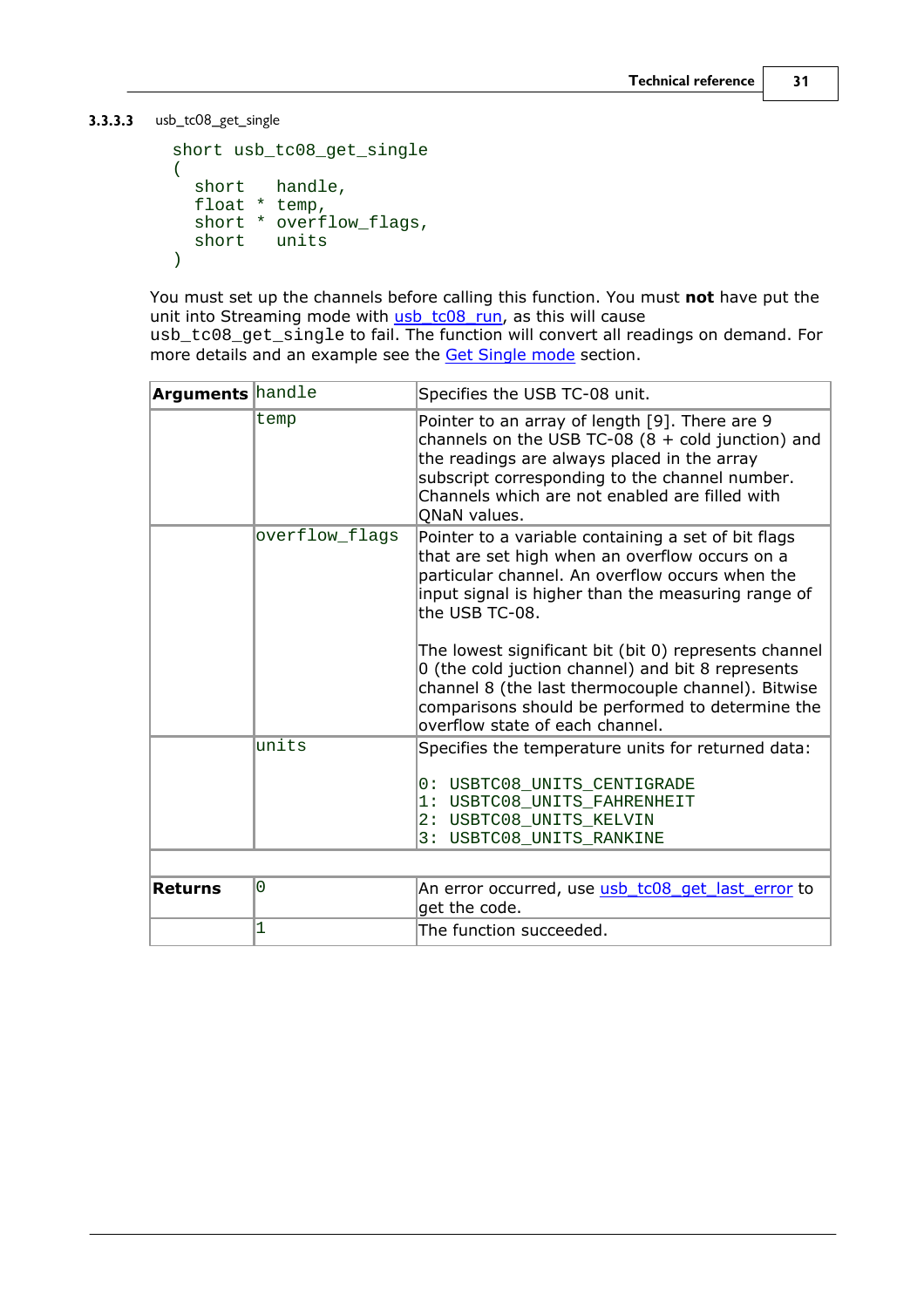```
3.3.3.4 usb_tc08_get_temp
```

```
long usb_tc08_get_temp
(short handle,
 float * temp buffer,
 long * times_ms_buffer,
 long buffer_length,
 short * overflow,
 short channel,
 short units,
 short fill_missing
)
```
Once you open the driver and set up some channels, you can call the usb tc08 run routine. The driver will then begin to continually take readings from the USB TC-08. Use the usb\_tc08\_get\_temp routine to retrieve readings from the driver's buffer periodically. You must call the function at least once per minute to avoid losing data (the driver's buffer is circular, so the oldest readings will be overwritten first).

[Streaming mode](#page-11-0) relies on the driver to buffer readings without interruption. If the driver does not get enough share of the PC's processor time (the most frequent cause of which is too many applications running at the same time), readings will be dropped and the sample buffer will be padded with QNaN floating integers.

Warning: The padding of the buffer is also dependent on the performance of the PC and under very heavy processor loading, padding may not always be accurate.

| <b>Arguments</b> handle | Specifies the USB TC-08 unit.                                                                                                                                                                                                                                                            |                                                                                                                                                                                                                                                                                |
|-------------------------|------------------------------------------------------------------------------------------------------------------------------------------------------------------------------------------------------------------------------------------------------------------------------------------|--------------------------------------------------------------------------------------------------------------------------------------------------------------------------------------------------------------------------------------------------------------------------------|
|                         | temp buffer                                                                                                                                                                                                                                                                              | Pointer to a location where the readings are to be placed.                                                                                                                                                                                                                     |
|                         | times ms buffer<br>Returns the time that the first channel was converted<br>(optional.)                                                                                                                                                                                                  |                                                                                                                                                                                                                                                                                |
|                         | buffer_length                                                                                                                                                                                                                                                                            | Length of data buffers.                                                                                                                                                                                                                                                        |
|                         | overflow<br>Pointer to a variable that will be assigned a value of 1 if<br>an overflow occured on any of the readings copied into<br>temp_buffer, or 0 if an overflow did not occur. An<br>overflow occurs when the input signal is higher than the<br>measuring range of the USB TC-08. |                                                                                                                                                                                                                                                                                |
|                         | channel                                                                                                                                                                                                                                                                                  | Specifies the channel to read the temperature from.                                                                                                                                                                                                                            |
|                         | units<br>fill missing                                                                                                                                                                                                                                                                    | Specifies the temperature units for returned data:<br>0: USBTC08_UNITS_CENTIGRADE<br>1: USBTC08 UNITS FAHRENHEIT<br>2: USBTC08 UNITS KELVIN<br>3: USBTC08 UNITS RANKINE<br>Voltages are always returned in millivolts<br>Choose whether or not to replace QNaN values with the |
|                         |                                                                                                                                                                                                                                                                                          | last known value:<br>0 - Use QNaNs to represent missing readings<br>1 - Fill missing readings with previous good reading.                                                                                                                                                      |
| Returns                 | $-1$                                                                                                                                                                                                                                                                                     | An error occurred, use usb tc08 get last error to get the<br>code.                                                                                                                                                                                                             |
|                         | $\Omega$                                                                                                                                                                                                                                                                                 | Currently no readings to collect.                                                                                                                                                                                                                                              |
|                         | > 0                                                                                                                                                                                                                                                                                      | Number of readings copied into array (there may still be<br>more readings in the driver's internal buffer.)                                                                                                                                                                    |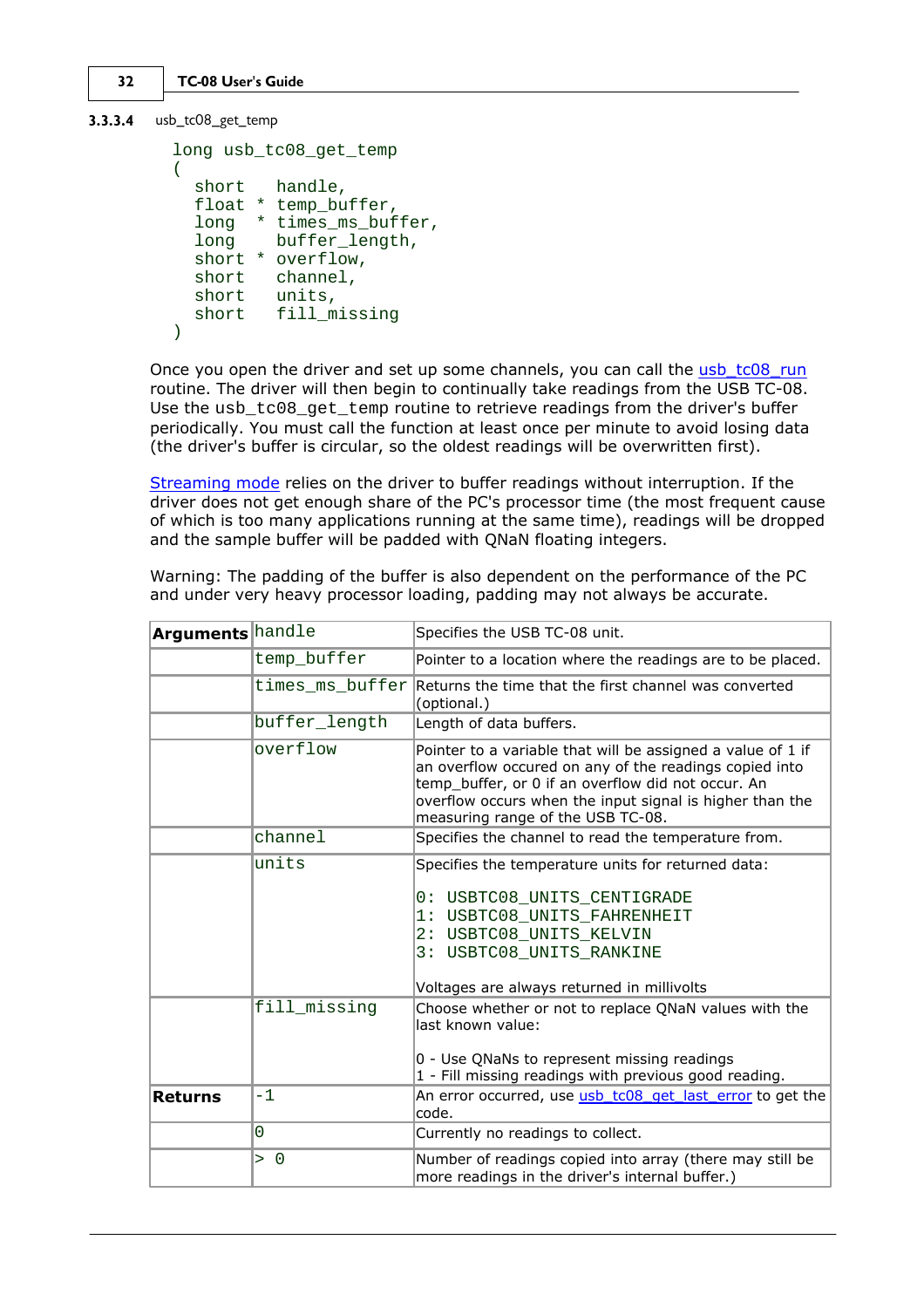<span id="page-36-0"></span>**3.3.3.5** usb\_tc08\_get\_temp\_deskew

```
long usb_tc08_get_temp_deskew 
(short handle,
 float * temp,
 long * times,
 long buffer_length,
 short * overflow,
 short channel,
 short units,
 short fill_missing
)
```
Same as [usb\\_tc08\\_get\\_temp](#page-35-0) but the times take account of small differences caused by the order in which channels are converted. Note: Unless there is a specific reason to use the usb\_tc08\_get\_temp\_deskewed routine, use usb\_tc08\_get\_temp instead.

| <b>Arguments</b> handle |                 | Specifies the USB TC-08 unit.                                                                                                                                                                                                                                                    |
|-------------------------|-----------------|----------------------------------------------------------------------------------------------------------------------------------------------------------------------------------------------------------------------------------------------------------------------------------|
|                         | temp            | Pointer to a location where the temperature is to be<br>placed.                                                                                                                                                                                                                  |
|                         | times_ms_buffer | Returns the exact time that this channel was<br>converted (optional.)                                                                                                                                                                                                            |
|                         | buffer_length   | Specifies the length of the sample buffer.                                                                                                                                                                                                                                       |
|                         | overflow        | Pointer to a variable that will be assigned a value of<br>1 if an overflow occurred on any of the readings<br>copied into temp_buffer, or 0 if an overflow did not<br>occur. An overflow occurs when the input signal is<br>higher than the measuring range of the USB<br>TC-08. |
|                         | channel         | Specifies the channel to read the temperature from.                                                                                                                                                                                                                              |
|                         | units           | Specifies the temperature units in which the data<br>are returned:                                                                                                                                                                                                               |
|                         |                 | 0: USBTC08_UNITS_CENTIGRADE<br>1: USBTC08_UNITS_FAHRENHEIT<br>2: USBTC08_UNITS_KELVIN<br>3: USBTC08_UNITS_RANKINE                                                                                                                                                                |
|                         |                 | Voltages are always returned in millivolts.                                                                                                                                                                                                                                      |
|                         | fill missing    | Choose whether or not to replace QNaN values<br>(missing readings) with the last known value:                                                                                                                                                                                    |
|                         |                 | 0 - Use QNaNs to represent missing readings.<br>1 - Fill missing readings (no QNaNs.)                                                                                                                                                                                            |
|                         |                 |                                                                                                                                                                                                                                                                                  |
| <b>Returns</b>          | $-1$            | An error occurred, use usb tc08 get last error to<br>get the code.                                                                                                                                                                                                               |
|                         | 0               | Currently no readings to collect.                                                                                                                                                                                                                                                |
|                         | > 0             | Number of readings copied into array (there may<br>still be more readings in the driver's internal<br>buffer.)                                                                                                                                                                   |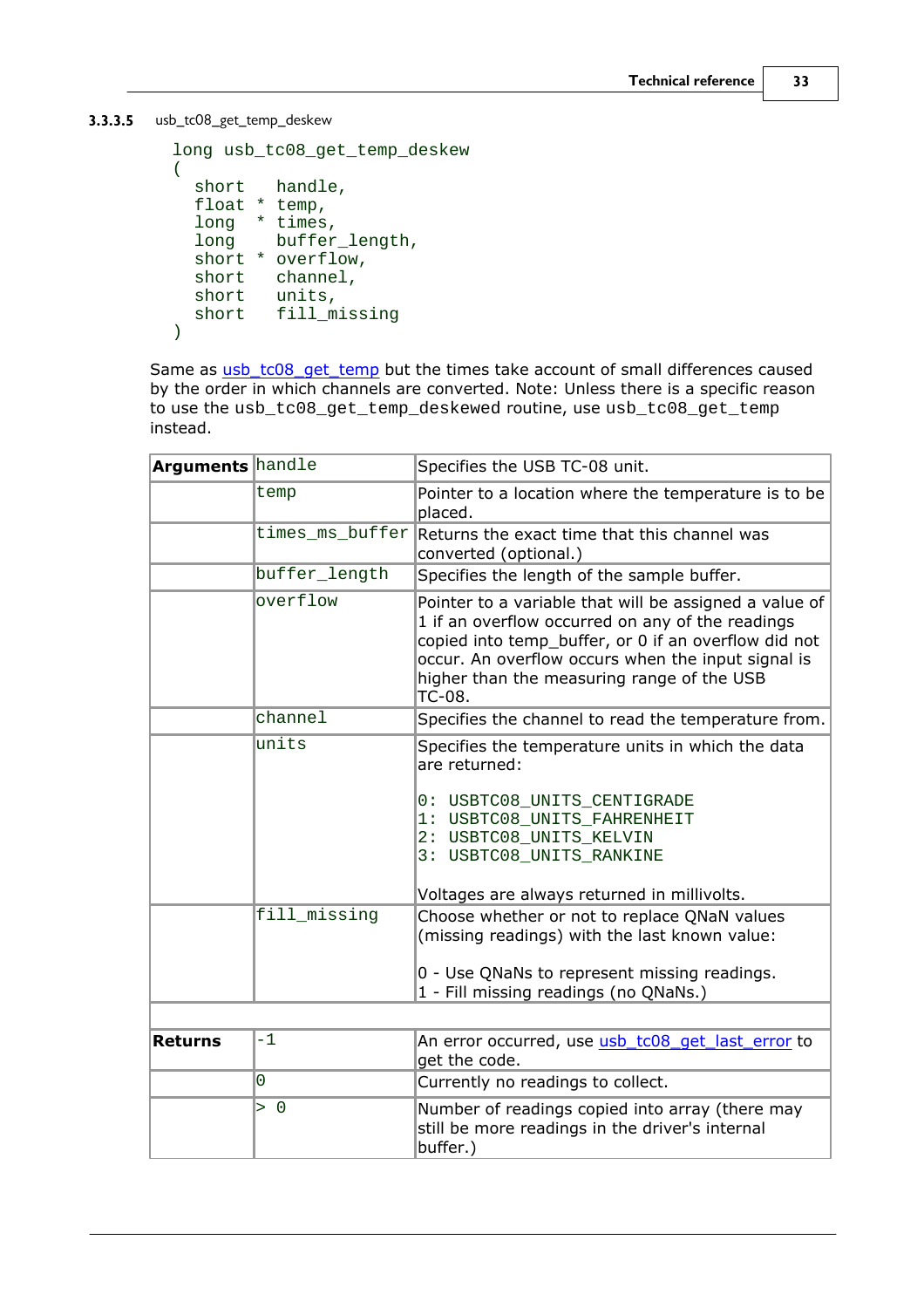<span id="page-37-0"></span>**3.3.4** Legacy mode only

**3.3.4.1** usb\_tc08\_legacy\_run

```
short usb_tc08_legacy_run
(short handle
)
```
This routine starts the sampling thread and forces the specified unit to run in legacy mode.

| <b>Arguments</b> handle | Specifies the USB TC-08 unit. |
|-------------------------|-------------------------------|
|                         |                               |
| Returns                 | Use usb_tc08_get_last_error.  |
|                         | Legacy run successful.        |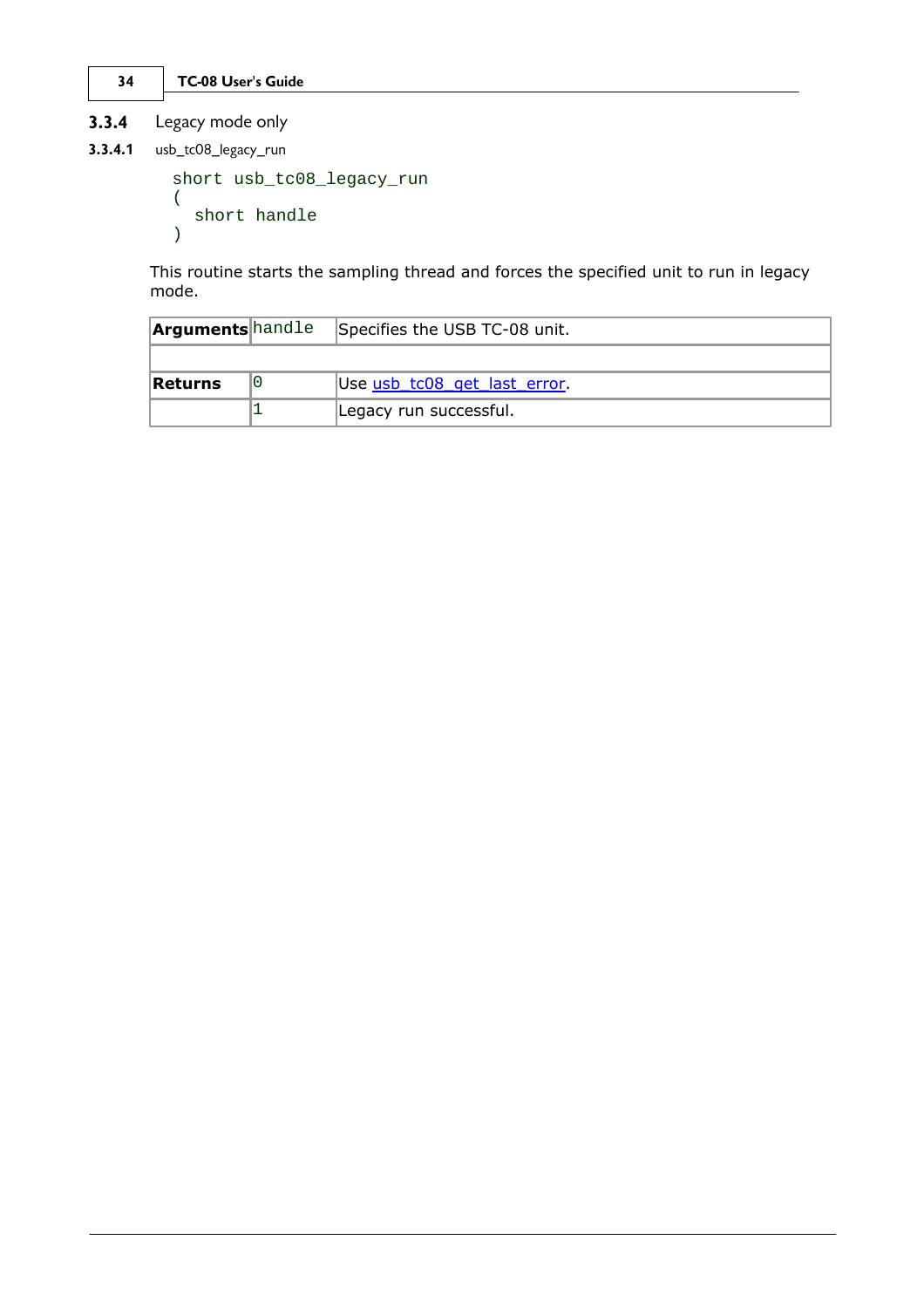<span id="page-38-0"></span>**3.3.4.2** usb\_tc08\_legacy\_set\_channel

```
short usb_tc08_legacy_set_channel 
(short handle,
 short channel,
 char tc_type,
 short filter_factor,
 short offset,
 short slope
)
```
Call this routine once for each channel that you would like to take readings from. You can do this any time after calling [usb\\_tc08\\_open\\_unit.](#page-18-0)

| <b>Arguments</b> handle |               | Specifies the USB TC-08 unit.                                                                                                                                                                                                                                                            |
|-------------------------|---------------|------------------------------------------------------------------------------------------------------------------------------------------------------------------------------------------------------------------------------------------------------------------------------------------|
| channel                 |               | Specifies which channel you want to set the details<br>for: This should be between 0 and 8.                                                                                                                                                                                              |
|                         | tc_type       | Specifies what type of thermocouple is connected to<br>this channel. Set to one of the following characters<br>'B', 'E', 'J', 'K', 'N', 'R', 'S', 'T.' Use a space in quotes<br>to disable the channel.                                                                                  |
|                         |               | filter_factor Specifies the size of the median filter. Each time the<br>driver takes a reading from this channel, it updates<br>the filtered value by adding a reading to a median<br>filter. The filter factor can be set to any value<br>between 0 - 255 (0 or 1 turns filtering off). |
|                         | filter factor | These parameters are provided for backward<br>compatibility with the serial TC-08 and have no effect<br>when used with the USB TC-08.                                                                                                                                                    |
|                         |               |                                                                                                                                                                                                                                                                                          |
| <b>Returns</b>          | 0             | Use usb_tc08_get_last_error                                                                                                                                                                                                                                                              |
|                         |               | Legacy set channel successful.                                                                                                                                                                                                                                                           |
|                         |               |                                                                                                                                                                                                                                                                                          |

Note: Do not call this function unless you are operating the USB TC-08 in legacy mode, having called [usb\\_tc08\\_legacy\\_run](#page-37-0).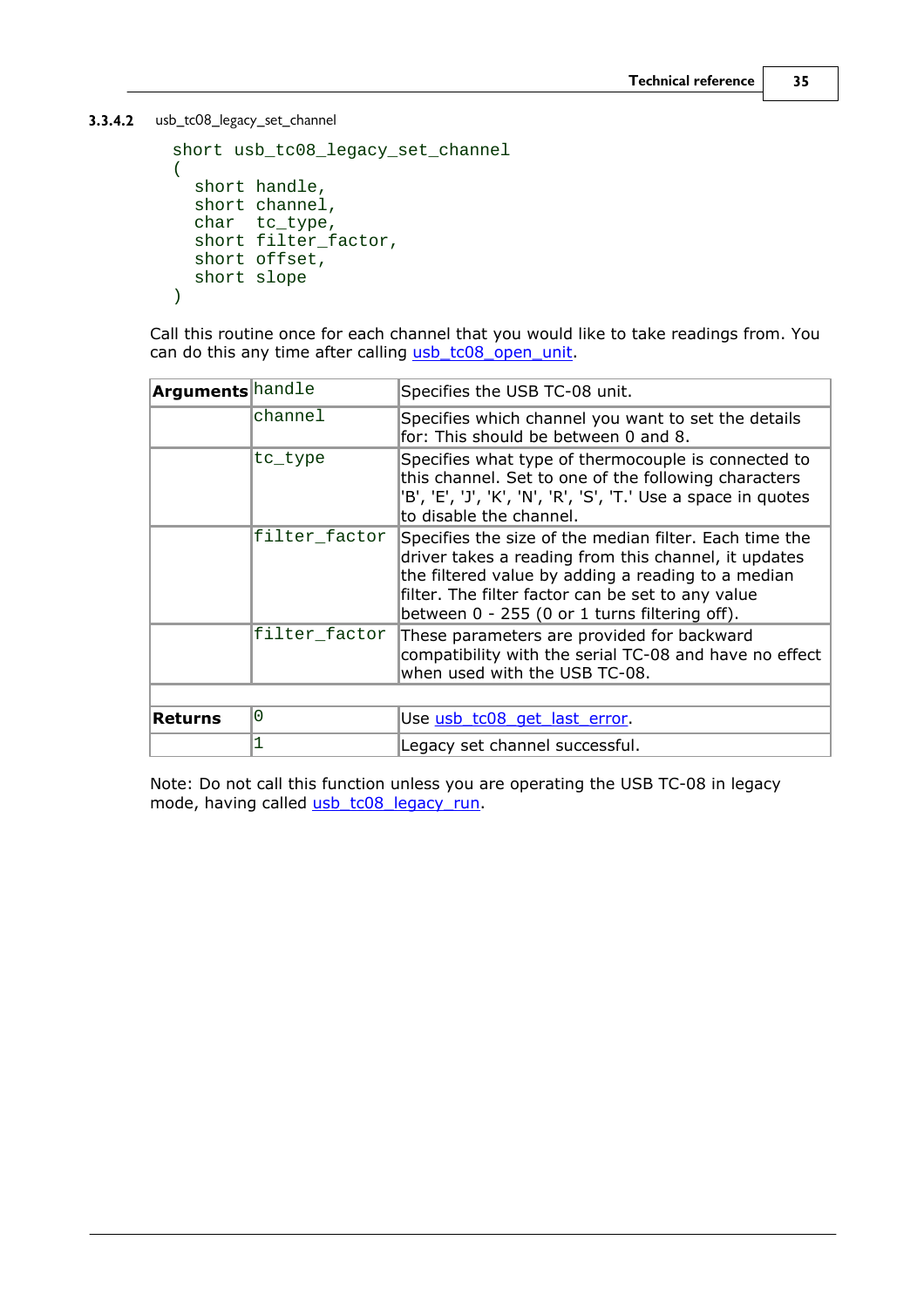<span id="page-39-0"></span>**3.3.4.3** usb\_tc08\_legacy\_get\_temp

```
short usb_tc08_legacy_get_temp 
(long * temp,
 short handle,
 short channel,
 short filtered
)
```
Once you open the driver and define some channels, you can call the usb tc08 legacy run routine. The driver will then constantly take readings from the USB TC-08. Temperatures are returned in hundredths of a degree Celsius and voltages are returned in microvolts.

| <b>Arguments</b> channel |          | Specifies from which channel to read temperature. Should<br>be 0 for CJC, 1 for Channel 1, 2 for Channel 2 and so on.                                                                                                                                                    |
|--------------------------|----------|--------------------------------------------------------------------------------------------------------------------------------------------------------------------------------------------------------------------------------------------------------------------------|
|                          | temp     | Pointer to a location where readings are to be placed. Each<br>reading should be compared with 2147483647L or<br>LONG_MAX (include limits.h) to check for overflows. An<br>overflow occurs when the input signal is higher than the<br>measuring range of the USB TC-08. |
|                          | filtered | Specifies whether or not to filter the data. The readings<br>are median filtered if set to 1. 0 causes the unfiltered<br>temperature to be stored in temp. The filter has a depth<br>defined by the filter factor, set during a<br>usb legacy set channel call.          |
|                          |          |                                                                                                                                                                                                                                                                          |
| Returns                  | 0        | Use usb tc08 get last error.                                                                                                                                                                                                                                             |
|                          |          | Temperature retrieval successful.                                                                                                                                                                                                                                        |
|                          |          |                                                                                                                                                                                                                                                                          |

Note: Do not call this function unless you are operating the USB TC-08 in legacy mode, having called [usb\\_tc08\\_legacy\\_run](#page-37-0).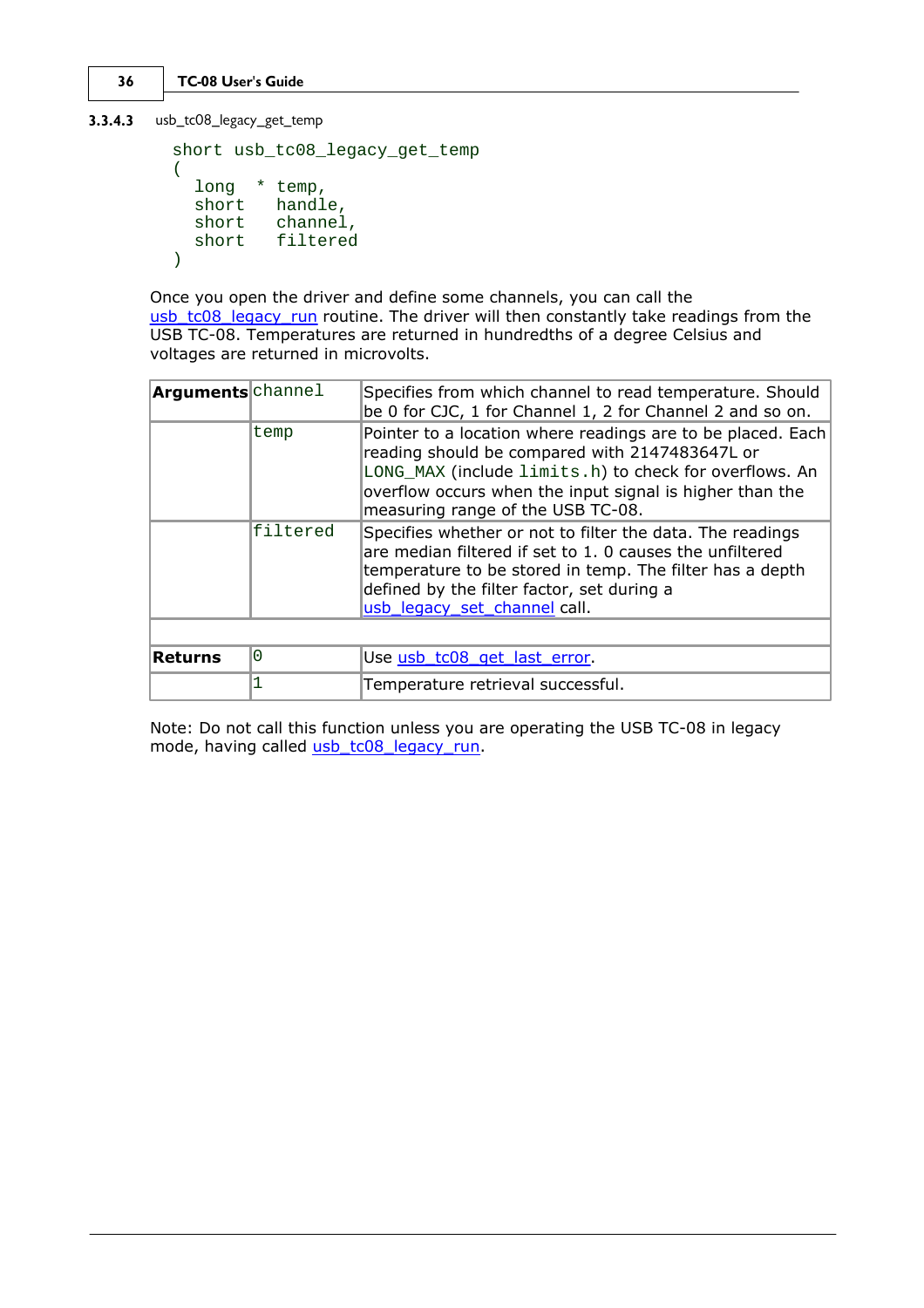<span id="page-40-0"></span>**3.3.4.4** usb\_tc08\_legacy\_get\_cold\_junction

```
short usb_tc08_legacy_get_cold_junction 
(long * temp,
 short handle
)
```
This routine retrieves a cold junction temperature reading. This can also be achieved by passing channel =  $0$  to [usb\\_tc08\\_get\\_temp](#page-35-0). Temperatures are returned in hundredths of a degree Celsius. Normally, you do not need to worry about the cold junction temperature, as the driver automatically uses it to compensate thermocouples. You can, however, use it as an indication of ambient temperature.

| <b>Arguments</b> handle |      | Specifies USB TC-08 unit.                                                |
|-------------------------|------|--------------------------------------------------------------------------|
|                         | temp | Pointer to a location where the temperature reading is to be<br>lstored. |
|                         |      |                                                                          |
| Returns                 | O    | Use usb tc08 get last error.                                             |
|                         |      | Retrieval of cold junction temperature reading successful.               |
|                         |      |                                                                          |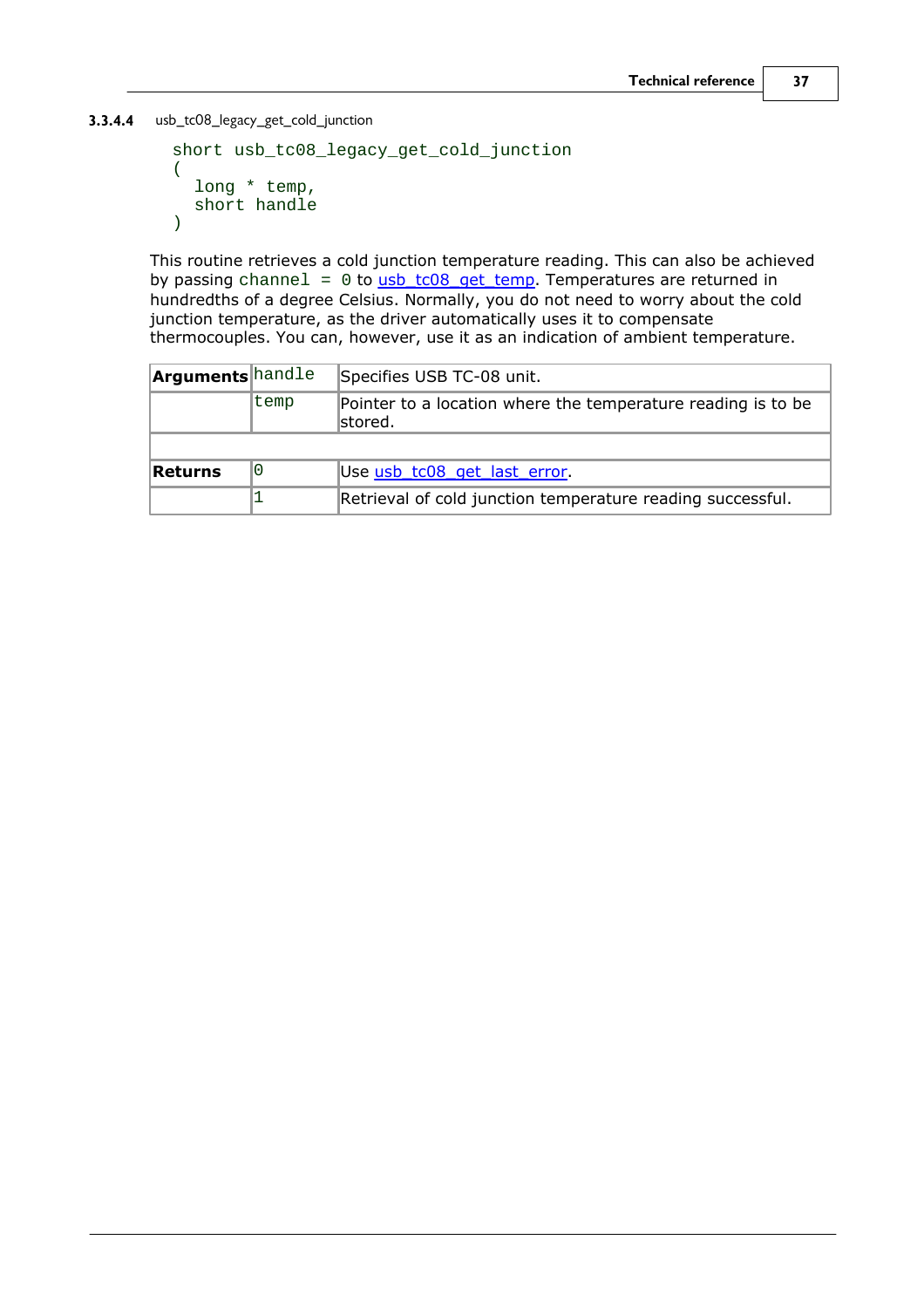<span id="page-41-0"></span>**3.3.4.5** usb\_tc08\_legacy\_get\_driver\_version

```
short usb_tc08_legacy_get_driver_version 
(void
)
```
This routine returns the driver version. This is useful when you need to find out if the latest driver is being used.

| <b>Arguments</b> none |                           |  |
|-----------------------|---------------------------|--|
|                       |                           |  |
| Returns               | Driver version<br>Inumber |  |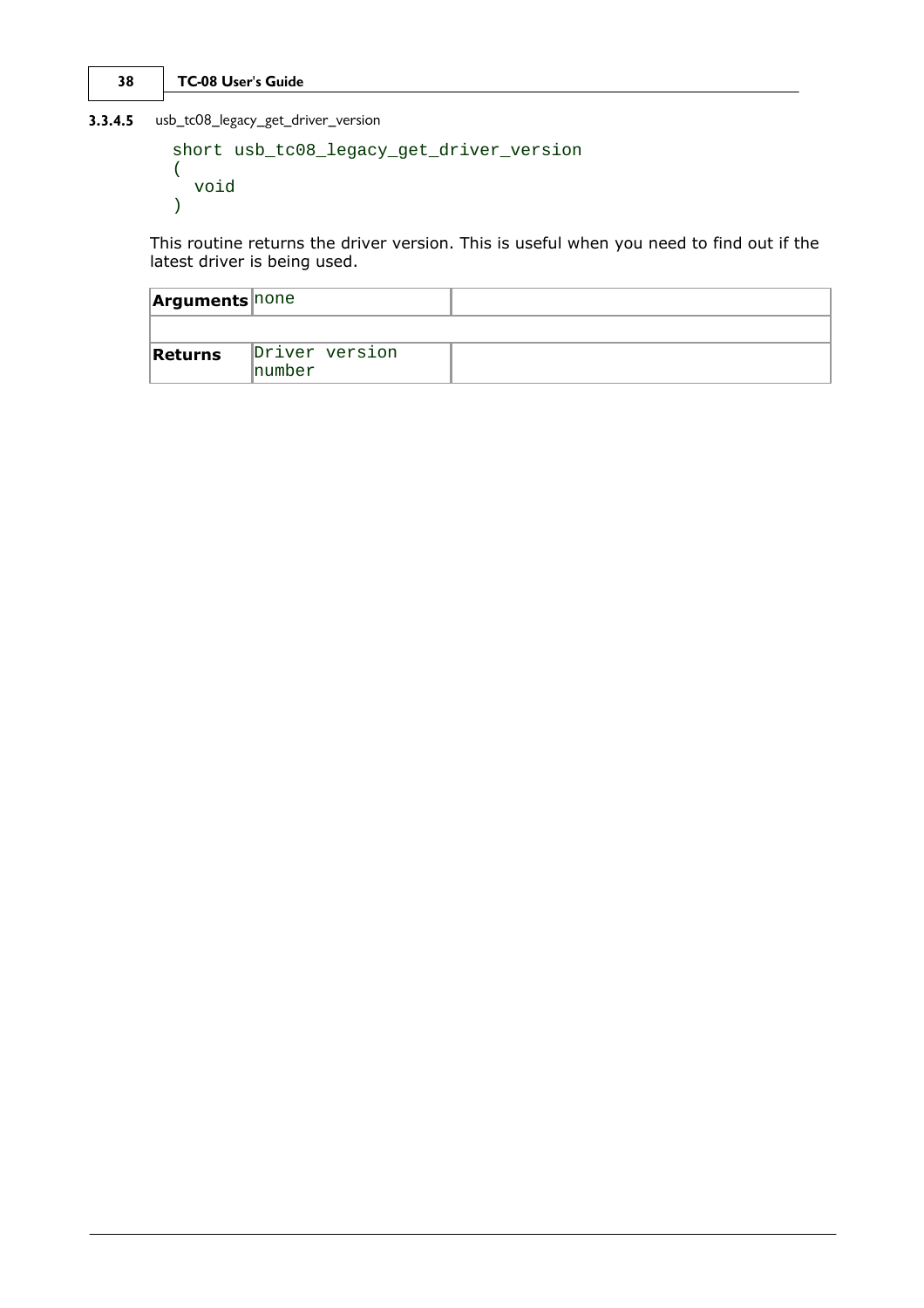<span id="page-42-0"></span>**3.3.4.6** usb\_tc08\_legacy\_get\_version

```
short usb_tc08_legacy_get_version 
(short * version,
 short handle
)
```
This routine sets the 'version' variable to match the version of the USB TC-08 currently being used.

| <b>Arguments</b> handle |    | Specifies the USB TC-08 unit.                                               |
|-------------------------|----|-----------------------------------------------------------------------------|
|                         |    | version Pointer to a location where the version number is to be<br>lstored. |
|                         |    |                                                                             |
| Returns                 | 10 | Invalid handle.                                                             |
|                         |    | Retrieval of version number successful.                                     |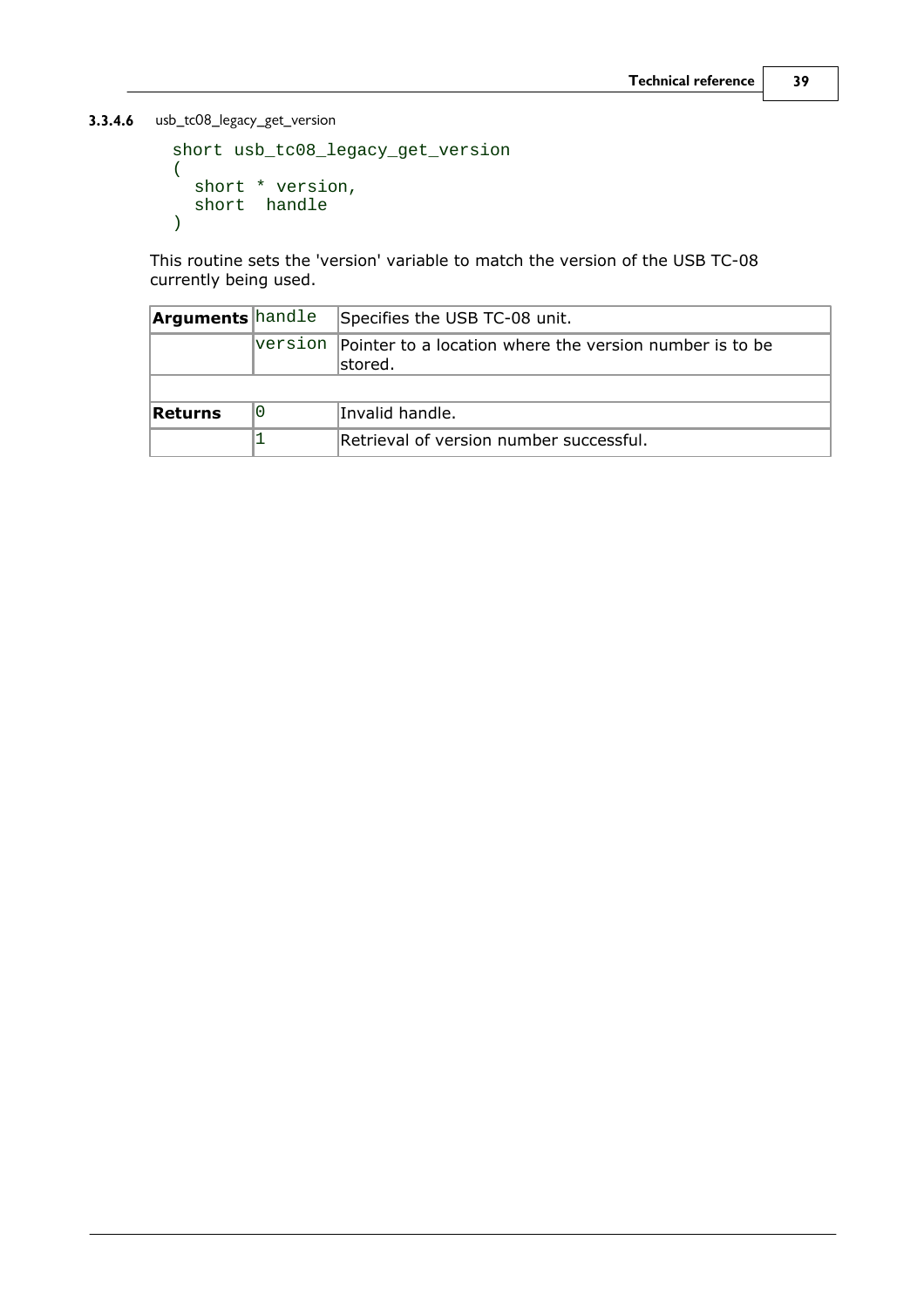<span id="page-43-0"></span>**3.3.4.7** usb\_tc08\_legacy\_get\_cycle

```
short usb_tc08_legacy_get_cycle 
(long * cycle,
 short handle
)
```
This routine gives the number of complete cycles of readings taken from a particular USB TC-08. Calling [usb\\_tc08\\_legacy\\_get\\_temp](#page-39-0) causes the most recent reading for the specified channel to be returned immediately. If you wish to record values only when the driver has taken a new reading, you can use this routine to find out how many complete cycles of readings the driver has taken. Then you can call [usb\\_tc08\\_legacy\\_get\\_temp,](#page-39-0) but only when the cycle has been incremented.

| <b>Arguments</b> handle |       | Specifies a USB TC-08 unit.                                   |
|-------------------------|-------|---------------------------------------------------------------|
|                         | cycle | Pointer to a location where the cycle number is to be stored. |
|                         |       |                                                               |
|                         |       |                                                               |
| Returns                 |       | Use usb_tc08_get_last_error.                                  |

Tip: Do not test for an exact cycle number; instead, test for a different cycle number as your application may have missed readings. See the [Legacy mode](#page-15-0) section for an example.

Note: Do not call this function unless you are operating the USB TC-08 in legacy mode, having called usb tc08 legacy run.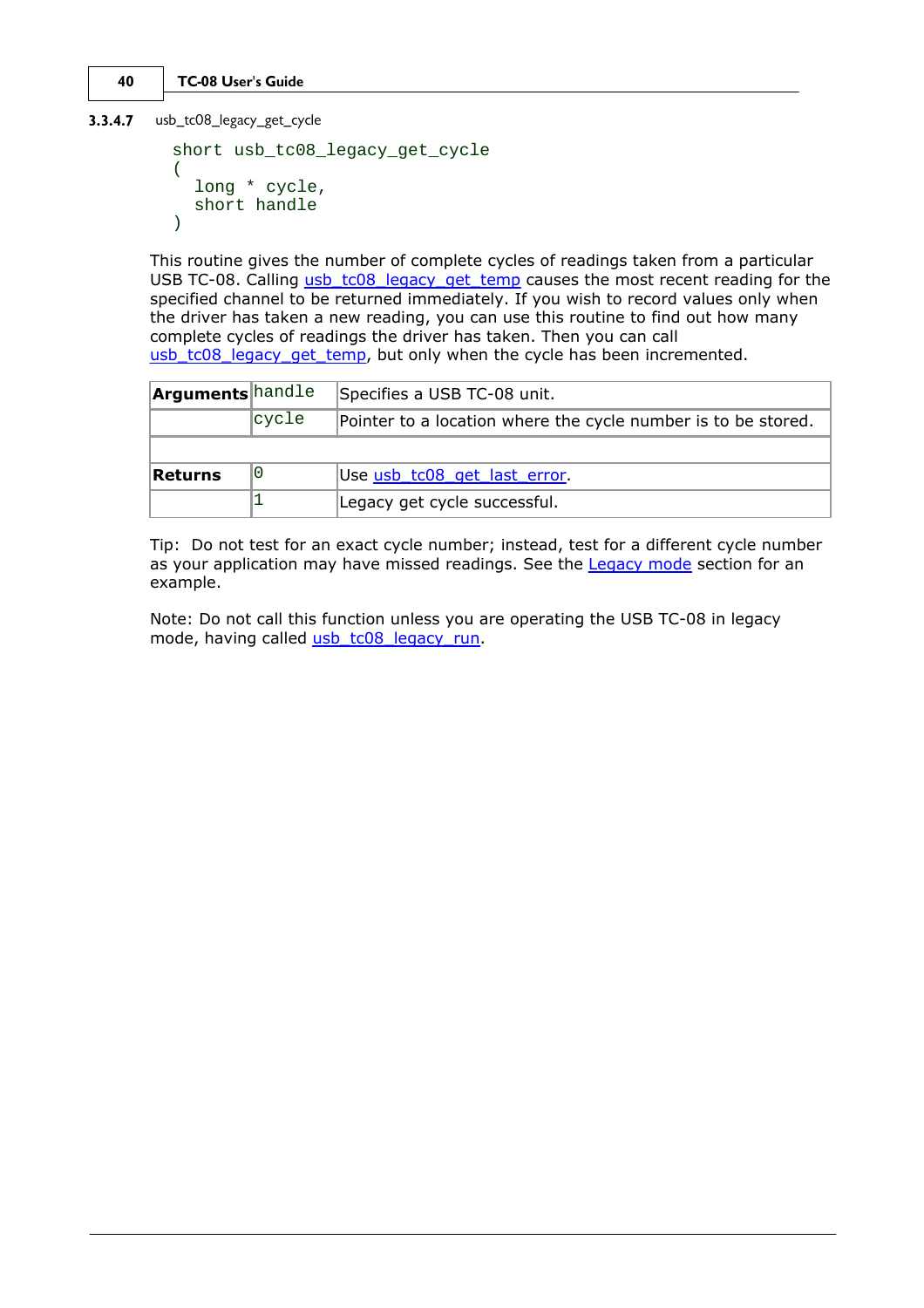#### <span id="page-44-0"></span>**3.4** Programming

**3.4.1** Introduction

We supply examples for the following programming languages:

- $\bullet$  [C and C++](#page-44-1) **O** [Delphi](#page-44-2) **[Excel](#page-45-0)**
- **[LabVIEW](#page-45-1)**
- **Wisual Basic**
- [Agilent VEE](#page-45-3)

The example programs are installed in the Examples subdirectory of your TC-08 program directory.

#### <span id="page-44-1"></span>**3.4.2** C and C++

#### **C**

The C example program is a generic Windows application: it does not use Borland AppExpert or Microsoft AppWizard. To compile the program, create a new project containing the following files:

| 0                | usb tc08.c<br>usb tc08.rc |                                          |  |
|------------------|---------------------------|------------------------------------------|--|
| $\bullet$ either | usbtc08bc.lib             | (Borland 32-bit applications)            |  |
| $\bullet$ or     | usbtc08.lib               | (Microsoft Visual C 32-bit applications) |  |

The following files must be in the same directory:

| 0 | usb tc08.rch |                           |
|---|--------------|---------------------------|
| 0 | usbtc08.h    |                           |
| 0 | usbtc08.dll  | (all 32-bit applications) |

#### **C++**

 $C++$  programs can access all versions of the driver. If usbtc08.h is included in a C++ program, the PREF1 macro expands to extern "C": this disables name-mangling (or name-decoration), and enables C++ routines to make calls to the driver routines using C headers.

#### <span id="page-44-2"></span>**3.4.3** Delphi

The **WIN** sub-directory contains a simple program usbtc08.dpr which opens the drivers and reads temperatures from the three channels. You will need the following files to build a complete program.

USBTC08FM.dfm USBTC08FM.PAS usbtc08.inc

The file usbtc08.inc contains procedure prototypes for the driver routines. You can include this file in your application.

This example has been tested with Delphi versions 1, 2 and 3.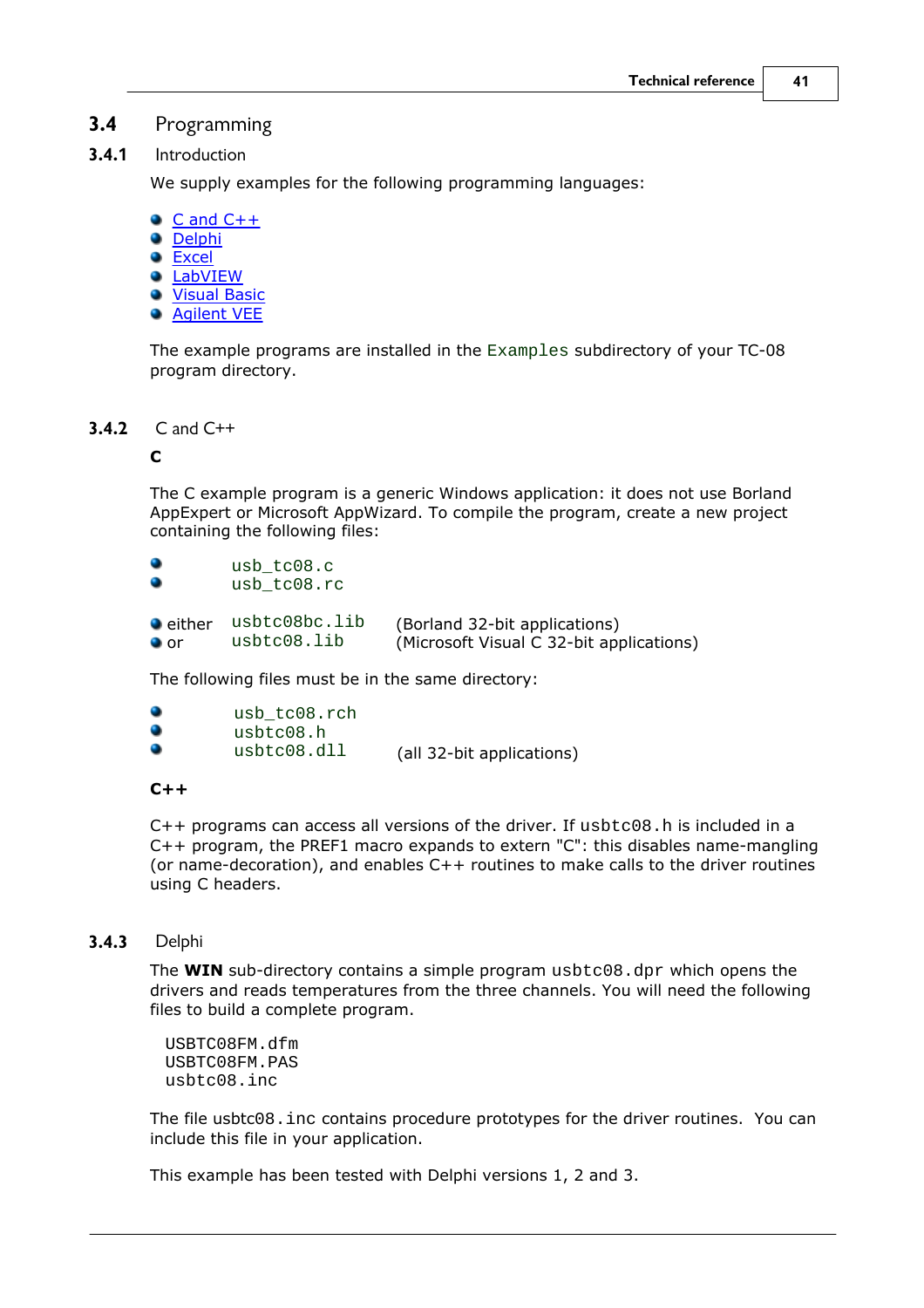#### <span id="page-45-0"></span>**3.4.4** Excel

The easiest way to transfer data to Excel is to use the TC-08 software application.

If, however, you need to do something that is not possible using the TC-08 software, you can write an Excel macro which calls usbtc08.dll to read in a set of data values. The Excel Macro language is similar to Visual Basic.

The example usbTC0832.XLS reads in 20 values of the cold junction temperature and channel 1 temperature, one per second, and assigns them to cells A1..B20.

#### <span id="page-45-1"></span>**3.4.5** LabVIEW

While it is possible to access all of the driver routines described earlier, it is easier to use the special LabVIEW access routine.

To use this routine,  $copy$  usbtc08.  $vi$  from the Examples subdirectory to your LabVIEW user.lib directory. You will then need usb\_tc08 sub-vi and an example sub-vi which demonstrate how to use them. You can use one of these sub-vis for each of the channels that you wish to measure. The sub-vi returns a temperature for thermocouple types.

#### <span id="page-45-2"></span>**3.4.6** Visual Basic

The Examples directory contains the following files, created in Visual Basic 6:

usbtc0832.vbp usbtc0832.bas usbtc0832.Frm usbtc0832.vbw

#### <span id="page-45-3"></span>**3.4.7** Agilent VEE

The example program usb\_tc08.vee shows how to collect a block of data from the USB TC-08. There are prototypes in usb\_tc08.vh.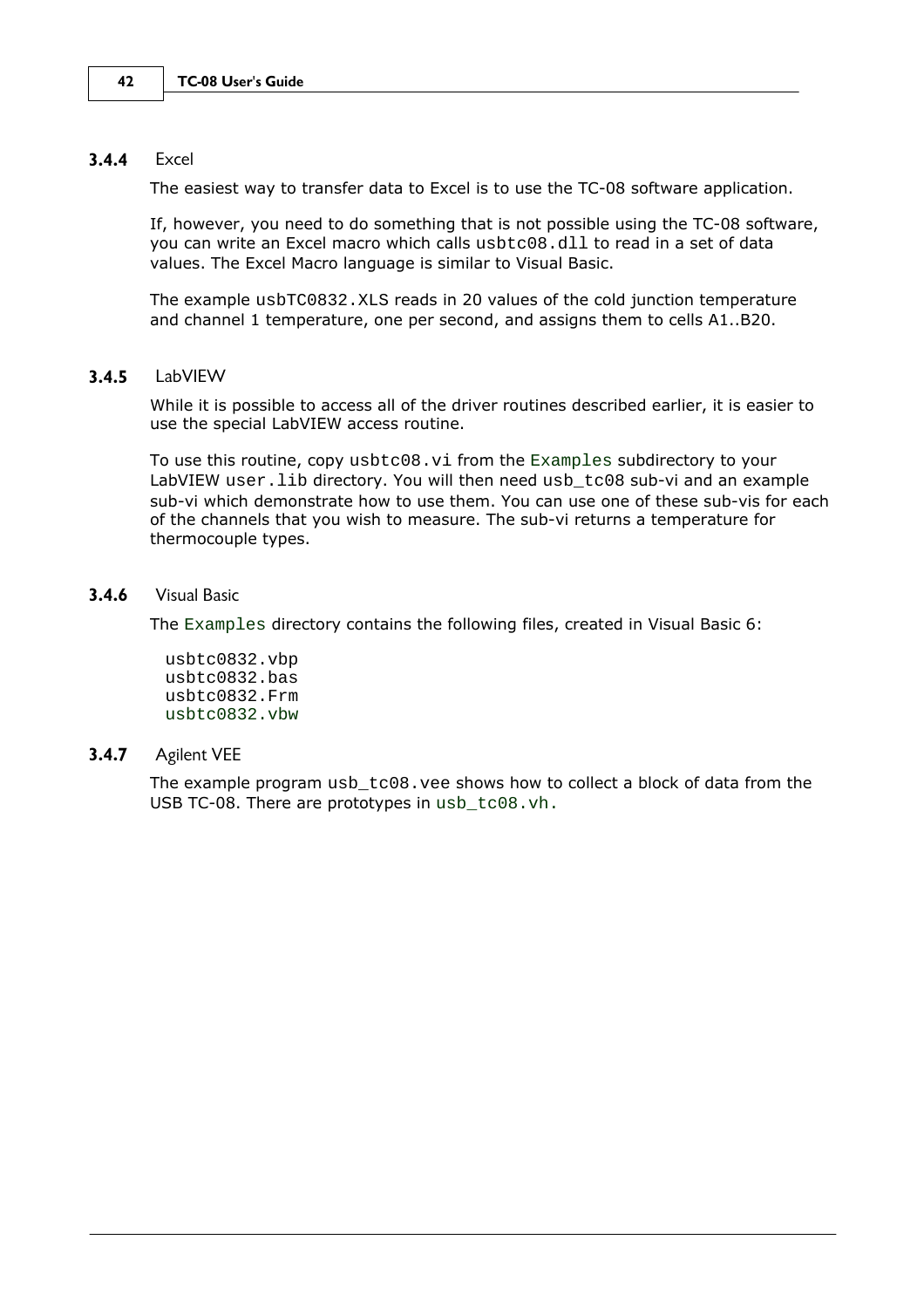### <span id="page-46-0"></span>**3.5** Troubleshooting

The following table lists each of the error codes described in the usb tc08 get last error section, and divides them into categories, so that you know what to do in the event of a particular error occurring.

| <b>Error code Description</b> |                                      | <b>Category</b> |  |
|-------------------------------|--------------------------------------|-----------------|--|
|                               | USBTC08_ERROR_OS_NOT_SUPPORTED       |                 |  |
| 2                             | USBTC08_ERROR_NO_CHANNELS_SET        | P               |  |
| 3                             | USBTC08_ERROR_INVALID_PARAMETER      | P               |  |
| 4                             | USBTC08_ERROR_VARIANT_NOT_SUPPORTED  | <b>P</b> *      |  |
| 5                             | USBTC08_ERROR_INCORRECT_MODE         | P               |  |
| 6                             | USBTC08 ERROR ENUMERATION INCOMPLETE | lS              |  |
| 7                             | USBTC08_ERROR_NOT_RESPONDING         | lS              |  |
| $\overline{8}$                | USBTC08_ERROR_FW_FAIL                | ls              |  |
| 9                             | USBTC08_ERROR_CONFIG_FAIL            | lS              |  |
| 10                            | USBTC08_ERROR_NOT_FOUND              | lS              |  |
| 11                            | USBTC08_ERROR_THREAD_FAIL            | lS              |  |
| 12                            | USBTC08_ERROR_PIPE_INFO_FAIL         | lS              |  |
| 13                            | USBTC08_ERROR_NOT_CALIBRATED         | S               |  |
| 14                            | USBTC08 ERROR PICOPP TOO OLD         | lS              |  |

| <b>Key</b> |                                                                                                                                                                                                                                                                                             |
|------------|---------------------------------------------------------------------------------------------------------------------------------------------------------------------------------------------------------------------------------------------------------------------------------------------|
| lS         | Errors in this category indicate that a fault has occurred with the USB<br>TC-08 unit or your PC. Try disconnecting the USB TC-08, then<br>reconnecting it. If this does not work, restart your PC. If this does not<br>work, do the following:                                             |
|            | 1. Uninstall the software and restart the PC<br>2. Reinstall the software and restart the PC<br>3. If this does not work, download the latest version of the software<br>from http://www.omega.com and install this, then restart the PC<br>4. If this does not work, contact das@omega.com |
| P          | Errors in this category are handled internally within software<br>applications, and only developers need to be aware of their meanings.<br>Find a routine which fails with one of these error codes.                                                                                        |
| <b>P</b> * | Errors in this category are user-dependent and developers should make<br>sure that their application provides suitable error messages for users to<br>read in the event of an error occurring.                                                                                              |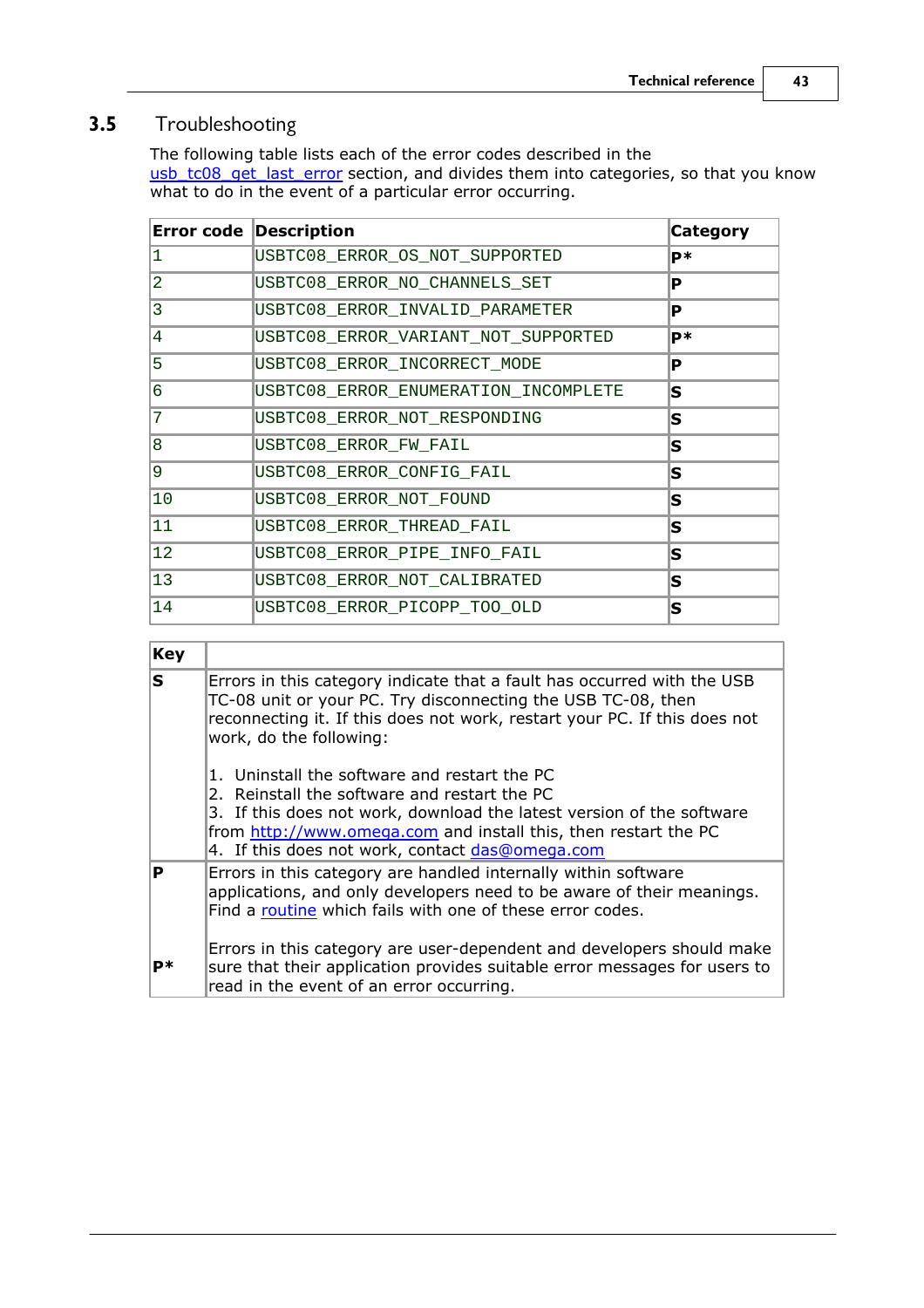#### <span id="page-47-0"></span>**3.6** Glossary

**CJC.** A method of compensating for ambient temperature variations in thermocouple circuits.

#### **Cold junction compensation.** See **CJC**.

**Common mode range.** The voltage range, relative to the ground of the data logger, within which both inputs of a differential measurement must lie in order to achieve an accurate measurement.

**DLL.** Dynamic Link Library. Files with this file extension contain a collection of Windows functions designed to perform a specific class of operations.

**Input impedance.** The resistance measured between the input terminals of a circuit.

**NFR.** Noise-Free Resolution. The effective number of bits of resolution that can be considered noise-free.

**Overvoltage protection.** The maximum input voltage that can be applied without damaging the unit.

**ONaN.** Ouiet Not a Number. In the context of the USB TC-08, ONaNs are numbers created artificially to fill in gaps in sampling. These gaps are interruptions caused by lack of available PC or laptop processor time, normally caused by too many applications being open simultaneously. QNaNs are defined in the **IEEE 754-1985** ISO standard and are indeterminate, meaning no two QNaNs have the same value.

In C/C++, the **int \_isnan(double)** function in the **<float.h>** header can be used to identify QNaN float representations, cast to a **double** first. QNaNs will not cause an error if arithmetic operations are performed on them - however, the results will remain indeterminate.

**Resolution.** A value in bits, related to the number of increments of an analog input signal that can be detected by a digital measurement system. A high-resolution measurement system detects smaller signal increments than a low-resolution measurement system.

**Thermocouple.** A device consisting of two dissimilar metals joined together. The thermoelectric voltage developed between the two junctions is proportional to the temperature difference between the junctions.

**Type B thermocouple.** Type B thermocouples are made from platinum and rhodium and are suitable for high temperature measurements of up to 1820°C. Unusually, due to the shape of their temperature / voltage curve, type B thermocouples give the same output at 0°C as at 42°C.

**Type E thermocouple.** Type E thermocouples are made from chromel and constantan. They have a high output (68 uV/ $\degree$ C), making them well suited to low-temperature (cryogenic) use. They are non-magnetic.

**Type J thermocouple.** Type J thermocouples are made from iron and constantan. They measure temperatures in the range  $-210$  to  $+1200$  °C. The main application is with old equipment that can not accept the more modern thermocouple. J types should not be used above 760°C, as an abrupt magnetic transformation will cause permanent decalibration.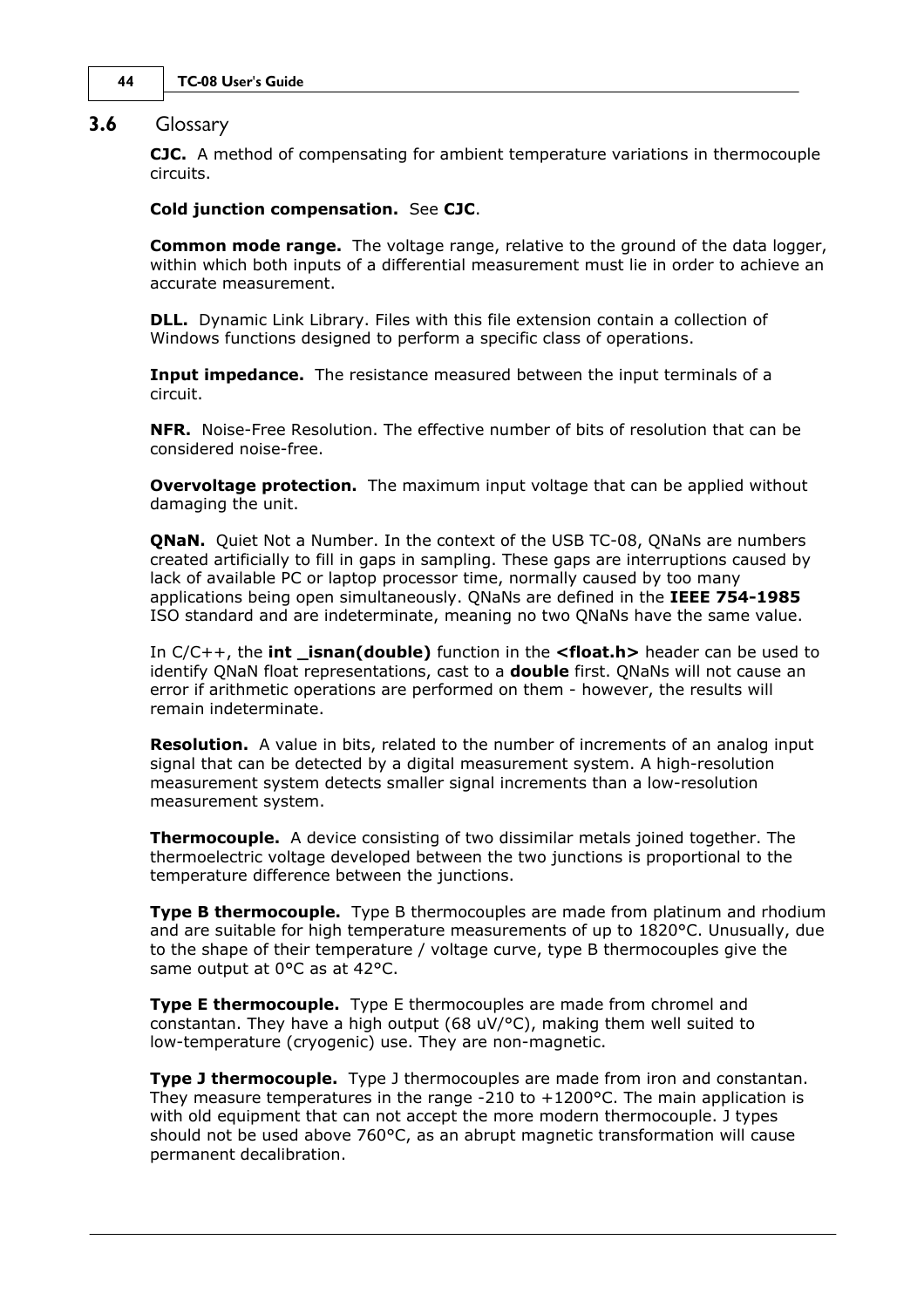**Type K thermocouple.** Type K thermocouples are low-cost, general-purpose thermocouples, made from chromel and alumel, operating in the -270°C to +1370°C temperature range. Sensitivity is approx 41 uV/°C.

**Type N thermocouple.** Type N thermocouples are made from nicrosil and nisil. The high stability and resistance to high-temperature oxidation of these thermocouples make them suitable for measuring high temperatures. They are less expensive than platinum types B,R, and S and were designed to be an improved type K.

**Type R thermocouple.** Type R thermocouples are made from platinum and rhodium, and are suitable for high-temperature measurements of up to 1760°C. Low sensitivity (10 uV/°C) and high cost make them unsuitable for general purpose use.

**Type S thermocouple.** Type S thermocouples are made from platinum and rhodium, and are suitable for high-temperature measurements of up to 1760°C. Low sensitivity (10 uV/vC) and high cost make these thermocouples unsuitable for general purpose use. Due to their high stability, type S thermocouples are used as the standard of calibration for the melting point of gold.

**Type T thermocouple.** Type T thermocouples are made from copper and constantan, are highly accurate, and operate in the -270 $\degree$ C to +400 $\degree$ C temperature range.

**USB.** Universal Serial Bus. This is a standard port that enables you to connect external devices to PCs. A typical USB 1.1 port supports a data transfer rate of 12 Mbps (12 megabits per second), and is much faster than a COM port.

**USBTC08\_INFO.** This structure is used to receive information from the usb tc08 get unit info function and is defined in the usbtc08.h header file. Note: If the programming language you are using does not support structures, use the [usb\\_tc08\\_get\\_formatted\\_info](#page-29-0) function.

```
typedef struct tUSBTC08Info
\{short size;
short DriverVersion;
short PicoppVersion;
short HardwareVersion;
short Variant;
char szSerial[USBTC08 MAX SERIAL CHARS];
char szCalDate[USBTC08 MAX DATE CHARS];
} USBTC08_INFO, *LPUSBTC08_INFO;
```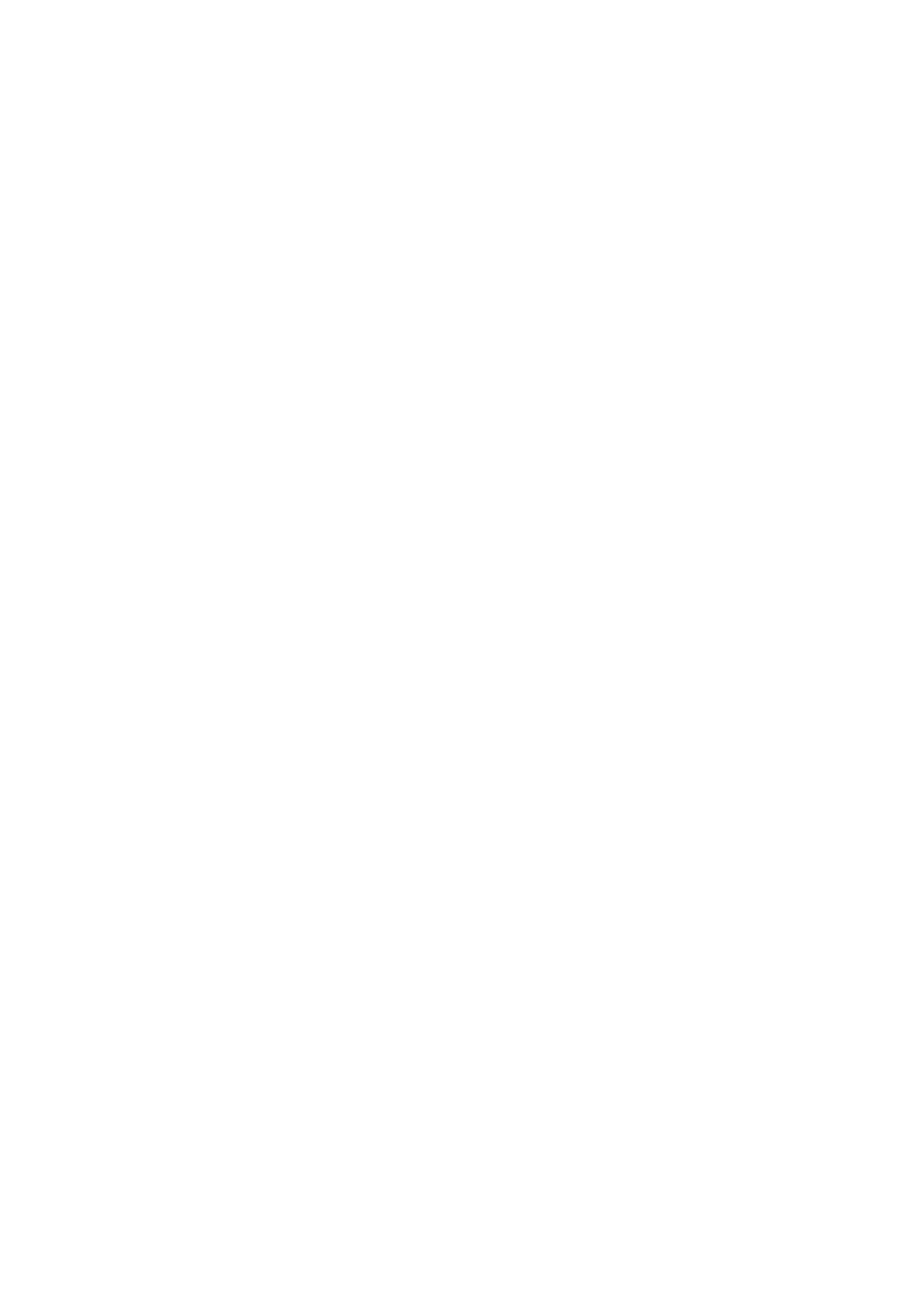### Index

### A

AgilentVEE 42

### C<sub>2</sub> C<sub>2</sub>

C 41 C++ 41 Cold junction 6 Connection 1

### D<sub>a</sub>

Delphi 41 DLLs 7 Driver routines 14 usb\_tc08\_close\_unit 14, 21 usb\_tc08\_get\_formatted\_info 14, 26 usb\_tc08\_get\_last\_error 14, 27 usb\_tc08\_get\_minimum\_interval\_ms 14, 24 P usb\_tc08\_get\_single 14, 31 usb\_tc08\_get\_temp 14, 32 usb\_tc08\_get\_temp\_deskew 14 usb\_tc08\_get\_unit\_info 14, 25 usb\_tc08\_legacy\_get\_cold\_junction 14, 37 usb\_tc08\_legacy\_get\_cycle 14, 40 usb\_tc08\_legacy\_get\_driver\_version 14, 38 usb\_tc08\_legacy\_get\_temp 14, 36 usb\_tc08\_legacy\_get\_version 14, 39 usb\_tc08\_legacy\_run  $14, 34$   $Q$ usb\_tc08\_legacy\_set\_channel 14, 35 usb\_tc08\_open\_unit 14, 15 usb\_tc08\_open\_unit\_async 14, 18 usb\_tc08\_open\_unit\_progress 14, 20 usb\_tc08\_run 14, 30 usb\_tc08\_set\_channel 14, 29 usb\_tc08\_set\_mains 14, 23 usb\_tc08\_stop 14, 22 usb\_tc08\_temp\_deskew 33

### E<sub>ra</sub> et al. (1995)

Error codes 27, 43 Excel 42

### G

Get single mode 7, 10

### H

Hot junction 6

### **I** and the set

Impedance 5 Installation 1

### L

LabVIEW 42 Legacy mode 7, 12

### M

Modes of operation Get single 7, 10 Legacy 7, 12 Streaming 7, 8 MS Excel 42

### P<sub>art</sub>

Programming 7, 41 Agilent VEE 42 C 41 C++ 41 Delphi 41 LabVIEW 42 Visual Basic 42

### Q

32, 33

### R<sub>and</sub>

Repairs 4 Resolution 5

### S<sub>s</sub> and the set of  $\sim$

Safety 4 Specification 5 Streaming mode 7, 8

### T<sub>2</sub> T<sub>2</sub>

Thermocouple 6 Troubleshooting 43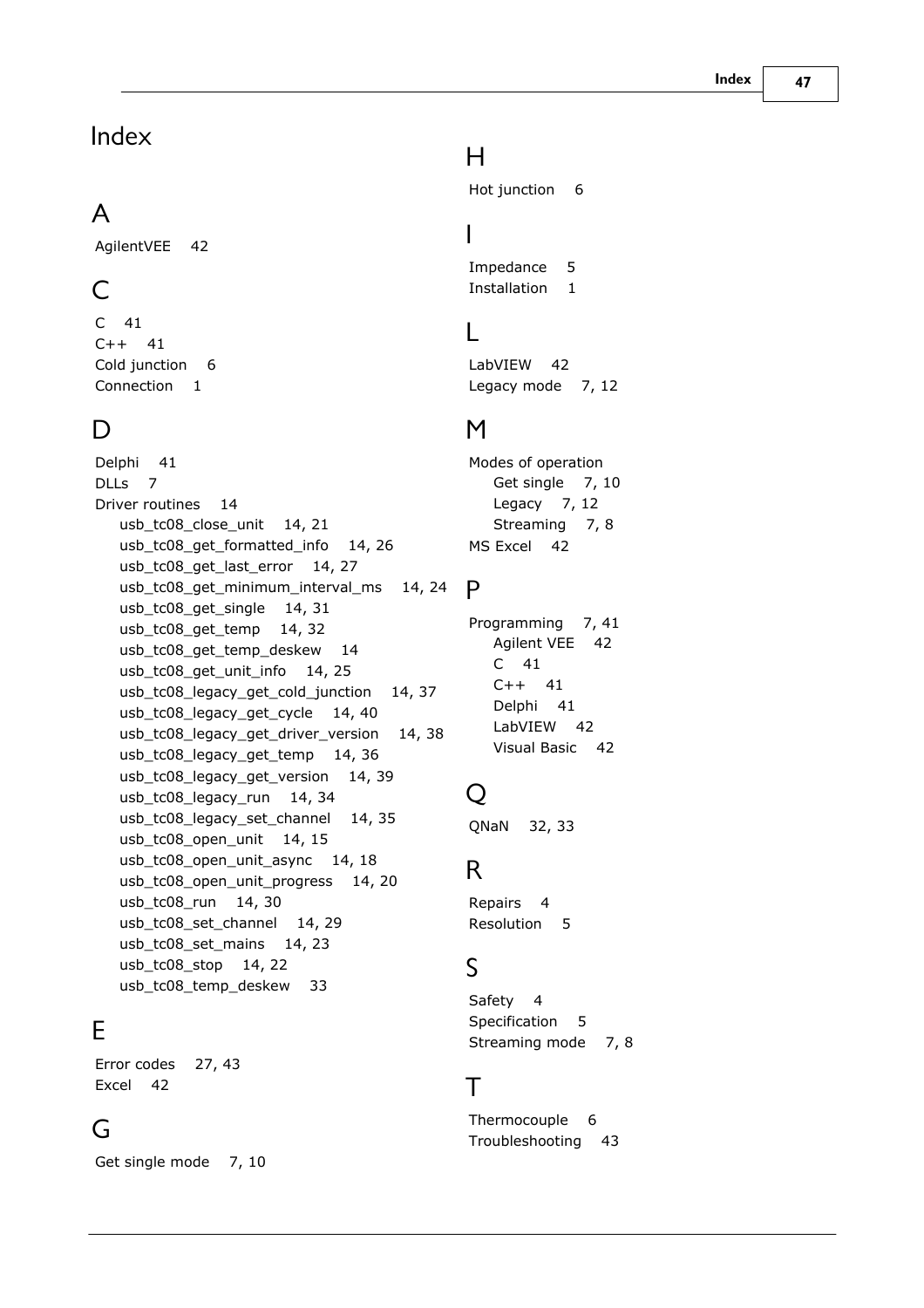### U **U**

usb\_tc08\_close\_unit 14, 21 usb\_tc08\_get\_formatted\_info 14, 26 usb\_tc08\_get\_last\_error 14, 27 usb\_tc08\_get\_minimum\_interval\_ms 14, 24 usb\_tc08\_get\_single 14, 31 usb\_tc08\_get\_temp 14, 32 usb\_tc08\_get\_temp\_deskew 14 usb\_tc08\_get\_unit\_info 14, 25 usb\_tc08\_legacy\_get\_cold\_junction 14, 37 usb\_tc08\_legacy\_get\_cycle 14, 40 usb\_tc08\_legacy\_get\_driver\_version 14, 38 usb\_tc08\_legacy\_get\_temp 14, 36 usb\_tc08\_legacy\_get\_version 14, 39 usb\_tc08\_legacy\_run 14, 34 usb\_tc08\_legacy\_set\_channel 14, 35 usb\_tc08\_open\_unit 14, 15 usb\_tc08\_open\_unit\_async 14, 18 usb\_tc08\_open\_unit\_progress 14, 20 usb\_tc08\_run 14, 30 usb\_tc08\_set\_channel 14, 29 usb\_tc08\_set\_mains 14, 23 usb\_tc08\_stop 14, 22 usb\_tc08\_temp\_deskew 33

### V

Visual Basic 42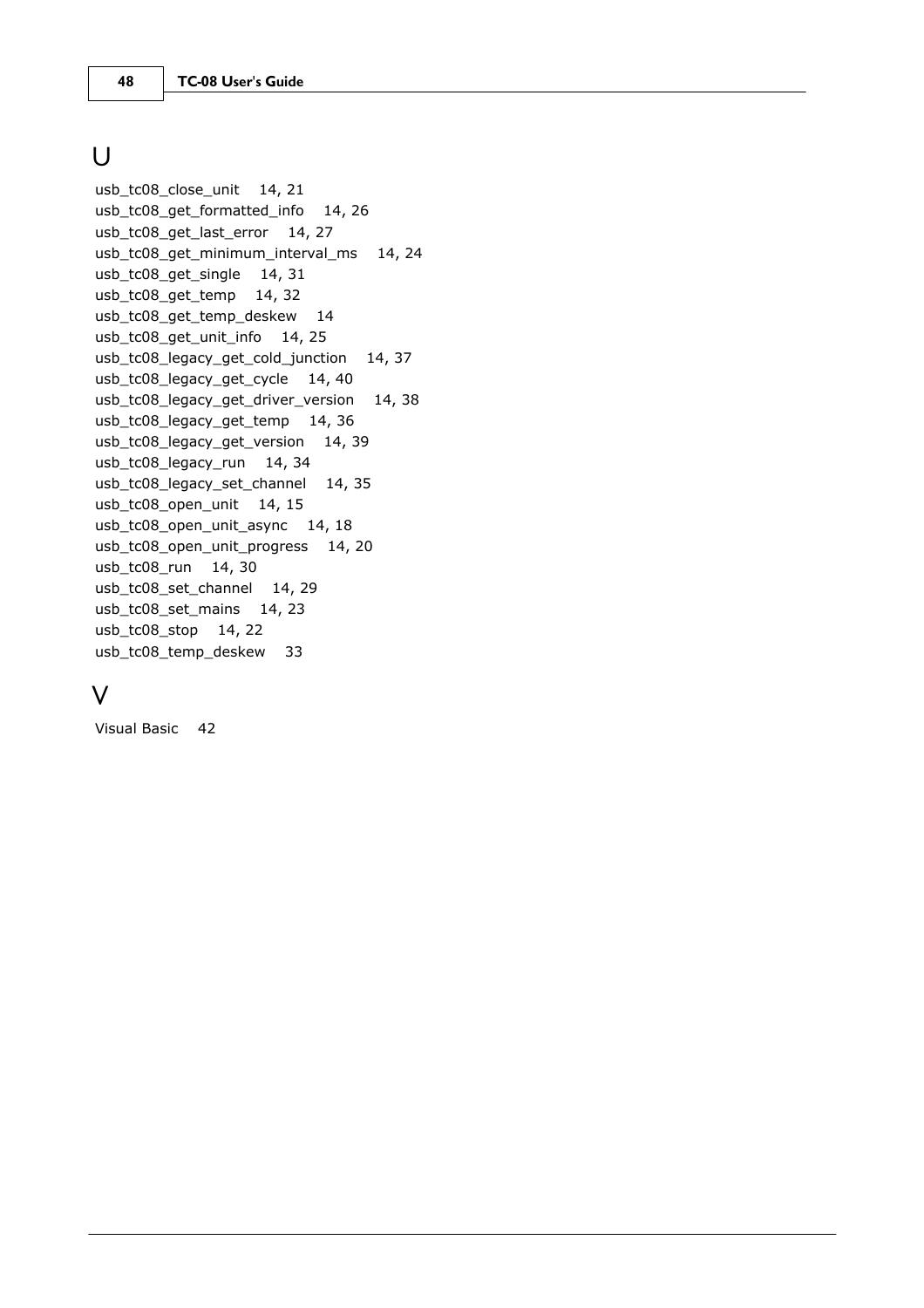### **WARRANTY/DISCLAIMER**

OMEGA ENGINEERING, INC. warrants this unit to be free of defects in materials and workmanship for a period of **13 months** from date of purchase. OMEGA's WARRANTY adds an additional one (1) month grace period to the normal **one (1) year product warranty** to cover handling and shipping time. This ensures that OMEGA's customers receive maximum coverage on each product.

If the unit malfunctions, it must be returned to the factory for evaluation. OMEGA's Customer Service Department will issue an Authorized Return (AR) number immediately upon phone or written request. Upon examination by OMEGA, if the unit is found to be defective, it will be repaired or replaced at no charge. OMEGA's WARRANTY does not apply to defects resulting from any action of the purchaser, including but not limited to mishandling, improper interfacing, operation outside of design limits, improper repair, or unauthorized modification. This WARRANTY is VOID if the unit shows evidence of having been tampered with or shows evidence of having been damaged as a result of excessive corrosion; or current, heat, moisture or vibration; improper specification; misapplication; misuse or other operating conditions outside of OMEGA's control. Components in which wear is not warranted, include but are not limited to contact points, fuses, and triacs.

**OMEGA is pleased to offer suggestions on the use of its various products. However, OMEGA neither assumes responsibility for any omissions or errors nor assumes liability for any damages that result from the use of its products in accordance with information provided by OMEGA, either verbal or written. OMEGA warrants only that the parts manufactured by it will be as specified and free of defects. OMEGA MAKES NO OTHER WARRANTIES OR REPRESENTATIONS OF ANY KIND WHATSOEVER, EXPRESS OR IMPLIED, EXCEPT THAT OF TITLE, AND ALL IMPLIED WARRANTIES INCLUDING ANY WARRANTY OF MERCHANTABILITY AND FITNESS FOR A PARTICULAR PURPOSE ARE HEREBY DISCLAIMED. LIMITATION OF LIABILITY: The remedies of purchaser set forth herein are exclusive, and the total liability of OMEGA with respect to this order, whether based on contract, warranty, negligence, indemnification, strict liability or otherwise, shall not exceed the purchase price of the component upon which liability is based. In no event shall OMEGA be liable for consequential, incidental or special damages.**

CONDITIONS: Equipment sold by OMEGA is not intended to be used, nor shall it be used: (1) as a "Basic Component" under 10 CFR 21 (NRC), used in or with any nuclear installation or activity; or (2) in medical applications or used on humans. Should any Product(s) be used in or with any nuclear installation or activity, medical application, used on humans, or misused in any way, OMEGA assumes no responsibility as set forth in our basic WARRANTY/DISCLAIMER language, and, additionally, purchaser will indemnify OMEGA and hold OMEGA harmless from any liability or damage whatsoever arising out of the use of the Product(s) in such a manner.

### **RETURN REQUESTS/INQUIRIES**

Direct all warranty and repair requests/inquiries to the OMEGA Customer Service Department. BEFORE RETURNING ANY PRODUCT(S) TO OMEGA, PURCHASER MUST OBTAIN AN AUTHORIZED RETURN (AR) NUMBER FROM OMEGA'S CUSTOMER SERVICE DEPARTMENT (IN ORDER TO AVOID PROCESSING DELAYS). The assigned AR number should then be marked on the outside of the return package and on any correspondence.

The purchaser is responsible for shipping charges, freight, insurance and proper packaging to prevent breakage in transit.

FOR **WARRANTY** RETURNS, please have the following information available BEFORE contacting OMEGA:

- 1. Purchase Order number under which the product was PURCHASED,
- 2. Model and serial number of the product under warranty, and
- 3. Repair instructions and/or specific problems relative to the product.

FOR **NON-WARRANTY** REPAIRS, consult OMEGA for current repair charges. Have the following information available BEFORE contacting OMEGA:

- 1. Purchase Order number to cover the COST of the repair,
- 2. Model and serial number of the product, and
- 3. Repair instructions and/or specific problems relative to the product.

OMEGA's policy is to make running changes, not model changes, whenever an improvement is possible. This affords our customers the latest in technology and engineering.

OMEGA is a registered trademark of OMEGA ENGINEERING, INC.

© Copyright 2007 OMEGA ENGINEERING, INC. All rights reserved. This document may not be copied, photocopied, reproduced, translated, or reduced to any electronic medium or machine-readable form, in whole or in part, without the prior written consent of OMEGA ENGINEERING, INC.